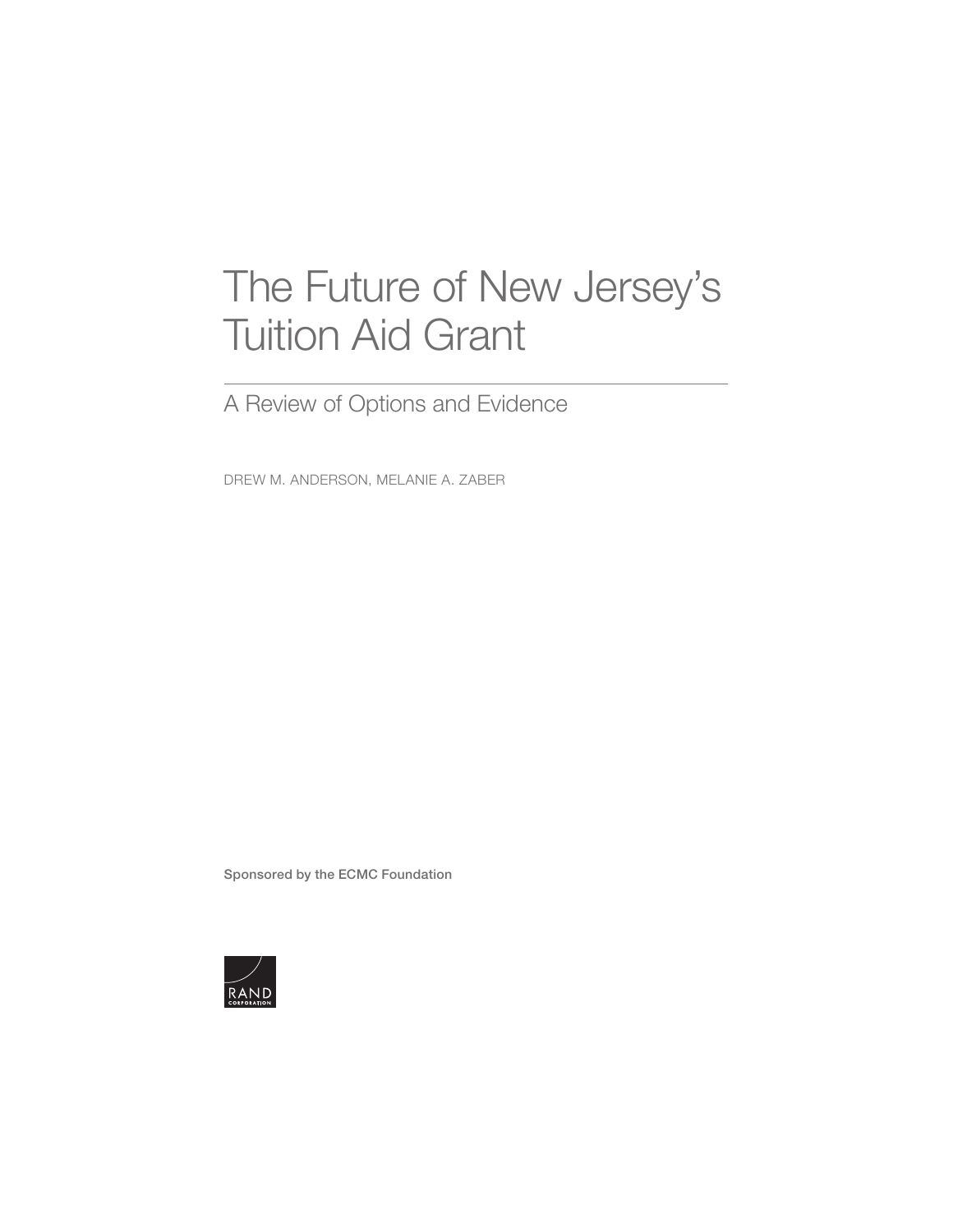For more information on this publication, visit **[www.rand.org/t/RRA101-2](http://www.rand.org/t/RRA101-2)**.

#### About RAND

The RAND Corporation is a research organization that develops solutions to public policy challenges to help make communities throughout the world safer and more secure, healthier and more prosperous. RAND is nonprofit, nonpartisan, and committed to the public interest. To learn more about RAND, visit [www.rand.org](http://www.rand.org).

#### Research Integrity

Our mission to help improve policy and decisionmaking through research and analysis is enabled through our core values of quality and objectivity and our unwavering commitment to the highest level of integrity and ethical behavior. To help ensure our research and analysis are rigorous, objective, and nonpartisan, we subject our research publications to a robust and exacting quality-assurance process; avoid both the appearance and reality of financial and other conflicts of interest through staff training, project screening, and a policy of mandatory disclosure; and pursue transparency in our research engagements through our commitment to the open publication of our research findings and recommendations, disclosure of the source of funding of published research, and policies to ensure intellectual independence. For more information, visit [www.rand.org/about/principles.](http://www.rand.org/about/principles)

RAND's publications do not necessarily reflect the opinions of its research clients and sponsors.

Published by the RAND Corporation, Santa Monica, Calif. © 2021 RAND Corporation RAND<sup>®</sup> is a registered trademark.

#### Limited Print and Electronic Distribution Rights

This document and trademark(s) contained herein are protected by law. This representation of RAND intellectual property is provided for noncommercial use only. Unauthorized posting of this publication online is prohibited. Permission is given to duplicate this document for personal use only, as long as it is unaltered and complete. Permission is required from RAND to reproduce, or reuse in another form, any of its research documents for commercial use. For information on reprint and linking permissions, please visit www.rand.org/pubs/permissions.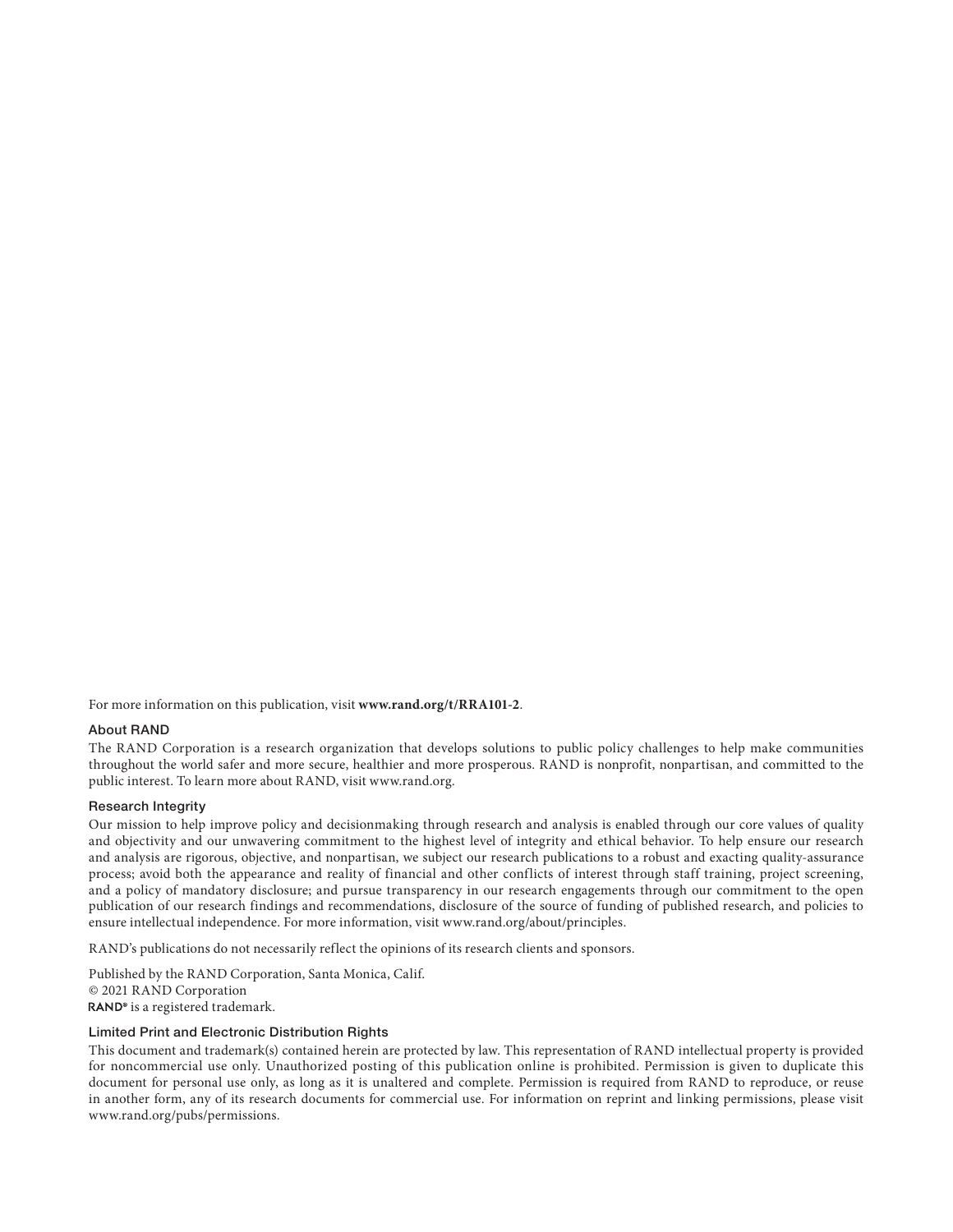This report addresses policy questions surrounding financial aid for low-income college students. Aid programs seek to measure financial need and provide grants to students to meet that need, with the goal of increasing participation in postsecondary education and closing income gaps in college attainment. Leaders in New Jersey are evaluating the Tuition Aid Grant to explore how the program was designed, how it is working, and how it might be improved. Many of the same questions apply to other state and federal programs endeavoring to make college affordable for Americans. Experts from the RAND Corporation prepared this independent report to inform policy in New Jersey and other contexts. Leaders in New Jersey shared ideas, questions, and de-identified student data with RAND researchers.

## RAND Education and Labor

This study was undertaken by RAND Education and Labor, a division of the RAND Corporation that conducts research on early childhood through postsecondary education programs, workforce development, and programs and policies affecting workers, entrepreneurship, and financial literacy and decisionmaking.

RAND produced this report with funding from the ECMC Foundation, a Los Angeles–based, nationally focused foundation whose mission is to inspire and to facilitate improvements that affect educational outcomes, especially among underserved populations, through evidence-based innovation.

More information about RAND can be found at [www.rand.org.](http://www.rand.org) Any questions about this report should be directed to [drew@rand.org,](mailto:drew@rand.org) and questions about RAND Education and Labor should be directed to [educationandlabor@rand.org.](mailto:educationandlabor@rand.org)

### Acknowledgments

We thank the New Jersey Higher Education Student Assistance Authority and the Tuition Aid Grant Study Commission for their feedback on these analyses and for their partnership in providing information and data to study financial aid in New Jersey. We thank Katie Carman, Lindsay Daugherty, and Marvin Titus for helpful comments. We thank Saúl Valdez of the ECMC Foundation for helpful conversations.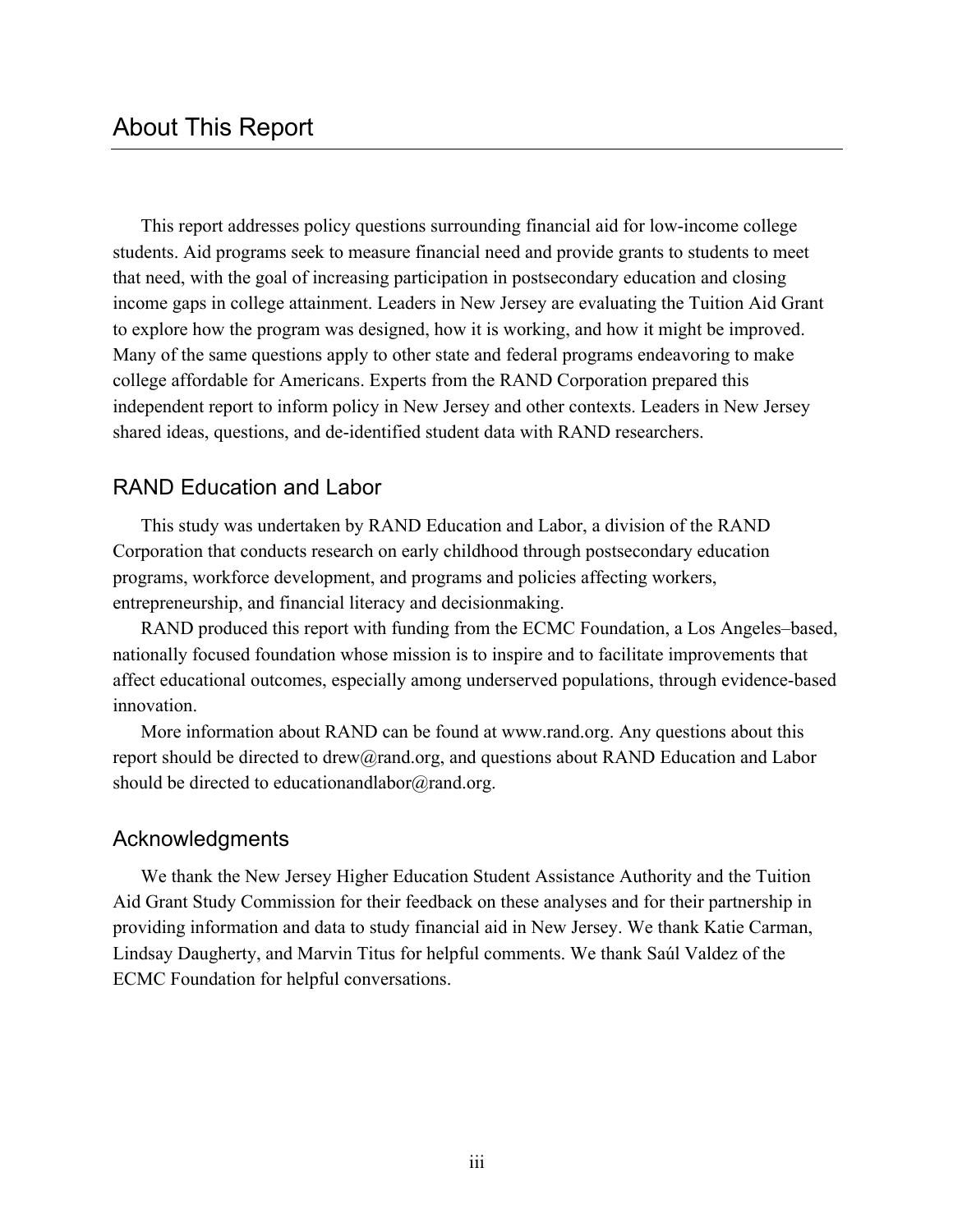# **Summary**

New Jersey offers the nation's most generous financial aid program for low-income college students on a per-student basis: the Tuition Aid Grant (TAG). TAG supports one out of every three state resident full-time college students and distributes more than \$440 million in grants per year. TAG covers about 40 percent of tuition costs on average, with the goal of increasing college access and completion rates among the state's low-income families. TAG is a longstanding policy priority and a key part of the state's vision of 65 percent of working-age adults having a high-quality credential by  $2025<sup>1</sup>$ . As tuition increases faster than family incomes, students with less financial resources are increasingly locked out of the significant benefits of earning a college degree.<sup>2</sup>

State financial aid programs do not operate in a vacuum. Whether TAG meets the state's policy goals depends on program design choices and how those choices interact with college costs, federal aid programs such as the Pell Grant, and the needs of students. College education is a diverse landscape, with students of all ages pursuing different degree types at institutions of varying sizes that are organized under public, private, or for-profit control and pursuing missions of research and undergraduate education to varying degrees while charging widely varying prices. TAG must adjust to all these factors while working within the state budget.

Recognizing the need to synthesize available information and reconsider program goals after years of incremental change, in 2020 the New Jersey legislature and Governor Phil Murphy ordered a TAG Study Commission to "identify any barriers, gaps, or deficiencies in the successful operation of the program; and to develop recommendations for improvements to the program."3 The commission was tasked with considering the amount of TAG spending, how it was allocated, and how receiving a TAG award affected graduation. The commission was to evaluate these facts in light of the original intent of the statute establishing the program and in light of recent trends in federal policy, state policy, and college costs. The result would be a report, published in summer 2021, for state decisionmakers to consider as they allocate resources to TAG and shape the program for the future.

The commission was staffed by experts, but they also needed data. Leaders on the commission represented the state's colleges and universities, the public, and the state agency that

<sup>1</sup> State of New Jersey, *Where Opportunity Meets Innovation: A Student-Centered Vision for New Jersey Higher Education*, February 2019.

 $2$  Over a 30-year period, median family income increased by 26 percent, while tuition at public colleges and universities increased by 178 percent and tuition at community colleges increased by 108 percent (Jennifer Ma, Matea Pender, and C. J. Libassi, *Trends in College Pricing 2020*, New York: College Board, 2019).

<sup>3</sup> New Jersey P.L. 2019, Chapter 298, approved January 13, 2020.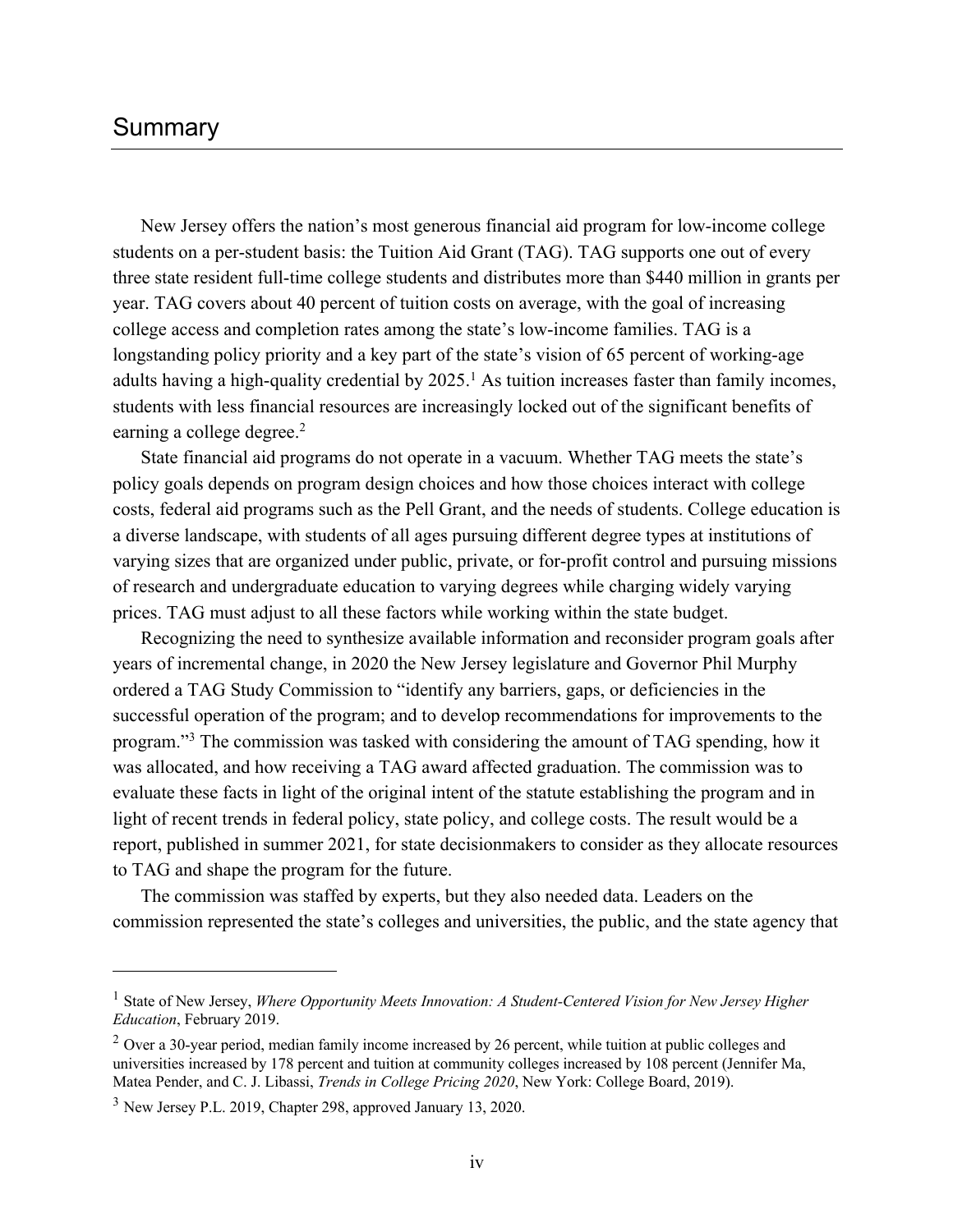administers TAG, the Higher Education Student Assistance Authority (HESAA). Colleges and HESAA publish annual reports on TAG eligibility, spending, and aggregate graduation rates of TAG recipients. However, these aggregated data are insufficient to evaluate how TAG relates to eligibility for federal grant aid for different types of students or to estimate how graduation might change if students at particular income levels were to receive more or less TAG aid, both of which are important issues in the commission mandate.

The data the commission needed had only recently been compiled by HESAA. Starting with the 2017–2018 academic year, HESAA had begun storing the records needed to rigorously compare TAG eligibility with eligibility for federal grant aid. Researchers at the RAND Corporation, with funding from the ECMC Foundation, worked with HESAA to link studentlevel records of TAG payments starting in the 2012–2013 academic year to college attainment records collected by the National Student Clearinghouse. HESAA shared a de-identified version of all these data with RAND, where experts undertook analysis that would not have been possible using standard state processes and resources. In spring 2021, RAND researchers published a report on the effects of TAG on graduation rates.4

This independent report from RAND Education and Labor uses the same data sources to build actionable evidence on each of the issues put before the TAG Study Commission. These issues include graduation rates, the history of program design choices and funding, alternative eligibility calculations, and alignment with federal methods. We draw on conversations with HESAA and the commission, analysis of student-level data from New Jersey, analysis of institution-level data from the College Scorecard, and context from other states and broader research on college affordability. We evaluate policy options discussed by commission members, and we put forth some added considerations that could be important for the state and for other states with need-based aid programs.

We hope this report, and our prior analysis of TAG, will complement the commission's report and support legislative and administrative decisions about the future of TAG. The program is constantly evolving, including changes enacted just before the publication of this report. In setting the state budget for fiscal year 2022, the New Jersey legislature increased the program's appropriation for the 2021–2022 academic year by \$35 million, an 8-percent increase after no changes in funding for the prior three academic years.<sup>5</sup> Discussions leading up to the funding increase referenced RAND's earlier research showing positive effects of TAG. Consistent with two of our findings—positive impacts of TAG on graduation from public universities and an imbalance in the percent of tuition and fees covered by TAG at state colleges relative to research

<sup>4</sup> Drew M. Anderson and Melanie A. Zaber, "Would Low-Income Students Graduate Faster with a Boost in Financial Aid? Results from a Natural Experiment in New Jersey," Santa Monica, Calif.: RAND Corporation, RB-A101-1, 2021b.

<sup>5</sup> HESAA, "Higher Education Student Assistance Authority Board Adopts Tuition Aid Grant Award Table for Academic Year 2021–2022," webpage, July 27, 2021b.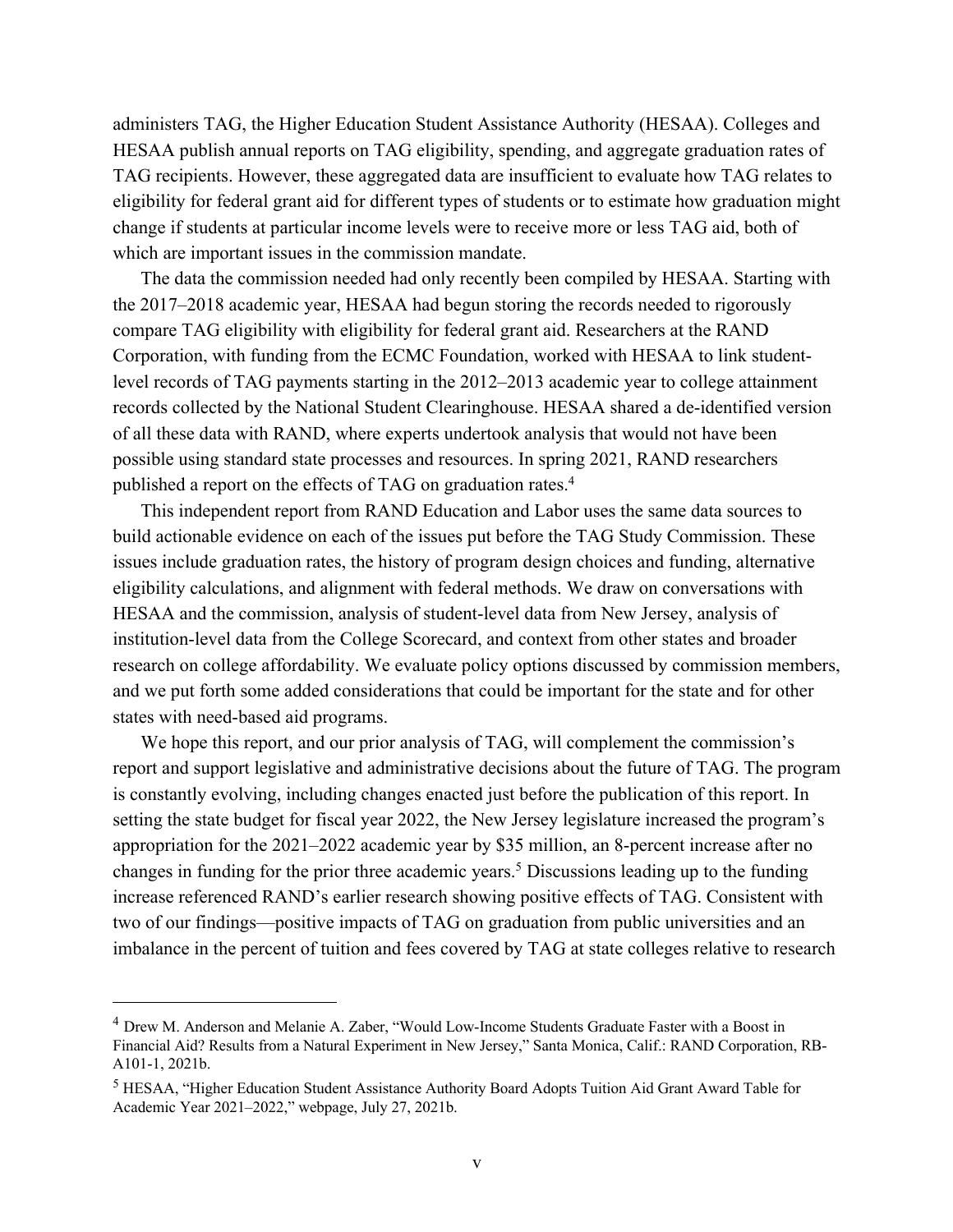universities—HESAA decided to direct the new funds primarily toward increasing the size of TAG awards for students at public universities and balancing out tuition coverage in that sector.<sup>6</sup>

We discuss several ways HESAA might consider directing future funding increases. Even though TAG is the most generous need-based financial aid program in the nation, our findings on the impacts of the grant suggest that for students, colleges, and the state, investments in the program are still yielding positive returns.

## Key Findings

- 1. TAG's funding appropriations have risen to meet strong demand from New Jersey resident students.
	- TAG spending increased faster than spending on public aid programs in other states and at the federal level during the period we focused on from 2012 to 2019.
	- The increase was driven primarily by growing enrollment at New Jersey universities but also by increases in program generosity.
- 2. The TAG program allocates larger awards to students with fewer financial resources and to students attending colleges with higher tuition costs. Within this structure, the commission discussed specific ways to target aid dollars more effectively.
	- We estimated that TAG had a positive effect on four-year degree completion at public universities and potentially a larger positive effect for the lowest-income recipients at other institutions.
	- New Jersey increased TAG award amounts at state colleges and public research universities relative to other institutions, starting in 2021–2022.
	- The commission discussed future changes that would provide larger increases for the lowest-income families.
- 3. TAG differs from the federal Pell Grant in key ways. The commission discussed adjustments to expand TAG to align with federal procedures and to better serve students.
	- Pell Grants are available for summer terms and for more overall semesters during a student's college career. With many TAG recipients taking longer than their grant eligibility period to graduate, an expansion could provide needed support.
	- Among independent (adult learner) students, there are significant differences in the amount of financial need assessed by TAG relative to the Pell Grant, resulting in lower TAG awards.
	- Both TAG and Pell have eliminated some application and verification steps for students. However, reducing the administrative burden on students also reduces the information available to target funds where there is the most need.

<sup>&</sup>lt;sup>6</sup> The executive director of the New Jersey Association of State Colleges and Universities described various objectives and sources of support for the reform, including RAND's research. See Eugene Lepore, "Op-Ed: 2022's Budget Boosts Educational Opportunities for Students Who Need It Most," *NJ Spotlight News*, July 13, 2021.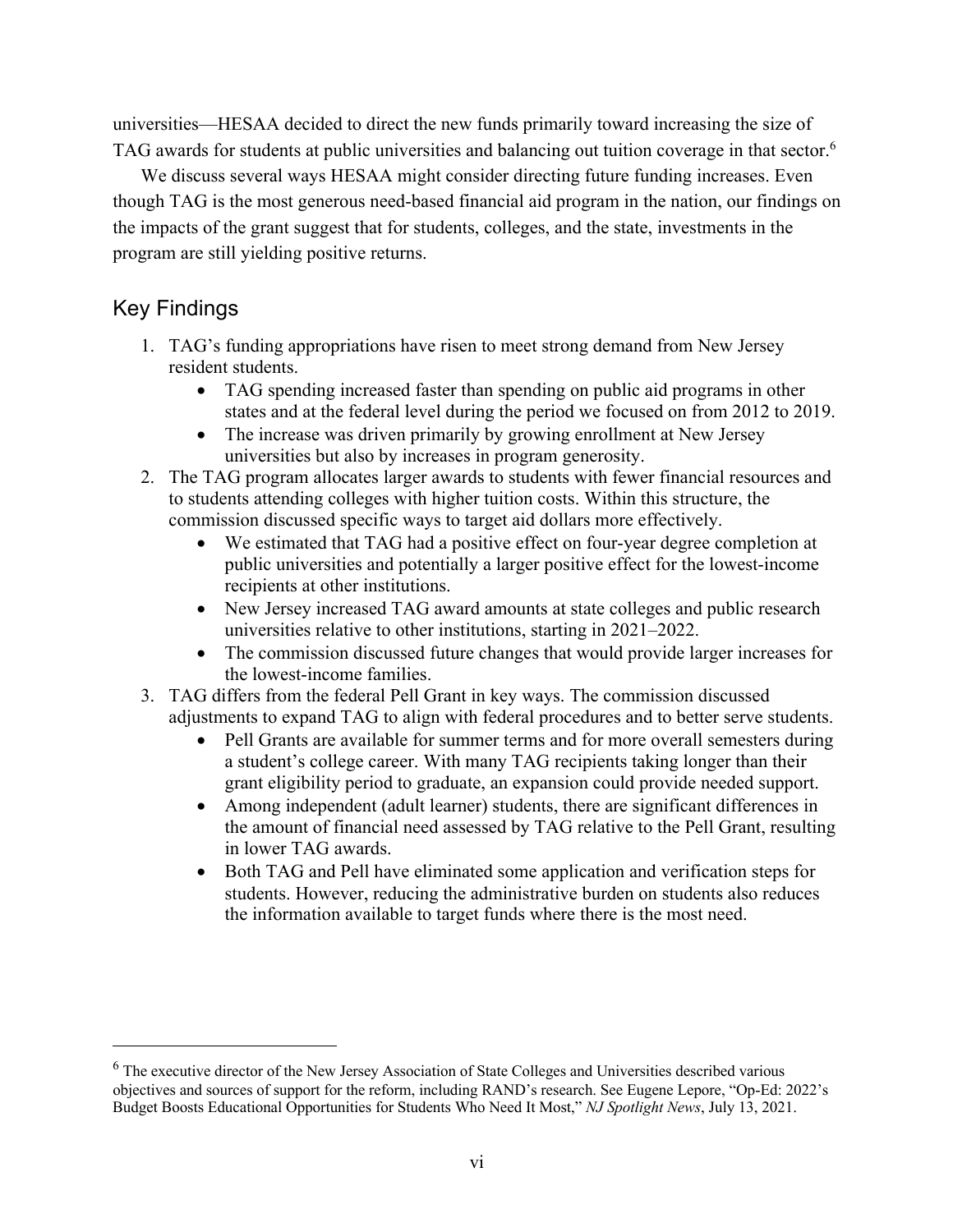# Contents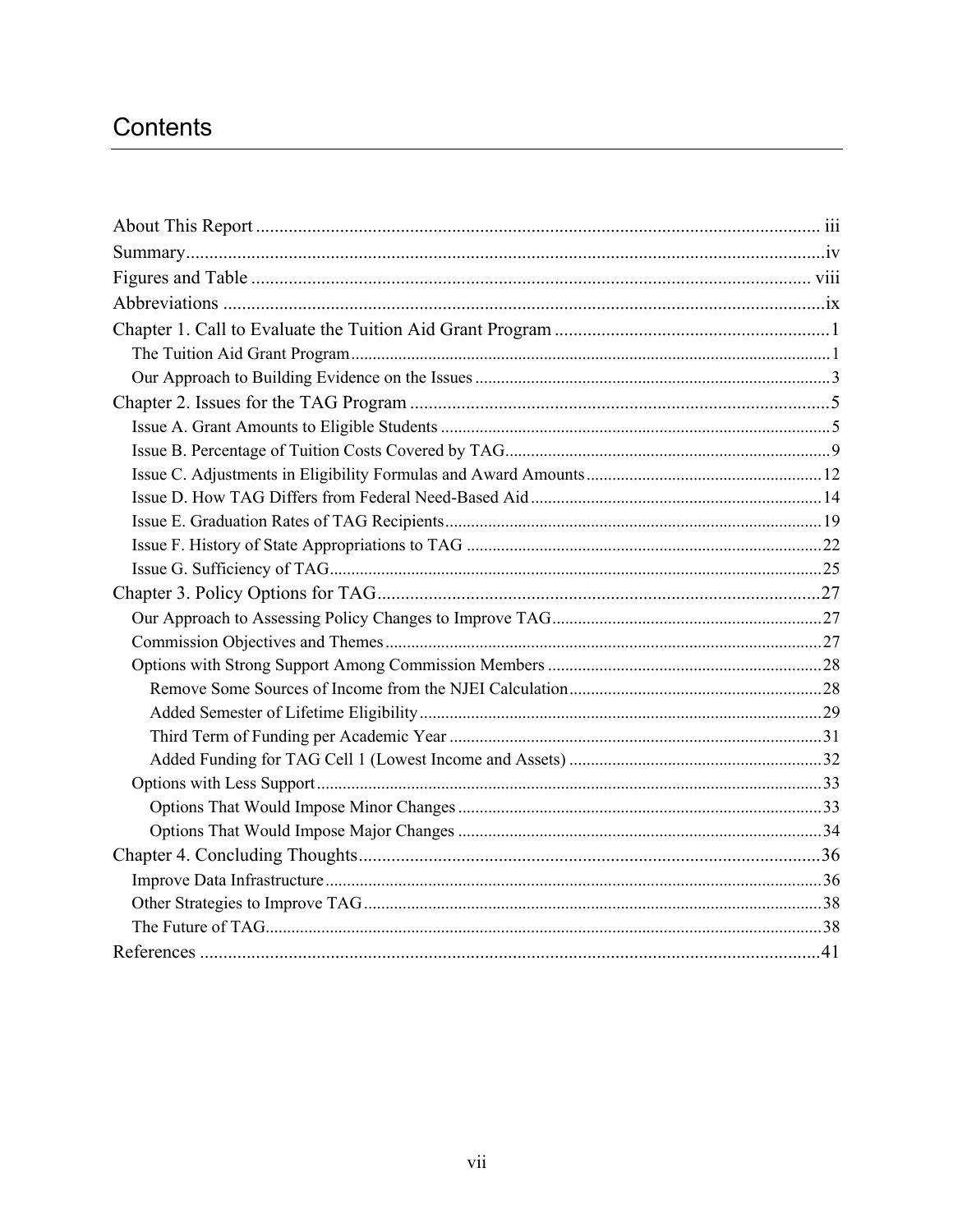# Figures and Table

# Figures

| Figure 2.3. Percentage of Grant Payments in Each Cell, by Sector for 2018–2019             |  |
|--------------------------------------------------------------------------------------------|--|
| Figure 2.4. Average Percentage Coverage of Tuition and Fees in TAG Cell 1, by Sector and   |  |
|                                                                                            |  |
| Figure 2.5. Average Percentage Coverage of Total Costs in TAG Cell 1, by Sector and Year12 |  |
| Figure 2.6. Average Pell Grant Eligibility in 2017–2018 and 2018–2019, by Dependency       |  |
|                                                                                            |  |
|                                                                                            |  |
|                                                                                            |  |
|                                                                                            |  |

# Table

| Table 2.1. Federal Versus New Jersey Methodology for Need-Based Grant Aid15 |  |  |
|-----------------------------------------------------------------------------|--|--|
|-----------------------------------------------------------------------------|--|--|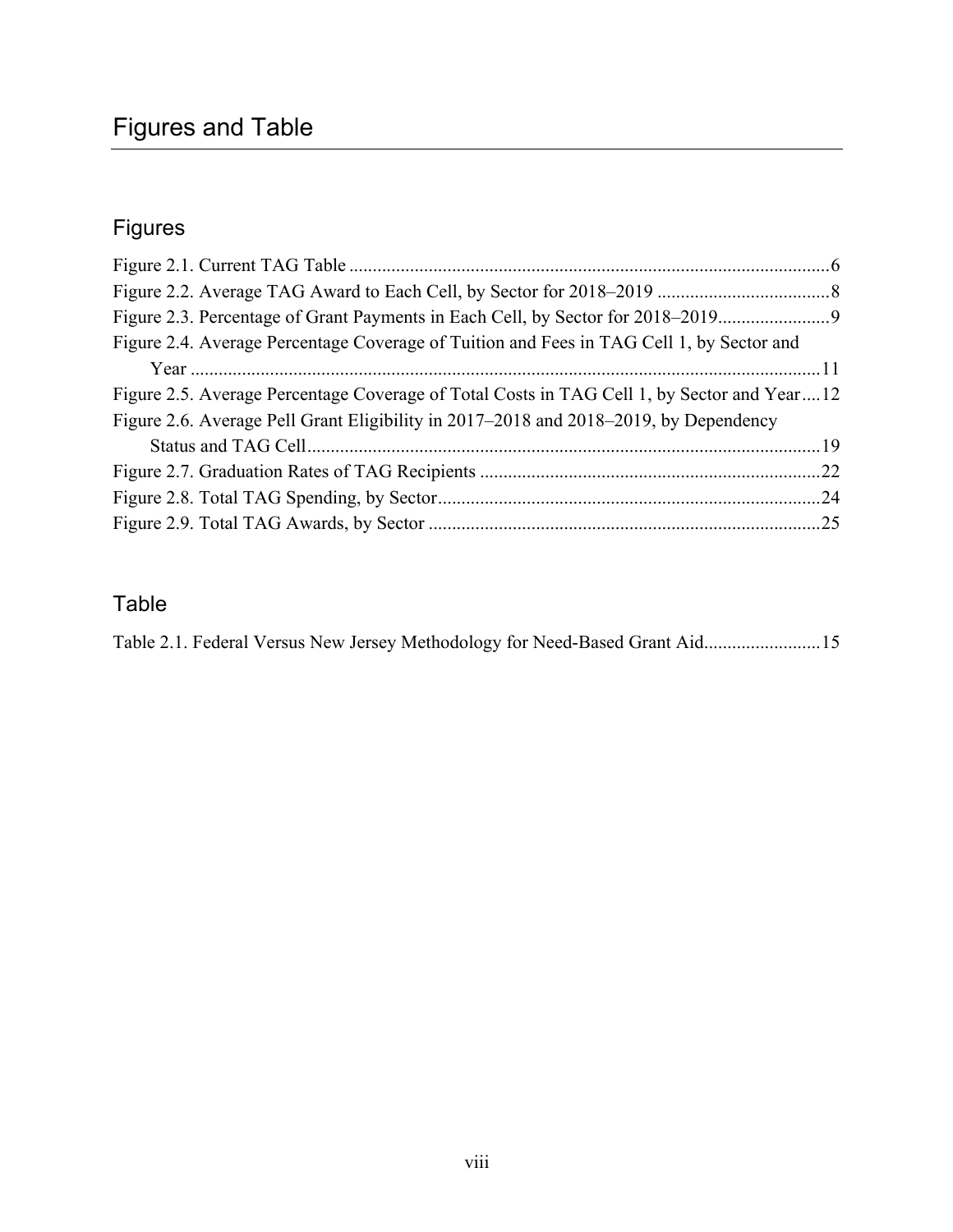# Abbreviations

| <b>AICUNJ</b> | Association of Independent Colleges and Universities of New Jersey |
|---------------|--------------------------------------------------------------------|
| <b>EITC</b>   | <b>Earned Income Tax Credit</b>                                    |
| <b>EFC</b>    | <b>Expected Family Contribution</b>                                |
| EOF           | <b>Educational Opportunity Fund</b>                                |
| <b>FAFSA</b>  | Free Application for Federal Student Aid                           |
| <b>HESAA</b>  | <b>Higher Education Student Assistance Authority</b>               |
| <b>NJEI</b>   | New Jersey Eligibility Index                                       |
| <b>NSC</b>    | National Student Clearinghouse                                     |
| <b>TAG</b>    | <b>Tuition Aid Grant</b>                                           |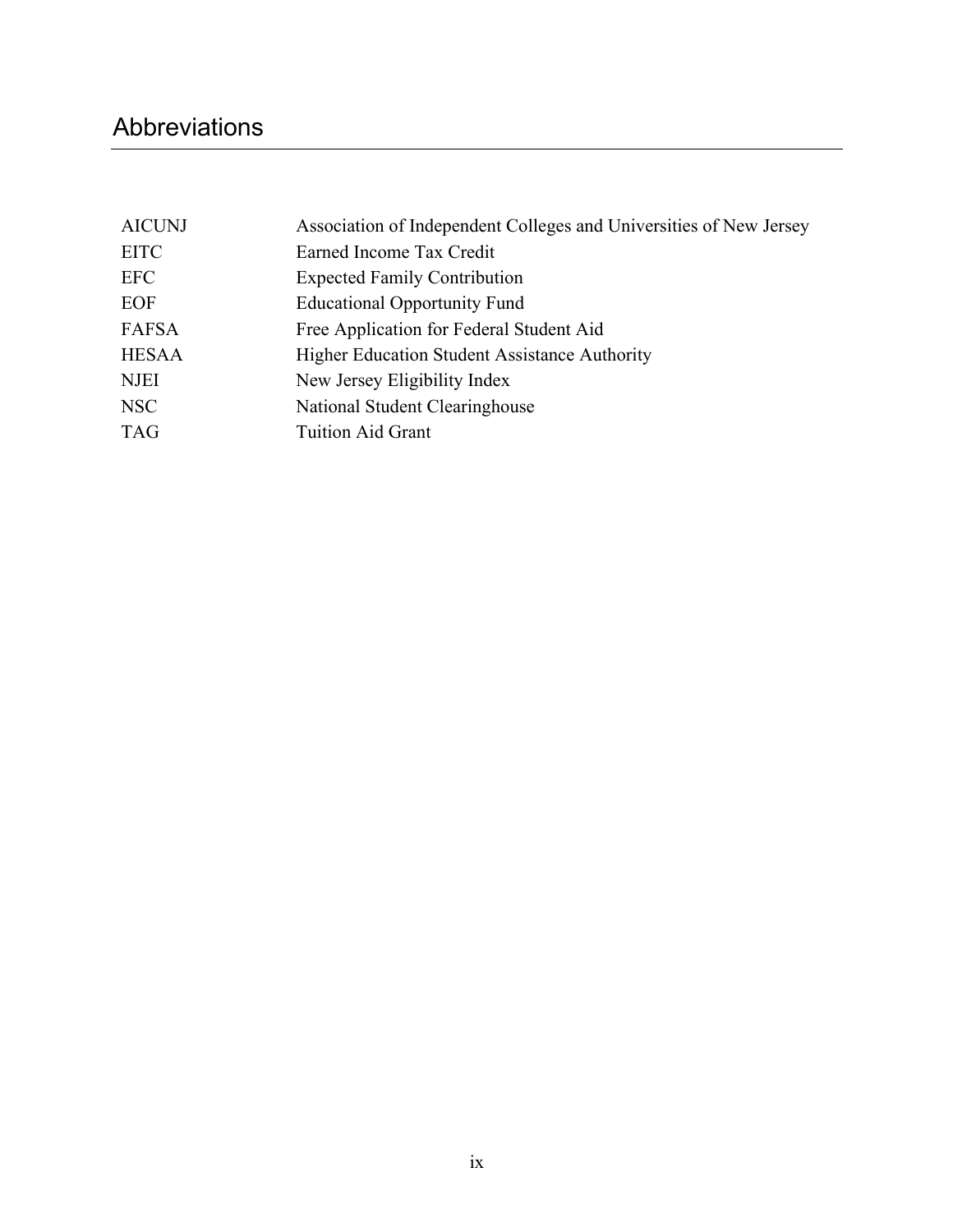## The Tuition Aid Grant Program

The Tuition Aid Grant (TAG) program is similar to many other publicly funded grant programs that assist undergraduate college students. It uses the same application as federal student loans and grant aid, the Free Application for Federal Student Aid (FAFSA). TAG is packaged together with other aid to cover student costs. Like many state aid programs, the amount depends on a student's financial need and the tuition charges they face at different types of institutions. TAG can be used at a variety of New Jersey institutions: public colleges and universities (including full- or part-time enrollment at New Jersey's county colleges<sup>7</sup>), private nonprofit institutions, and some approved programs at private for-profit institutions. Students have to meet certain yearly application deadlines and make academic progress.

TAG is the most generous program, on a per-student basis, among all need-based grant aid in the United States, either state or federal. The grants are sizable. The maximum award for the 2021–2022 school year will be \$13,196 (by comparison, the federal Pell Grant maximum will be \$6,495).

Since the program started in 1978, TAG policy has developed alongside growing student needs, increasing costs of college, and other state priorities. The budget for the program has steadily increased, but tuition has increased more rapidly during four and a half decades of program operation. Students pursuing college now increasingly represent older adult learners. Many college students struggle to meet basic needs of food and housing while enrolled. Student borrowing has proliferated, as have other programs that complement TAG. Starting in 2019, TAG applicants are also potentially eligible for New Jersey's Community College Opportunity Grant, which makes college tuition and fees free at two-year public institutions.<sup>8</sup>

Even as federal and state aid has increased, programs like TAG are still needed, because persisting in and completing a college education is uniquely hard for low-income students. Partly because of financial challenges, fewer than half of the low-income students who qualify for TAG will graduate within a normal time frame (four years for a bachelor's degree or two years for shorter degrees). This is a nationwide problem. Some students leave college solely because of financial concerns, and additional grant aid (like TAG) can help students stay enrolled and earn degrees. Although the program will distribute about \$475 million in 2021–2022, without

<sup>7</sup> Public institutions granting two-year degrees and shorter-term certificates are usually referred to as *county colleges* in New Jersey, which other states typically term *community colleges*.

<sup>8</sup> New Jersey Office of the Secretary of Higher Education, "Community College Opportunity Grant—Program Description," webpage, undated.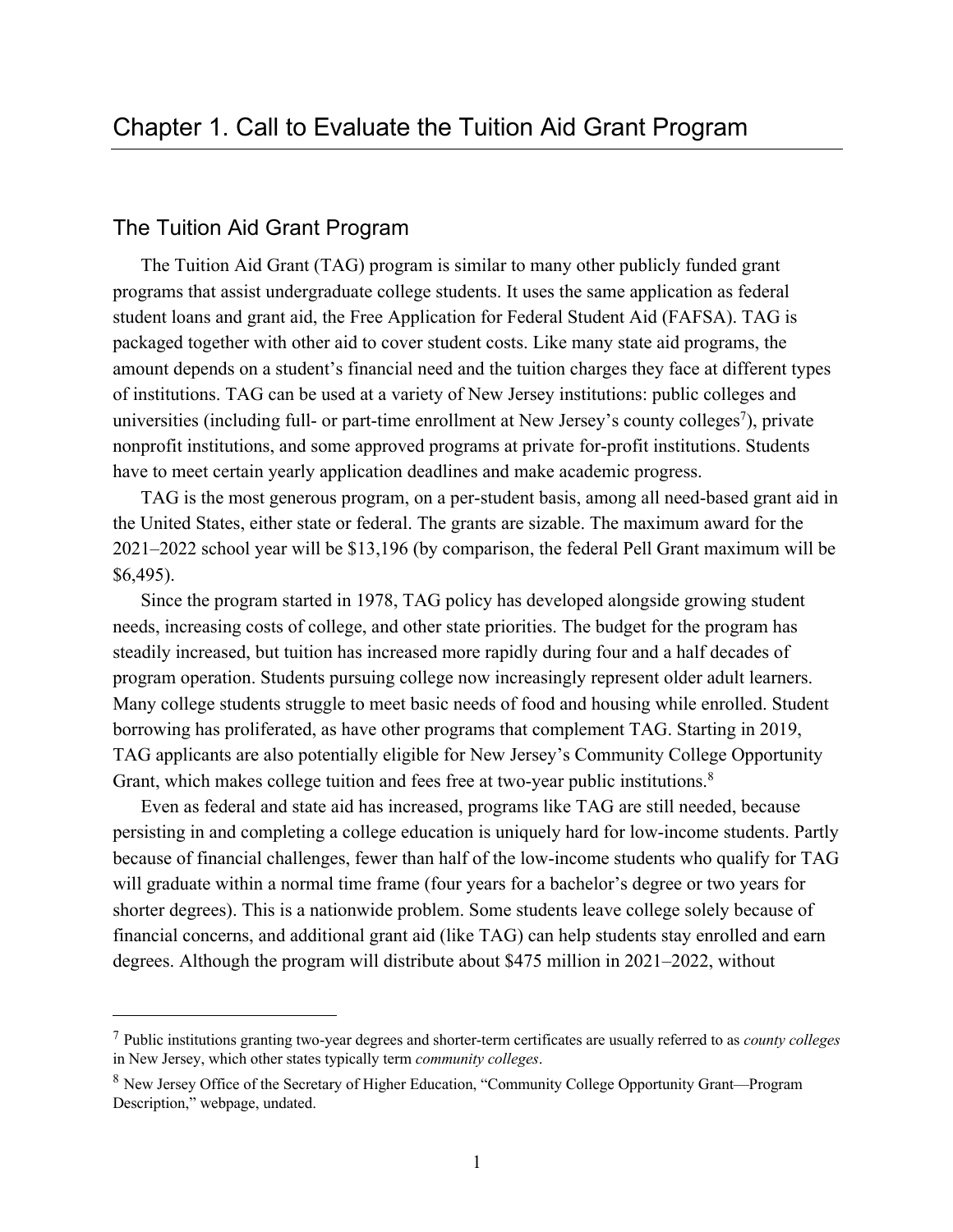rigorous analysis, it is not clear how many additional degrees TAG generates or how its effectiveness could be improved through policy changes.

New Jersey leadership has recently shown interest in generating research evidence to inform policy decisions, implemented through cooperation with researchers as well as internal evaluation. Senate Bill 775 was enacted in early 2020 and mandated the creation of a TAG Study Commission to consider the following issues:

- A. the TAG amounts currently awarded to eligible students
- B. the percentage of higher education tuition costs covered by TAG awards
- C. adjustments in the level of TAG awards from one fiscal year to the next, including a review of the different formulas or methods used over different fiscal years to calculate the amount of a TAG award
- D. the characteristics of students whose eligibility for a TAG award differs from their eligibility for federal need-based aid, as calculated by the New Jersey Eligibility Index (NJEI) and the federal methodology for the Expected Family Contribution (EFC), respectively
- E. the graduation rates of TAG recipients
- F. the history of state appropriations made to support the TAG program
- G. the sufficiency of the TAG awards distributed to eligible students in light of the original intent of the statute establishing the TAG program.

The statute establishing TAG defined priorities broadly within a few specific constraints.<sup>9</sup> Those constraints include a maximum percentage of tuition covered at qualifying institutions, the lifetime maximum number of semesters a student can receive TAG, and the requirement to submit an application detailing sources of income. Within those bounds, the awards are to be allocated based on student financial need. The statute does not limit the number of awards in a given year; instead, it sets forth a process by which the state agency administering TAG should adjust eligibility calculations to match with state appropriations so that all eligible student applicants can receive awards.

Over time, the program has developed incrementally based on available state funding and the priorities of constituencies representing students, colleges, and taxpayers. It has also developed in tandem with aid allocation processes at the federal and institutional level.

The program's current form, including deadlines, processes, and eligibility calculations, might need further adjustment to align with its core objective of raising college attainment for the state's poorest residents. For example, TAG awards cover a lower percentage of tuition than is statutorily allowed, and the gap could present a growing barrier for students. TAG has been

<sup>9</sup> N.J. Stat. §§ 18A:71B-18–71B-22.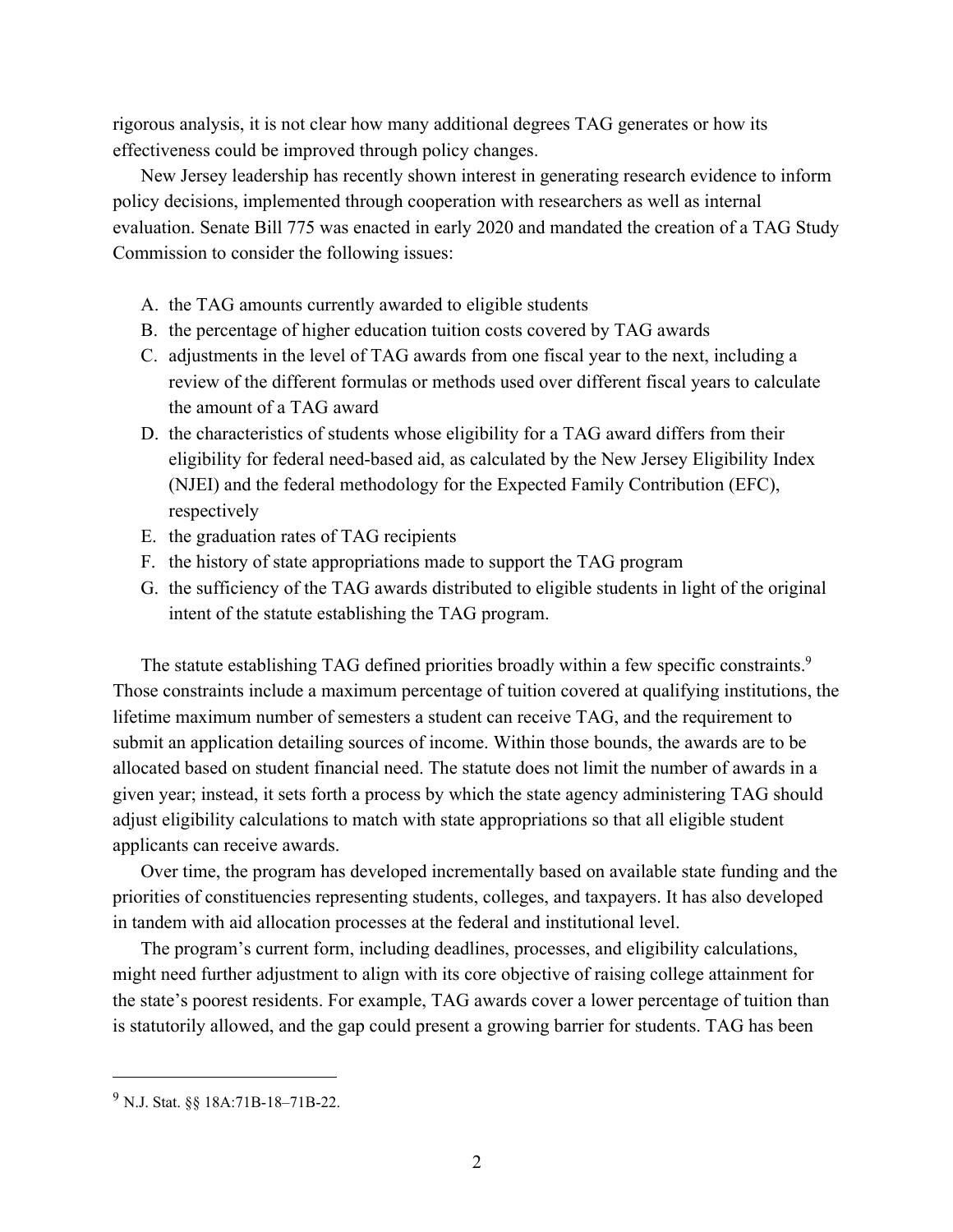made available for the full statutory maximum number of semesters in a student's career, but that maximum might no longer be sufficient because students take longer to earn degrees. The commission is tasked with reevaluating whether TAG should expand its coverage or even expand some of the statutory limits put in place over 30 years ago.

At the time of the commission's formation, the state lacked centralized, accessible, and clear reporting of data to address each of these issues. The next section discusses how we worked with the commission to generate new data, assess findings related to TAG's current status, and evaluate ideas about the future of TAG.

## Our Approach to Building Evidence on the Issues

This report is the result of an iterative process involving researchers at the RAND Corporation, leaders on the commission, and data administrators at the Higher Education Student Assistance Authority (HESAA) and the National Student Clearinghouse (NSC). Before the commission mandate, RAND had partnered with HESAA to study TAG, had worked with HESAA and NSC to compile a database, and had published a report in spring 2021.10 RAND researchers used the data and information shared by HESAA to independently address the issues in the commission mandate and then shared preliminary findings from our analysis with the commission. The commission refined its focus on a few policy options that RAND then evaluated in more detail. RAND researchers joined commission meetings and discussed the potential effects of policy options with leaders from the commission. This report is intended to complement and support the findings of the commission.

Our database allows for investigating how TAG funds are currently distributed, as well as how student outcomes might be affected by adjustments to the program. For all individuals who receive TAG, HESAA linked its individual-level data on aid eligibility and TAG receipt to information on college attainment from the NSC.<sup>11</sup> Before this link, the records of TAG payments tracked only where students were concurrently enrolled. Our database tracks the completion of college credentials, transfers, and continued enrollment, whether or not a student is receiving TAG and wherever the student is enrolled. Existing annual reports group together all TAG recipients at a particular school or set of schools, but our data allow for comparisons across more-granular subgroups of students. For example, we examine subgroups of students with different income levels. We also make use of the College Scorecard, which is based on federal

<sup>&</sup>lt;sup>10</sup> Drew M. Anderson and Melanie A. Zaber, "Would Low-Income Students Graduate Faster with a Boost in Financial Aid? Results from a Natural Experiment in New Jersey," Santa Monica, Calif.: RAND Corporation, RB-A101-1, 2021b.

<sup>&</sup>lt;sup>11</sup> The data were provided by HESAA to the RAND Corporation without direct student identifiers. This study was approved by RAND's Human Subjects Protection Committee. For more details, see our prior report, Drew M. Anderson and Melanie A. Zaber, *Cutting the College Price TAG: The Effects of New Jersey's Tuition Aid Grant on College Persistence and Completion*, Santa Monica, Calif.: RAND Corporation, RR-A101-1, 2021a.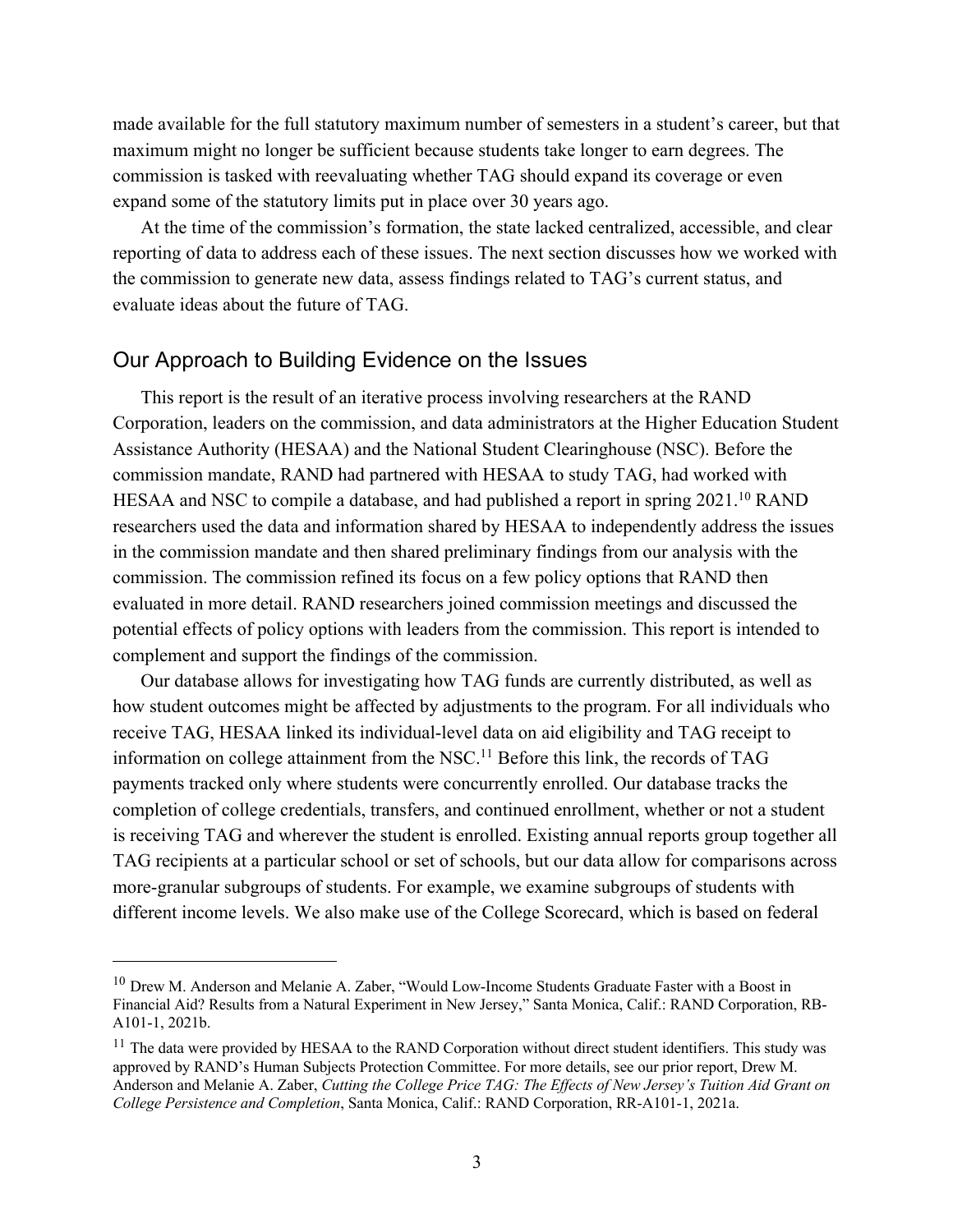government surveys, to supplement the individual-level data with institution-level information on college costs.

Some organizing features repeat throughout the document and would be useful to mention here. Several of the analyses disaggregate students based on student income and assets. The program combines information on student finances into an eligibility index and groups students into up to ten "TAG cells" that determine TAG eligibility and grant amounts. TAG cells are numbered from 1 through 10, with 1 being the lowest income and assets. For many analyses, we group together the institutions where a student can receive TAG aid into five sectors: 19 county colleges, seven state colleges and universities, four public research universities, 22 private nonprofit colleges and universities, and four programs at proprietary for-profit institutions.<sup>12</sup> These are noted as County, State, Research, Private, and Proprietary in progressively lighter shades of blue in the figures.<sup>13</sup> For each student, the data include up to seven years of information, spanning academic years 2012–2013 through 2018–2019 (noted as 2013 to 2019 in figures).

The report is organized as follows. In Chapter 2, we take up each issue put before the TAG Study Commission. In Chapter 3, we discuss several policy options for improving TAG, with reference to the facts built up in Chapter 2. We evaluate each option in terms of the evidence base connecting the option to better outcomes for students, the executive or legislative processes required to enact the option, its effect on program budgets, and its likely level of support. In Chapter 4, we conclude with some thoughts about the persistent problems of inequality in college completion that TAG seeks to solve.

 $12$  During the seven years that are covered by our data, two institutions moved from the state college sector to the public research universities group: Montclair State University (in 2017–2018) and Rowan University (in 2013– 2014). Throughout the report, except where noted, they are included in each year depending on their TAG status in that year. The counts in this paragraph refer to the makeup of the groups in 2018–2019.

<sup>&</sup>lt;sup>13</sup> We used the colscore software package to create a longitudinal database from the College Scorecard files. The colscore software is accessible at<https://github.com/adamrossnelson/colscore>(GitHub, "adamrossnelson / colscore," 2021).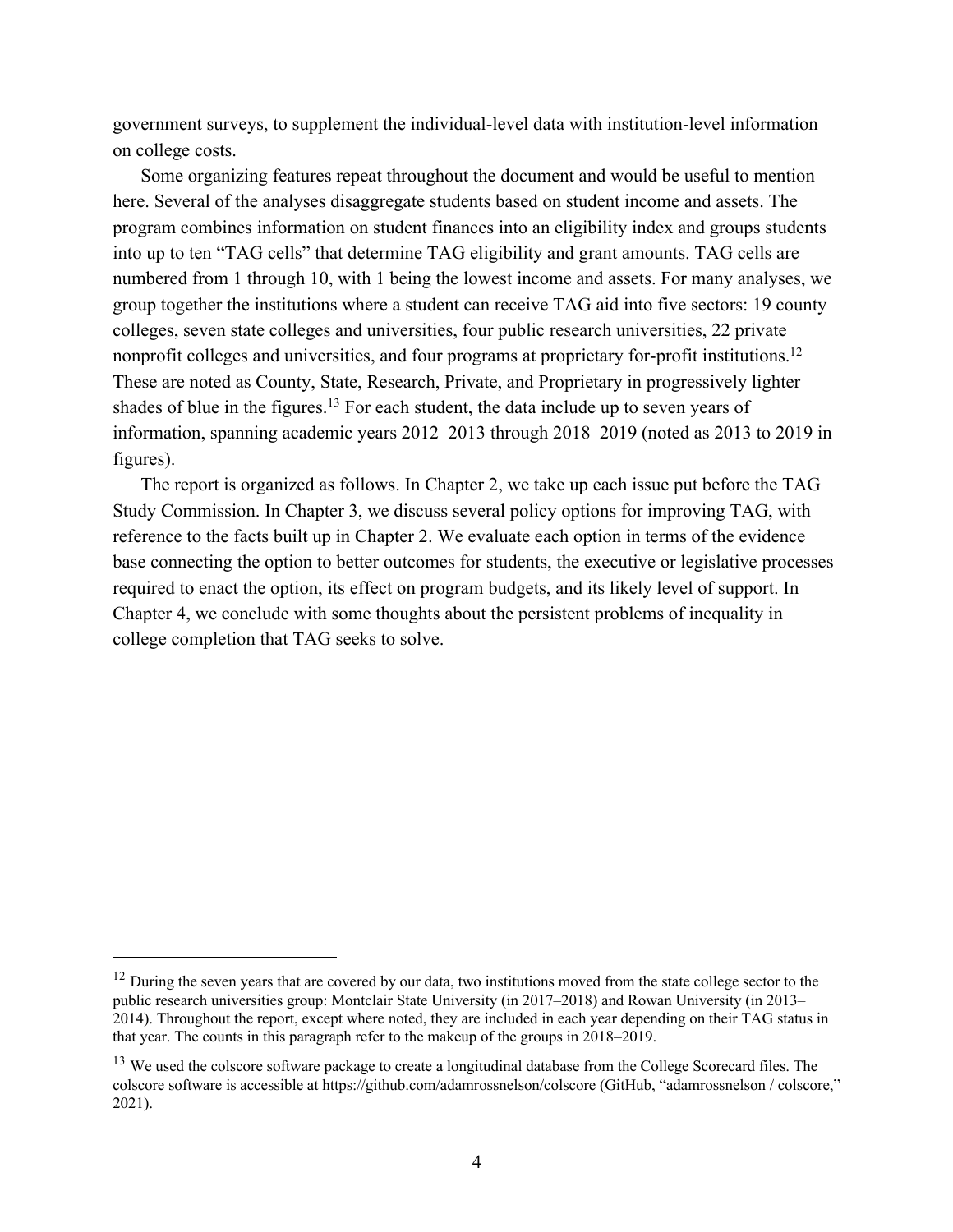The TAG commission was tasked with investigating seven issues. For each issue, we state the commission mandate and how our data could help build evidence, build up any background information needed to understand the evidence, report the evidence, and mention some potential policy options on that topic.

## Issue A. Grant Amounts to Eligible Students

The commission was asked to study and consider the amount of TAG grants on a per-student basis. We describe the current process for calculating student awards, using public-facing documents from HESAA and new visualizations. This information makes the current design more readily visible and makes it clear how many students would be affected by potential changes to grant amounts.

TAG grant amounts are summarized in the annual TAG Table, a lookup table posted online that matches TAG grant amounts to institution types (sectors) and ranges of student financial need.14 The TAG Table succinctly summarizes the program, so we have included the current version (for academic year 2021–2022) in Figure 2.1. The table makes clear two key facts about the program. First, TAG amounts are higher in sectors where students face higher tuition charges. Second, within sectors, TAG amounts are higher for students with lower family income and assets.

<sup>&</sup>lt;sup>14</sup> HESAA, "Tuition Aid Grant Award Table for Academic Year 2021–22," webpage, July 27, 2021c.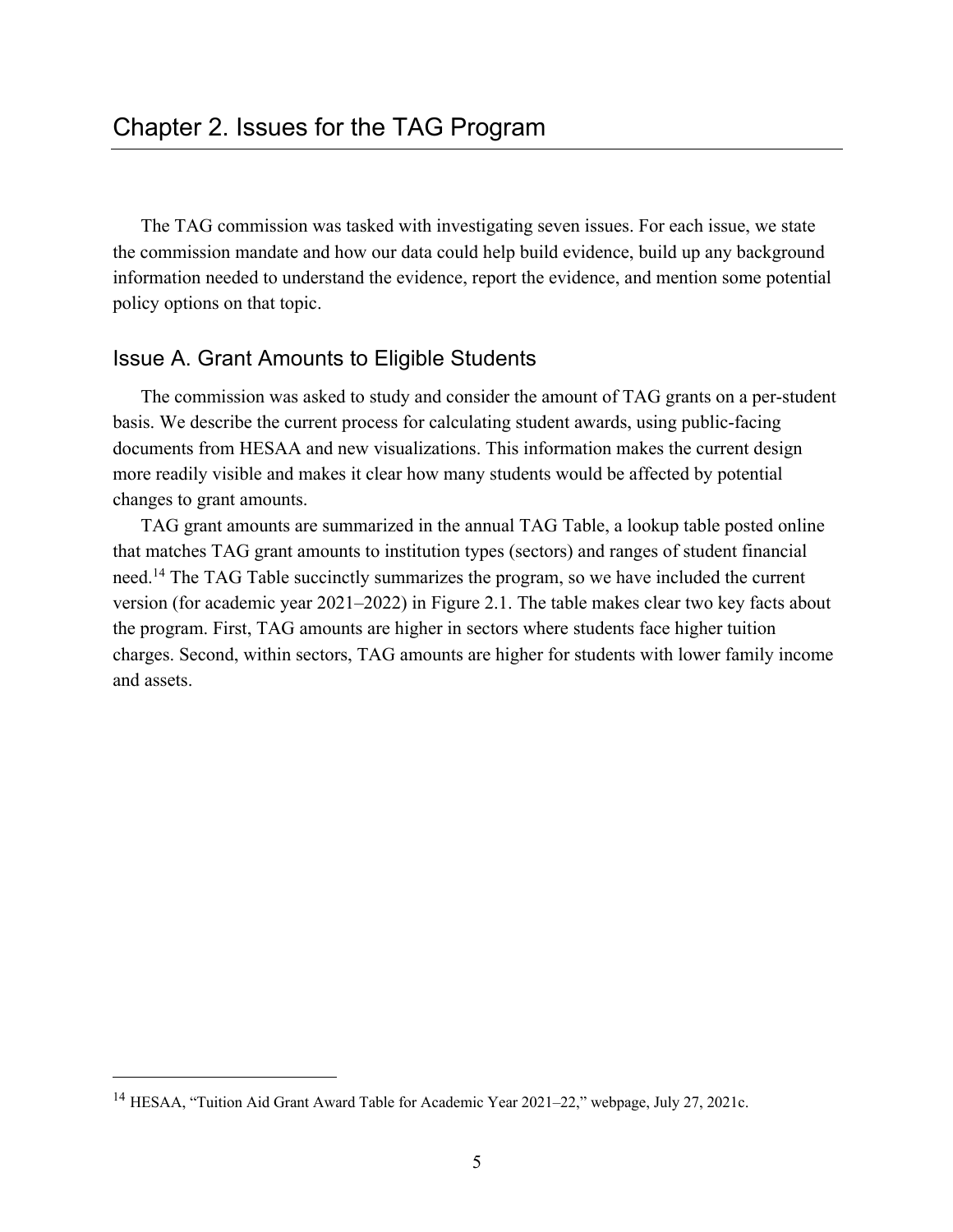#### **Figure 2.1. Current TAG Table**



**STATE OF NEW JERSEY HIGHER EDUCATION STUDENT ASSISTANCE AUTHORITY**



### **TUITION AID GRANT AWARD TABLE FOR ACADEMIC YEAR 2021-221**

|                          | <b>FULL-TIME TUITION AID GRANT</b>          |                                       |                                   | <b>PART-TIME TUITION AID GRANT</b>                  |                                                                |                                             |
|--------------------------|---------------------------------------------|---------------------------------------|-----------------------------------|-----------------------------------------------------|----------------------------------------------------------------|---------------------------------------------|
| NJ<br><b>ELIGIBILITY</b> | <b>NEW JERSEY COLLEGES AND UNIVERSITIES</b> |                                       |                                   | <b>NEW JERSEY COUNTY COLLEGES</b>                   |                                                                |                                             |
| <b>INDEX (NJEI)</b>      | <b>COUNTY</b><br>COLLEGES <sup>2</sup>      | <b>STATE</b><br>COLLEGES <sup>3</sup> | <b>PUBLIC</b><br><b>RESEARCH3</b> | <b>INDEPENDENT</b><br><b>NON-PUBLIC<sup>4</sup></b> | 1/ <sub>2</sub> Time Semester Award<br>$(6-8 \text{ credits})$ | 3/4 Time Semester Award<br>$(9-11$ credits) |
| $\mathbf{A}$             | B                                           | C                                     | D                                 | E                                                   | F                                                              | G                                           |
| <b>Under 1500</b>        | \$2,840                                     | \$8,700                               | \$10,044                          | \$13,196                                            | \$710                                                          | \$1,065                                     |
| 1500-2499                | 2.472                                       | 7.692                                 | 8.908                             | 11.188                                              | 618                                                            | 927                                         |
| 2500-3499                | 2.142                                       | 6,512                                 | 7.932                             | 9.840                                               | 535                                                            | 803                                         |
| 3500-4499                | 1,670                                       | 5,394                                 | 6,840                             | 8,814                                               | 417                                                            | 626                                         |
| 4500-5499                | 1,244                                       | 4,470                                 | 5,964                             | 7,784                                               | 311                                                            | 466                                         |
| 5500-6499                | $\mathbf{0}$                                | 3,490                                 | 5,086                             | 6,766                                               | $\mathbf{0}$                                                   | $\mathbf{0}$                                |
| 6500-7499                |                                             | 2,540                                 | 4,266                             | 5,742                                               |                                                                |                                             |
| 7500-8499                |                                             | $\mathbf{0}$                          | 3,380                             | 4.710                                               |                                                                |                                             |
| 8500-9499                |                                             |                                       | 2,328                             | 3.724                                               |                                                                |                                             |
| 9500-10499               |                                             |                                       | $\mathbf{0}$                      | 2,114                                               |                                                                |                                             |
| Over 10499               |                                             |                                       |                                   | $\mathbf 0$                                         |                                                                |                                             |

1 Approximate annual TAG award values for academic year 2021-22 at higher education institutions licensed and approved for participation in the TAG Program as of September 1, 2009. In accordance with State law,<br>the value o <sup>2</sup> For county college sector, this table displays average award values across the 18 colleges in the sector. The award values for students at a given county college may be higher or lower, based on tuition charged<br>by the

 $3$  For state college and public research sectors, this table displays standardized award values for the institutions in each sector. The award values for students at a given institution may not exceed tuition, but may be

higher than these standardized values based on tuition charged by the institution.<br><sup>4</sup> Proprietary institution awards limited to approved programs of study at Berkeley College, DeVry University, Eastern International Colle



If you qualify for State student financial assistance by purposely reporting false or misleading information, you may be subject to a \$20,000 fine and/or imprisonment.

#### 7/27/21

#### SOURCE: HESAA, 2021c.

To incorporate family income and assets into its eligibility determination, the state calculates the NJEI using information from the FAFSA or from the New Jersey Alternative Financial Aid Application used by certain students with undocumented immigration status. Higher NJEI values are assigned when a student has more financial resources, but the number does not capture a dollar amount or any specific level of income or assets. NJEI values that are lower than 10500 are broken down into ten TAG cells (rows of the table). TAG cell 1 corresponds to the greatest financial need, for NJEI values from 0 to 1499. Cells 2 through 10 each span another 1,000 values of the NJEI index, with cell 2 going up to 2499, cell 3 going up to 3499, and so forth, up to 10499.

Within each cell, a student is eligible for a particular amount at a given institution and year. For example, students in the highest-need category will be eligible to receive \$13,196 at private nonprofit institutions and proprietary programs in 2021–2022. The same student could expect to receive \$8,700 if attending one of the state colleges and universities. There is no variation by NJEI within a TAG cell (i.e., in cell 1, an NJEI of 1299 always receives the same award offer as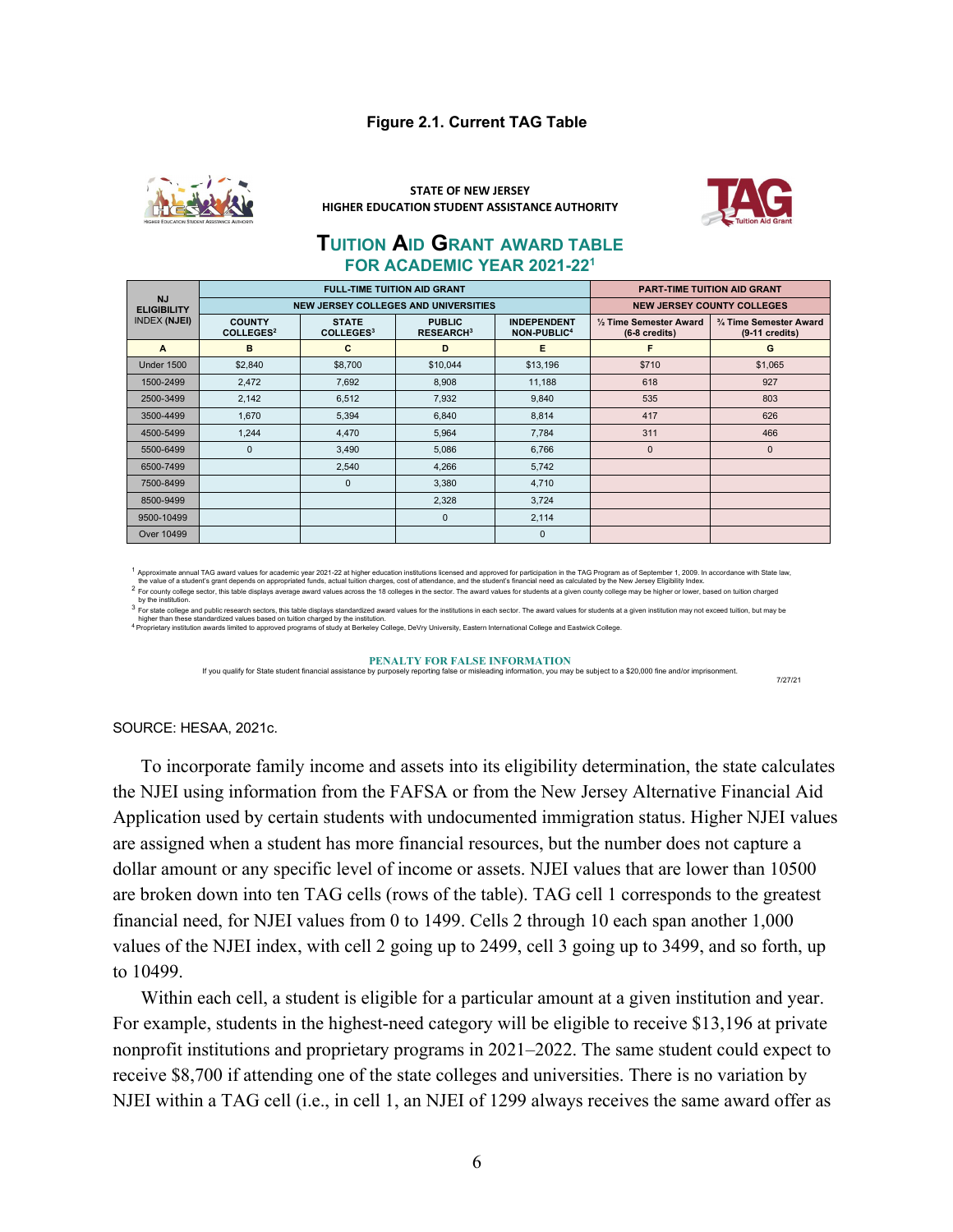an NJEI of 299). If enrolled at a county college full time, the student could receive \$2,840, or \$710 or \$1,065 if enrolled quarter or half time, respectively.

Sectors differ in TAG amounts and the number of different TAG levels a student can possibly receive. Students in cells 1 through 7 receive awards at state colleges and universities, students in cells 1 through 9 receive awards at public research universities, and students in all ten cells receive awards at private institutions. Although the award amounts in a cell change often (see Issue C later in this chapter), it is much less common for the cells receiving awards at an institution to change.

The TAG information is always presented by HESAA in a tabular form rather than as a graph. In our prior report, we plotted the TAG amount against the NJEI to illustrate the stairstep shape of the eligibility schedule. In this report, we present a bar chart (Figure 2.2) to illustrate the differences in aid within and across cells. Following the same format, we present a bar chart (Figure 2.3) showing the distribution of students across cells within each sector. These figures are based on TAG award data from the 2018–2019 academic year. Following the sector groupings we described at the end of Chapter 1, we have grouped together public research universities (columns E, F, G, and H in Figure 2.1), and we have grouped together full- and parttime awards at county colleges (columns B, I, and J in Figure 2.1). The averages we present are weighted by the number of awards, so that Rutgers and full-time county college enrollment both get heavier weights than, for example, New Jersey Institute of Technology enrollment or parttime county college enrollment.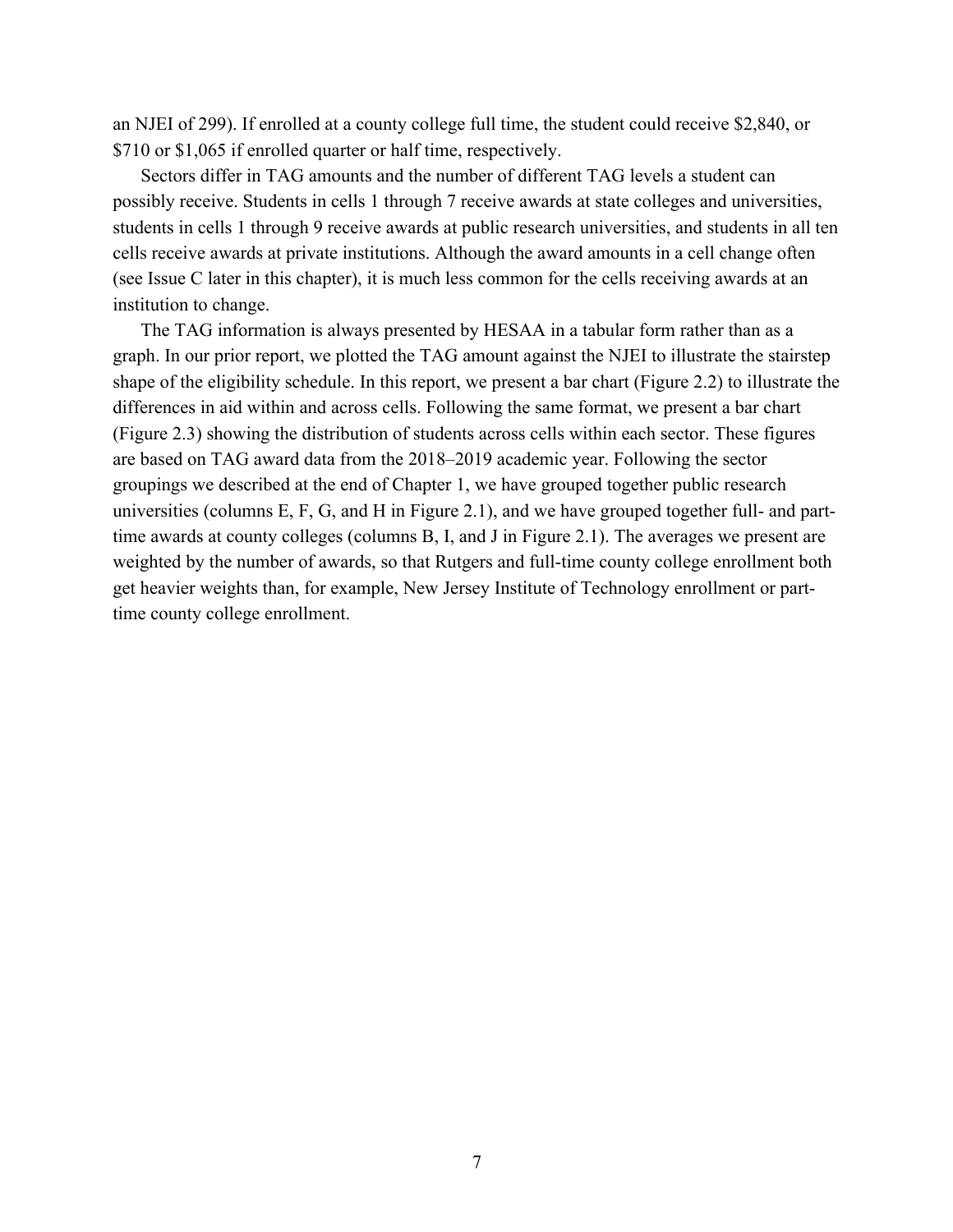

**Figure 2.2. Average TAG Award to Each Cell, by Sector for 2018–2019**

Figure 2.2 shows how the general objective to fund students with greater financial need is implemented in practice. There are significant differences in TAG amounts across cells and sectors. For example, the amount available at county colleges (which have the lowest tuition) in cell 1 is 19 percent of the amount available at private institutions. Awards drop by 12 to 15 percent moving from cell 1 to cell 2 and continue to drop as cells increase (and as students have relatively higher income and assets). Changes implemented for the 2021–2022 academic year will increase awards at state and research institutions relative to others.

Figure 2.3 shows that, for all sectors, TAG recipients are concentrated at the lowest NJEI values representing the lowest family income and assets. Each bar captures the share of each sector's overall number of TAG awards that fall within that TAG cell. At the county colleges, where only five cells receive awards, fully half of TAG awards go to students in cell 1. In all other sectors, over 40 percent of TAG awards go to students in cell 1. All sectors drop to 16 percent or less in cell 2 and 12 percent or less in cell 3. This implies that policy changes that make incremental adjustments to TAG amounts for higher cells will affect fewer individuals and smaller dollar amounts, while adjustments to cell 1 will have larger impacts in terms of recipients and spending.

SOURCE: Authors' calculations from HESAA data. NOTE: All dollar amounts are measured in current dollars.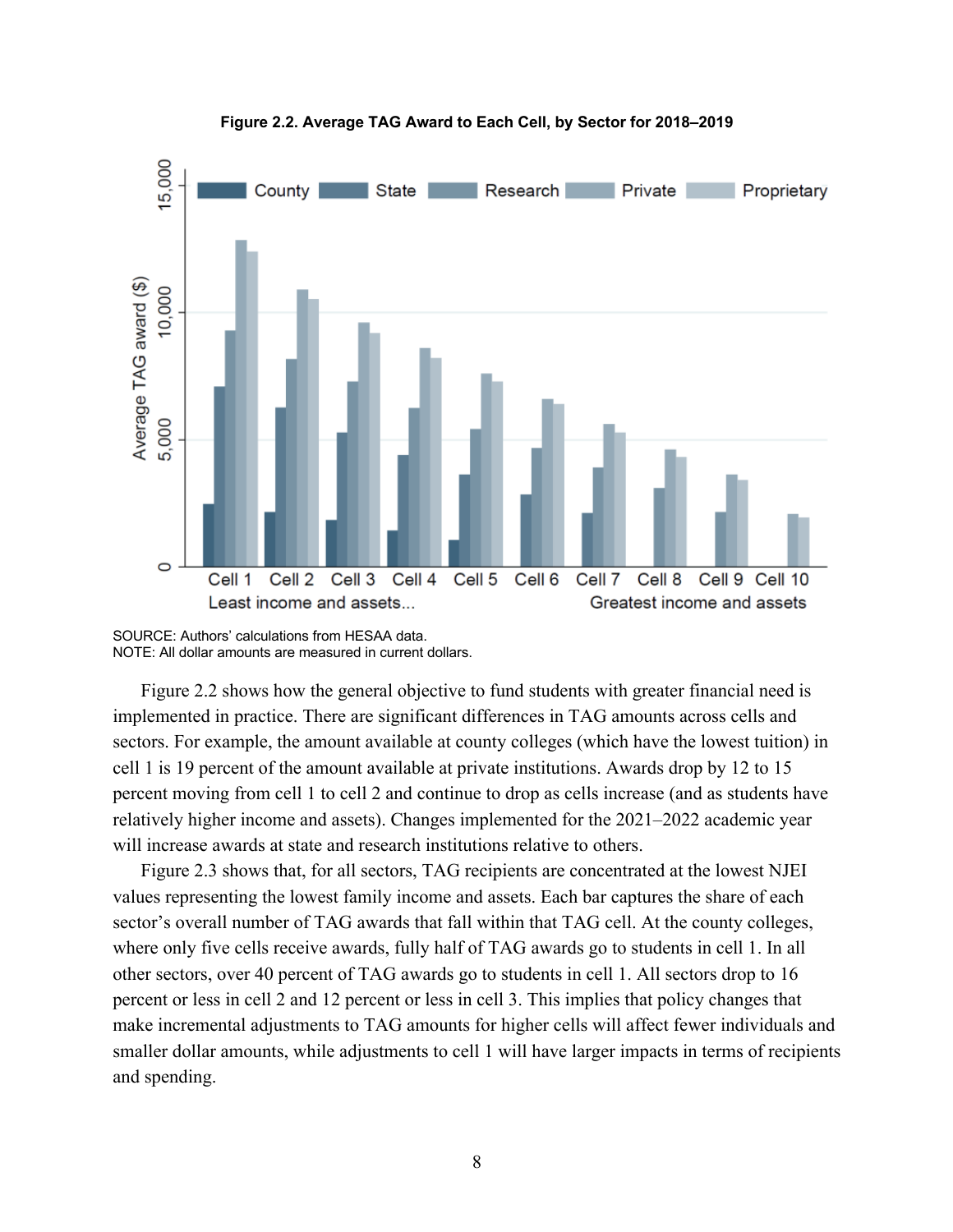**Figure 2.3. Percentage of Grant Payments in Each Cell, by Sector for 2018–2019**



SOURCE: Authors' calculations from HESAA data. NOTE: This figure reports the proportion of the count of TAG awards going to students in each TAG cell, conditional on sector.

The commission discussed several ways of adjusting the TAG Table, including erasing the differences across sectors, introducing more-granular cell divisions within the same NJEI range, and awarding TAG at higher NJEI values outside the range that currently receives awards. The commission also discussed more moderate versions of each of these options. Most of the discussions relied not only on the TAG Table itself, but also on how TAG amounts related to tuition charges, the potential to affect student outcomes such as graduation, and the impact on state appropriations to support the TAG program. We discuss each of these issues in this chapter, before returning in Chapter 3 to assess policy options for adjusting the TAG Table.

## Issue B. Percentage of Tuition Costs Covered by TAG

The commission was asked to study and consider the percentage of tuition costs covered by TAG at the student level. At the legislated maximum, the grant can cover up to 100 percent of tuition at a public institution or up to 50 percent of the average tuition at the independent institutions.15 Over time, the state budget process has limited the growth of awards and gradually

<sup>15</sup> N.J. Stat. §§ 18A:71B-18–71B-22.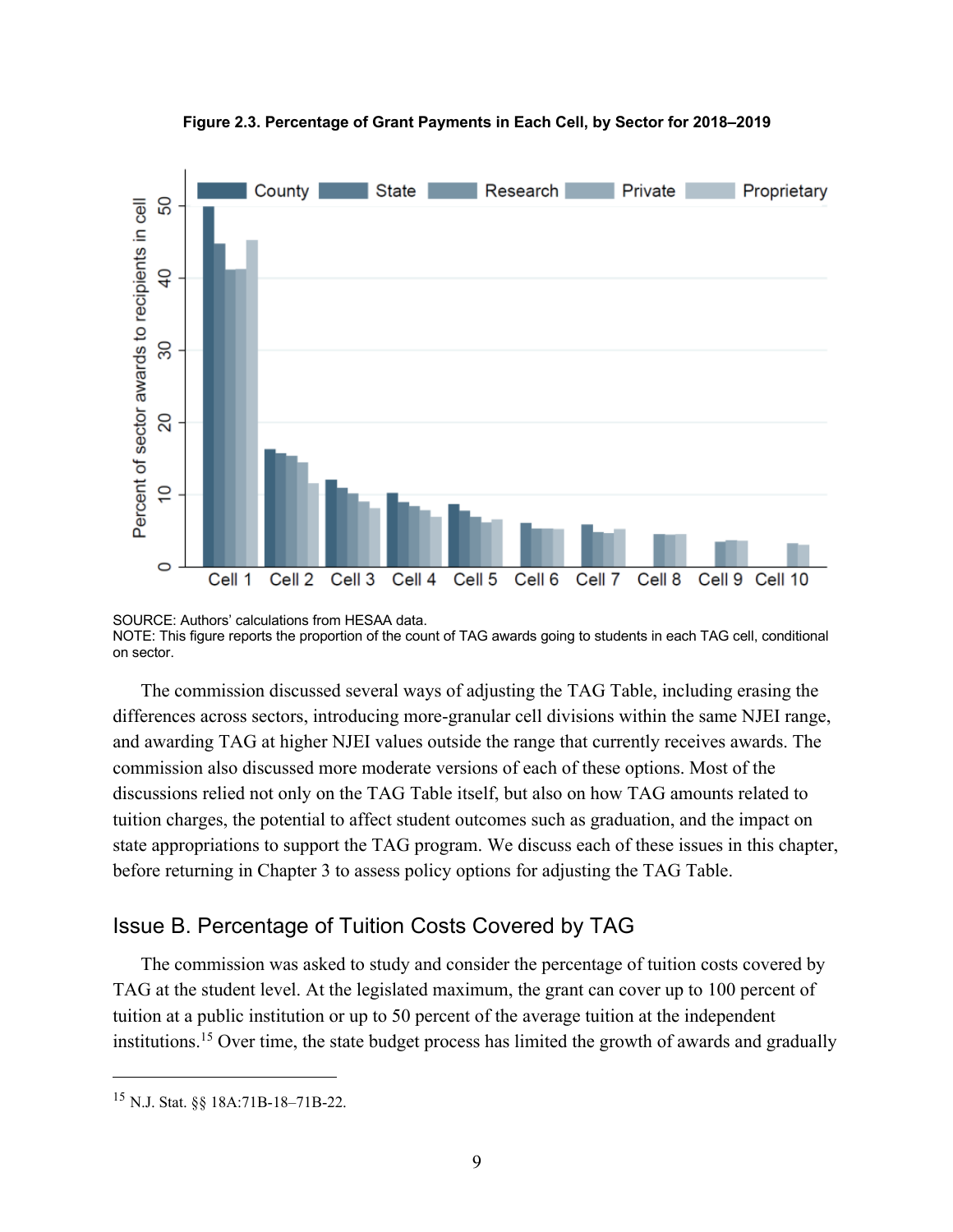reduced them below the statutory maximums. The commission could consider setting a higher target for tuition coverage or could even consider proposing that the statute be revised.

The commission was also concerned that tuition is no longer a sufficient measure of college costs, for two reasons. Students also pay significant amounts in required fees, living costs, and other expenses to attend college. At the same time, students receive other aid that reduces the net price.

Our student-level database, augmented with information from the College Scorecard, allows us to address several questions relevant to this cost issue. First, we provide evidence on the percentage of tuition and fees covered by TAG for the average student in cell 1 receiving the maximum award, and we report how that percentage differs across sectors and years. Although the commission's mandate and the original statute focus on tuition only, tuition and fees currently represent the most relevant measure of required direct costs that can be measured consistently across all types of colleges. Second, we calculate coverage of the full cost of attendance, an official estimate including tuition, fees, books, supplies, room, board, transportation, and other costs. Third, we include other sources of aid to the best of our ability by estimating Pell Grant eligibility in 2017–2018 and 2018–2019. Because nearly all TAG recipients also get federal Pell Grants, it is worth considering how TAG and Pell combine to cover college costs. We cannot observe eligibility or receipt of other grants, scholarships, loans, work study, or other financial resources that students use to cover their costs.

Tuition coverage varies significantly by sector. Figure 2.4 displays the percentage of tuition and fees covered by TAG awards for each sector over time, focusing on recipients of the maximum TAG award. In 2018–2019, the maximum award covered 64 percent of tuition and fees for the average student at public research universities, compared with 54 percent at state colleges and universities, 52 percent at county colleges, and 36 percent at private institutions. TAG's coverage of tuition and fees declined over our study period in all sectors except for proprietary institutions. It fell by 8, 7, 4, and 4 percentage points at county colleges, public research universities, state colleges and universities, and private institutions, respectively.16

Figure 2.5 shows the percentage of total costs covered by TAG and, in 2017–2018 and 2018– 2019, the percentage of total costs covered by TAG and Pell Grant awards combined for students in TAG cell 1 (who overwhelmingly received the maximum Pell Grant and the maximum TAG grant).

Because cost of attendance includes elements beyond tuition and fees, coverage rates are universally lower in Figure 2.5 than in Figure 2.4. However, the addition of living costs has different effects depending on the sector.

Living costs markedly increase the overall price at county colleges and lower the coverage provided by TAG from 52 percent to 19 percent in 2018–2019. Adding Pell awards increases the coverage to 66 percent of costs. The Community College Opportunity Grant existed as a pilot in

<sup>&</sup>lt;sup>16</sup> Changes in the composition of the research university group did not have noticeable effects on tuition coverage.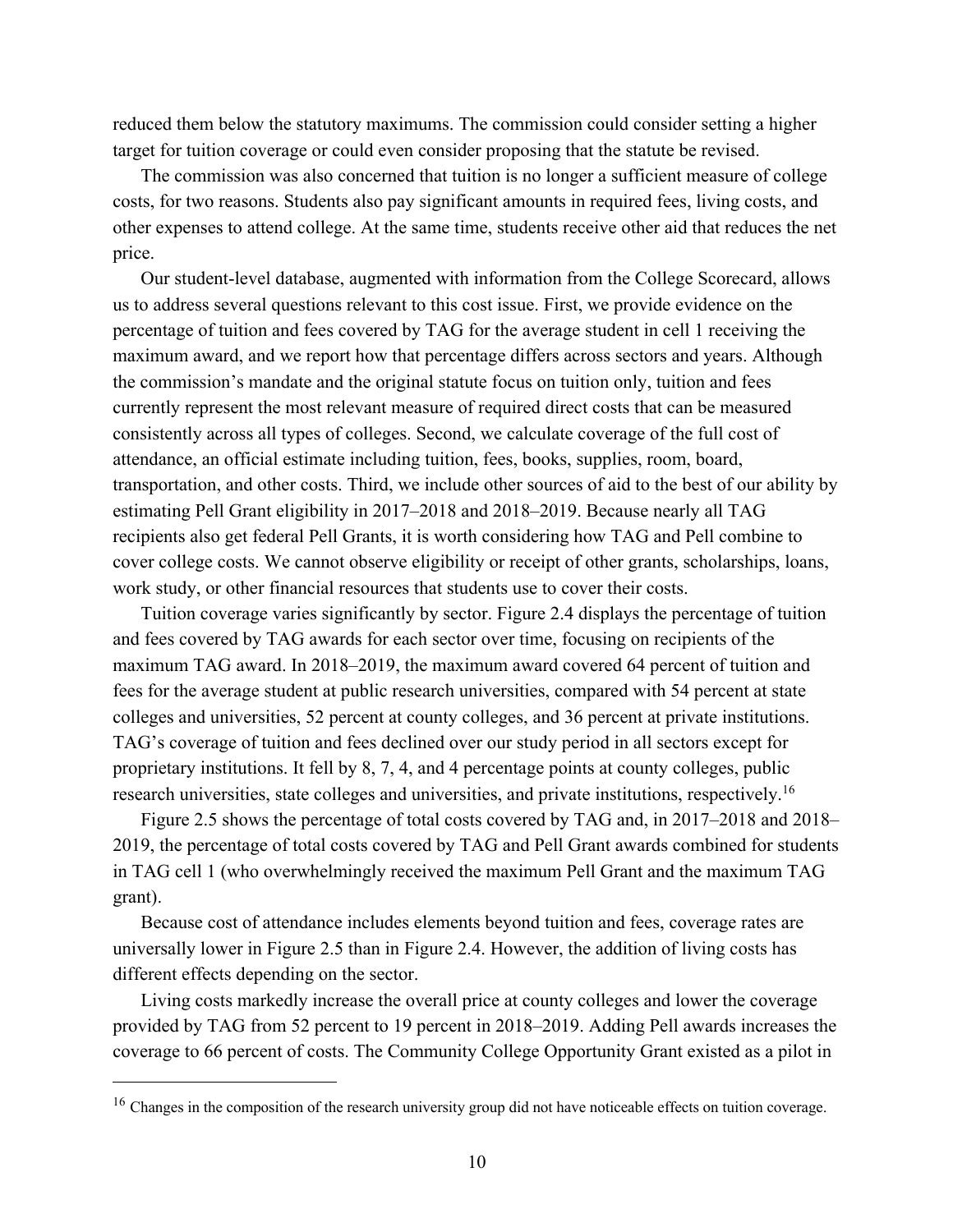only one semester of the time period in our database (spring 2019), but currently that program covers all of tuition and fees for county college students who apply for federal and state aid and have a family income below \$65,000.<sup>17</sup> Thus, nearly all Pell Grant recipients qualify.<sup>18</sup> If a student's Pell award pushes their grant aid above tuition and fees, then the student can apply the additional funding toward living costs. For those students, who represent about one-quarter of TAG recipients at county colleges, last-dollar tuition and fee coverage such as the Community College Opportunity Grant would provide no funding.

At proprietary institutions, some of which have a large online enrollment, estimated living costs are much lower relative to tuition. Considering the full cost of attendance lowers coverage provided by TAG from 51 percent to 40 percent in 2018–2019.



**Figure 2.4. Average Percentage Coverage of Tuition and Fees in TAG Cell 1, by Sector and Year**

SOURCE: Authors' calculations from HESAA data and the College Scorecard. NOTES: 2014 refers to academic year 2013–2014. All dollar amounts were measured in current dollars. Thomas Edison State University is excluded because cost data were unavailable from the College Scorecard.

<sup>&</sup>lt;sup>17</sup> New Jersey Office of the Secretary of Higher Education, 2021.

<sup>&</sup>lt;sup>18</sup> U.S. Department of Education, Federal Student Aid, "Federal Pell Grant Program Annual Data Reports," webpage, undated-b.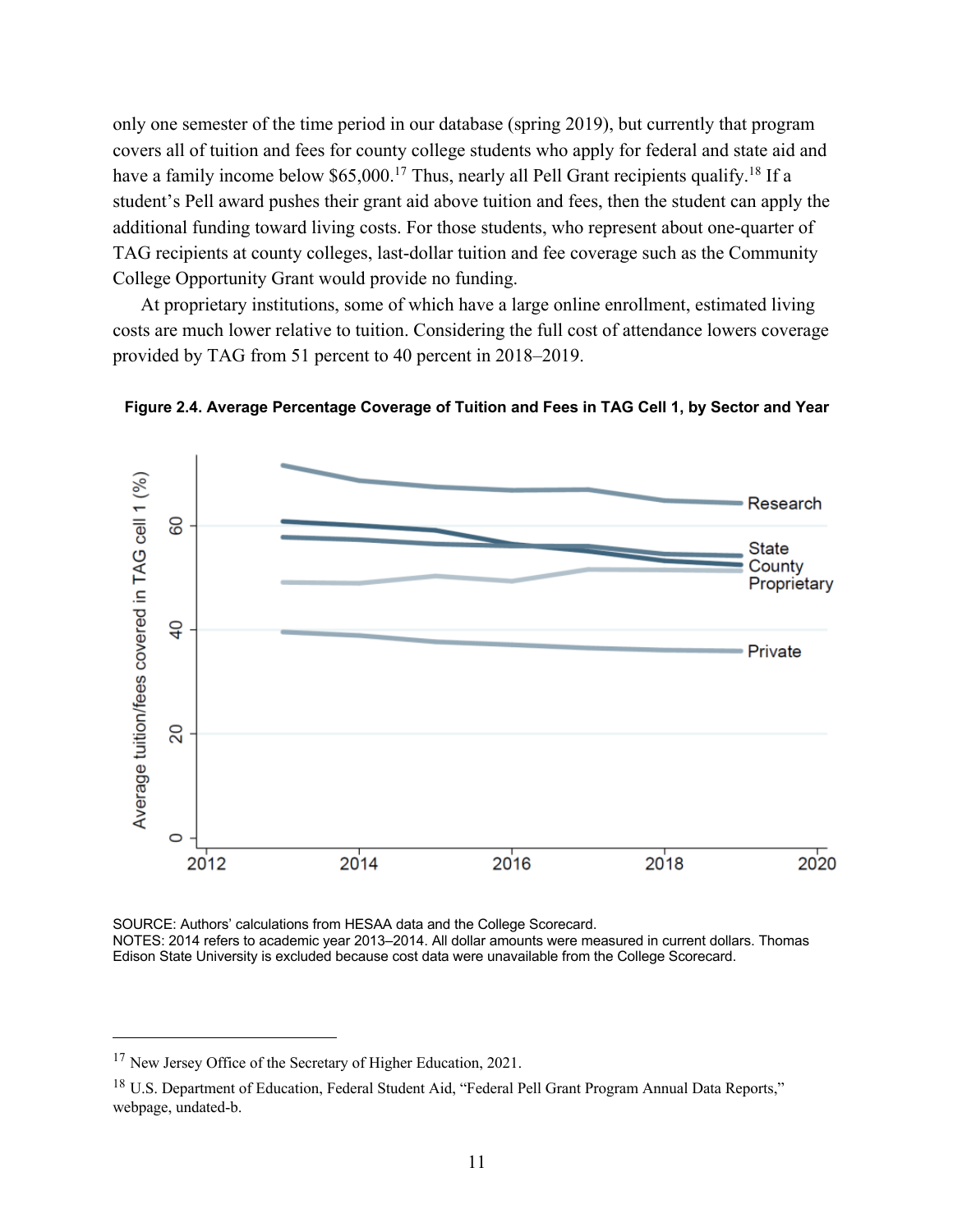



SOURCE: Authors' calculations from HESAA data and the College Scorecard. NOTES: 2014 refers to academic year 2013–2014. All dollar amounts were measured in current dollars. Thomas Edison State University is excluded because cost data were unavailable from the College Scorecard.

Clearly, adjustments in TAG eligibility have not directly mirrored tuition changes across institutions and sectors, allowing for some divergence in the percentage of costs covered. Differences among state colleges and research universities were partially addressed by policy changes implemented for the 2021–2022 academic year. In Chapter 3, we evaluate additional policy changes that the commission discussed, including specific targets for tuition coverage and the option to base TAG eligibility on each student's net price.

## Issue C. Adjustments in Eligibility Formulas and Award Amounts

The commission was tasked with reviewing how annual adjustments in eligibility and awards are determined, including the consideration of the different formulas or methods used in different fiscal years. We report how TAG awards have increased over the most recent five-year period in our data. We also discuss the complexity of the eligibility formula and some recent changes to inputs to that formula. We found that TAG has grown in generosity and simplicity in recent years. Changes tend to be persistent, with new adjustments building on prior ones.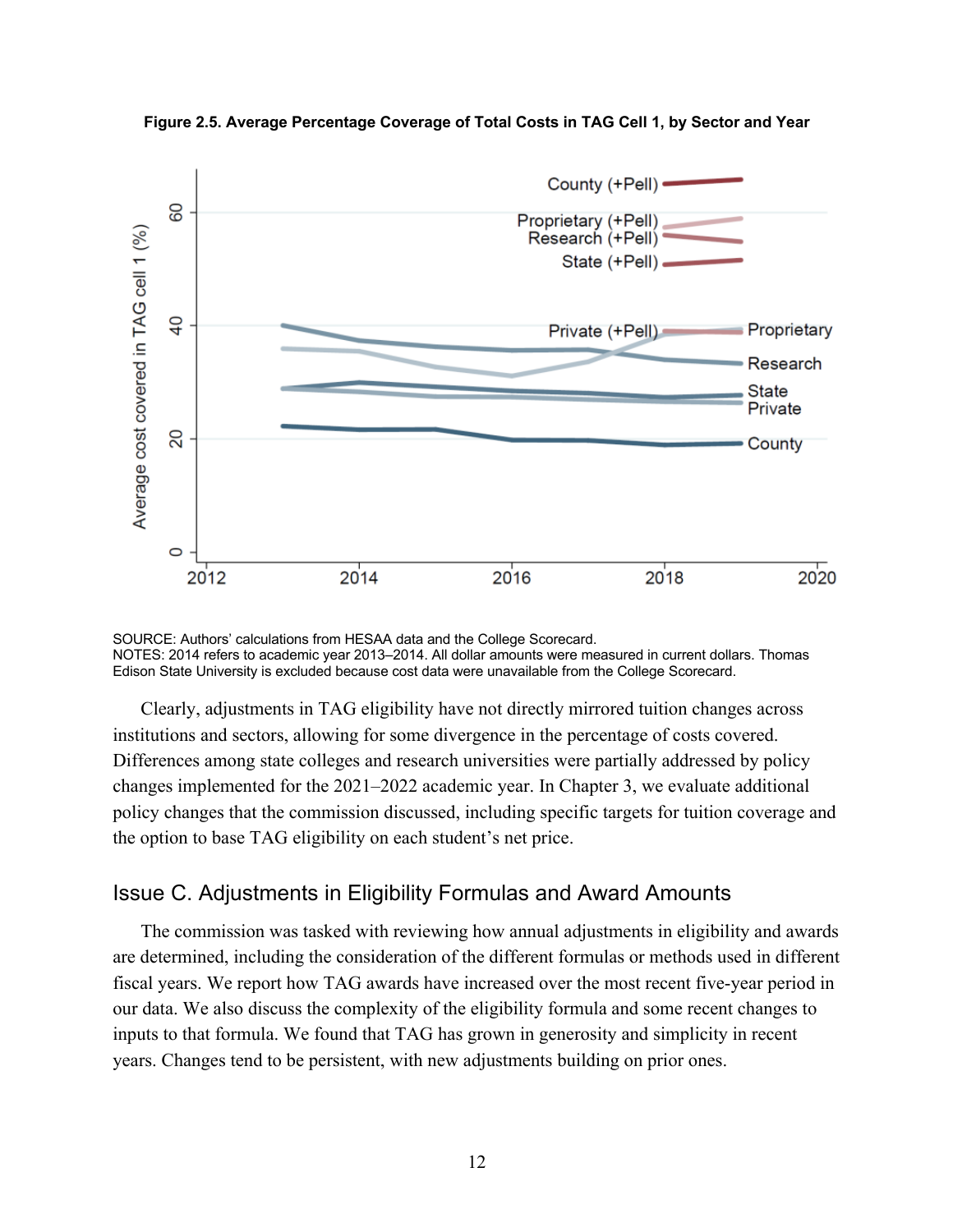Increases in TAG award amounts have been modest. Leading up to the 2018–2019 school year, the increases in each of the five preceding years were 0.5, 1.5, 2.0, 2.0, and 2.0 percent, respectively, resulting in an overall increase of 8.25 percent. These increases were applied across the board at all income levels, leaving the shape shown in Figure 2.1 intact. In the case of Rowan University (in 2017–2018) and Montclair State University (in 2013–2014), there were additional increases as the institutions were shifted from the state colleges sector to the research universities sector.

The maximum Pell Grant followed a similar trajectory as the maximum TAG grant during this period, being adjusted by a series of small percentages and ultimately growing by 8.03 percent in current dollars. Increases to the Pell Grant are propagated differently than those for TAG. When the Pell Grant maximum increases, awards at lower levels of student need increase by roughly the same dollar amount rather than the same percentage, and the grant mechanically expands the range of eligible incomes as well.

Looking ahead, the commission discussed whether to continue implementing increases as across-the-board percentage growth, which would keep the relationships from Figure 2.2 exactly intact, or to consider increases that focused on a particular income level or institutional sector. We revisit these issues in the discussion in Chapter 3.

The structure of award increases differentially affects students based on their NJEIdetermined eligibility. The NJEI formula follows a similar structure to the federal EFC that has historically determined federal aid eligibility, although there are several differences in the details.19 Both formulas assess the income of the student and their other household members, including a spouse if the student is married or the student's parents if the student is considered dependent (dependent students are under 24, have not married or had children of their own, and have not served in the military, among other factors). The formula subtracts taxes paid and some other exclusions meant to account for living expenses, leaving a portion of income that is expected to be available to meet college costs. The formula adds to that a fraction of the household assets that are expected to be available to meet college costs. The fraction of assets is based on the type of asset, the number of members in the household, and their ages. The income portion and asset portion are combined and then divided by the number of household members in college to arrive at the final number. The NJEI applies different parameters at each step of this process, and we discuss the implications in more detail in the next issue's section.

The NJEI formula and its relation to award amounts is determined by HESAA and approved by the HESAA board each year. Up until the 2020–2021 school year, New Jersey required TAG applicants to answer additional questions beyond the FAFSA.<sup>20</sup> Over the years, elements such as untaxed Social Security benefits and unemployment insurance benefits were removed from the

 $19$  The specific parameters used in the NJEI calculation are not made public. The EFC formula is described in U.S. Department of Education, Federal Student Aid, "The EFC Formula, 2020–2021," webpage, undated-a.

<sup>20</sup> HESAA, "Minutes," webpage, February 28, 2020.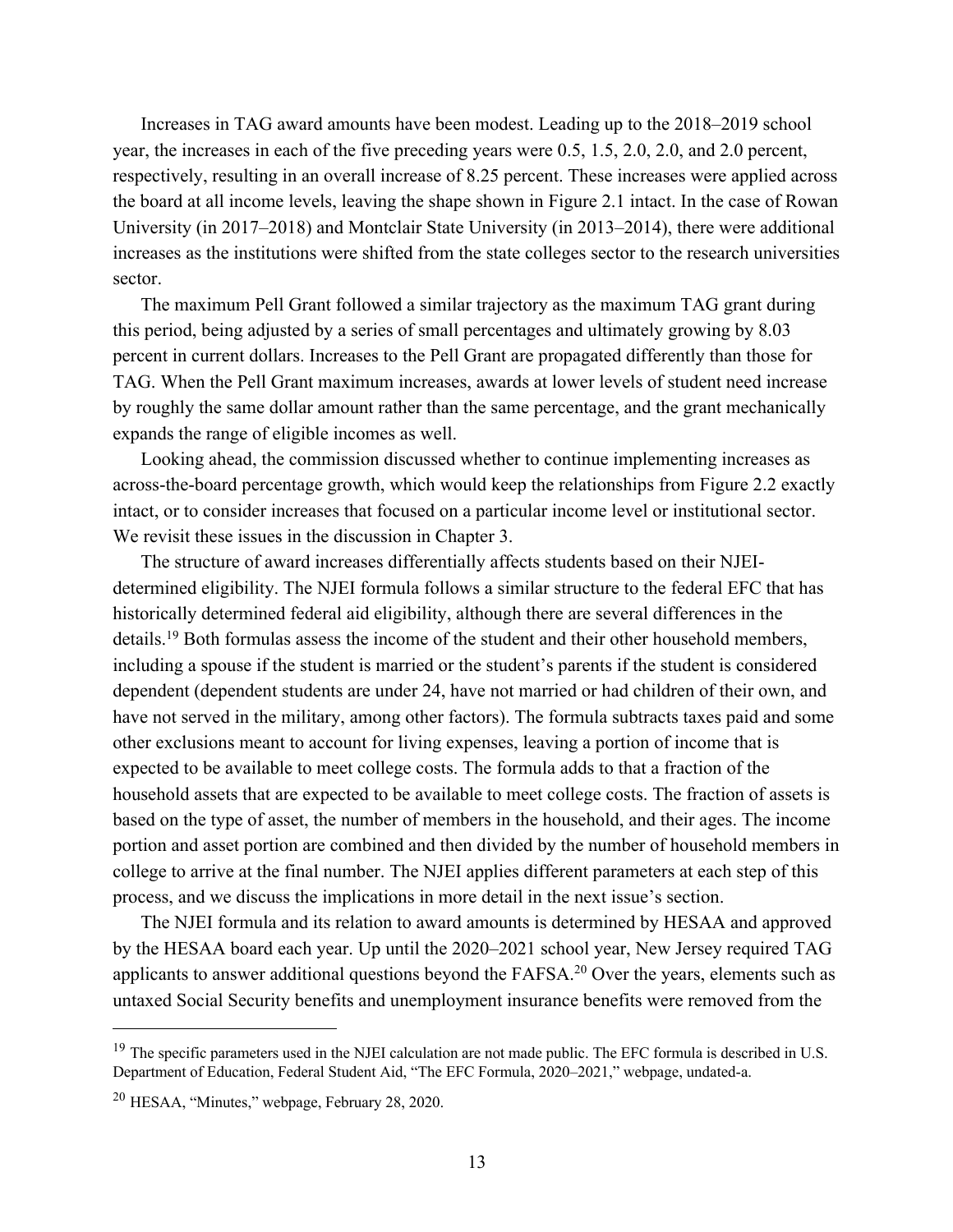state questions, although New Jersey continues to infer and include some income sources that are not considered on the FAFSA.

Though hidden within a complicated algorithm, there are parameters of the NJEI calculation with major consequences for how student finances translate into eligibility for aid. One is the amount of income that is "protected" and not counted against student eligibility for TAG. That amount was adjusted for independent students for the 2018–2019 school year as part of a resolution approved at a HESAA board meeting to adopt that year's TAG Table.<sup>21</sup> The TAG Study Commission discussed further increasing the independent student income protection allowance within the NJEI formula. There was also support for removing from the NJEI's income measure the value of the Earned Income Tax Credit (EITC) that students or their families receive. Both proposals would reduce calculated available income, potentially reducing NJEI and increasing TAG award amounts for some students.

### Issue D. How TAG Differs from Federal Need-Based Aid

The commission was tasked with identifying the characteristics of students treated differently by TAG and Pell. This is important because nearly all TAG recipients (over 95 percent) also receive a federal Pell Grant. TAG has the potential to complement the Pell Grant by operating differently, or it could follow the same model and supplement more aid for the same types of students.

There are three main areas to consider: program application and implementation, the eligible students and institutions, and the eligibility formula by which grants are calculated for each student. If the program implementation of TAG is aligned with that of the Pell Grant, it might reduce the complexity and information burden on student aid recipients in New Jersey who are already likely to be applying for federal aid. TAG is offered to some groups who currently do not receive Pell awards, and vice versa, but, in general, students can receive Pell awards for more semesters in a given academic year and over their college career. New Jersey might consider aligning with Pell to make sure that students do not experience large shifts in aid from semester to semester or year to year. And finally, because New Jersey uses a different eligibility formula, there is capacity for the state to either supplement or complement Pell Grant amounts for various income levels and groups of students.

Table 2.1 summarizes some similarities and differences in application process, institutional and student eligibility, and the payment structure between the Pell Grant (determined by EFC) and TAG (determined by NJEI).<sup>22</sup>

<sup>21</sup> HESAA, "Minutes," webpage, July 25, 2018.

 $^{22}$  Other state programs face these same design issues and have made different choices. This online tool describes the landscape: Urban Institute, "Building a State Financial Aid Program: What Are the Trade-Offs of Different Design Choices?" webpage, October 14, 2020.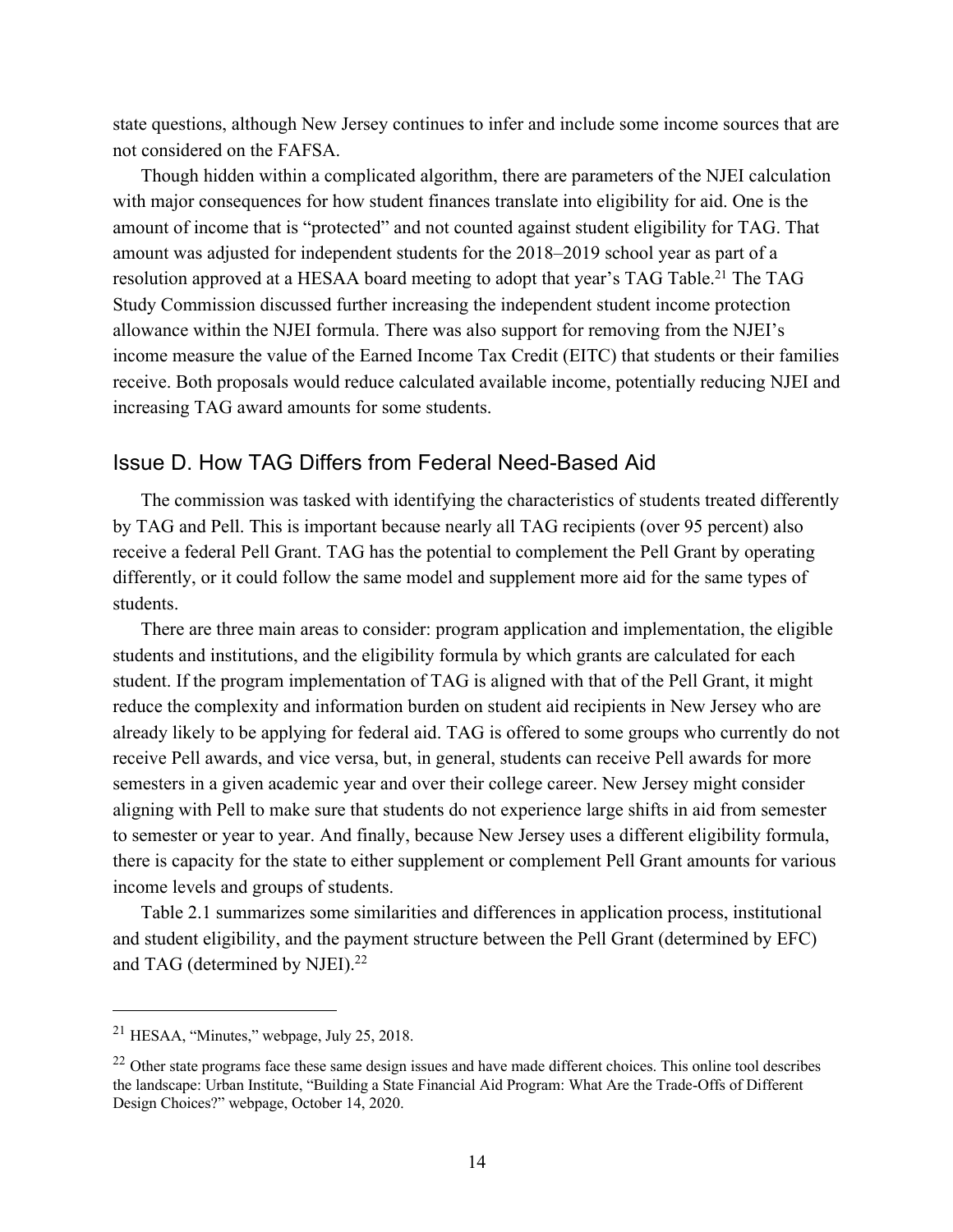Both grants primarily use the FAFSA to determine student eligibility. The FAFSA can be filed any time beginning on October 1 prior to the academic year beginning the following fall. The tax information references the "prior-prior year" that ended ten months before October 1. To qualify for federal aid, the FAFSA can be filed any time during the school year, but to qualify for TAG it must be filed before deadlines in the spring and fall.<sup>23</sup> Deadlines are later for initially enrolling students than for continuing college students. Once the FAFSA is filed, information is communicated to the student's college, where grant aid is packaged together with other financial support. Before hearing about their final aid package or even applying for either program, students and their families can estimate their award using calculators available online.

|                                          | <b>EFC/Pell</b>                                                                                                                       | <b>NJEI/TAG</b>                                                                                                                                                                                                                      |
|------------------------------------------|---------------------------------------------------------------------------------------------------------------------------------------|--------------------------------------------------------------------------------------------------------------------------------------------------------------------------------------------------------------------------------------|
| <b>Application and implementation</b>    |                                                                                                                                       |                                                                                                                                                                                                                                      |
| Application                              | <b>FAFSA</b><br>New simplified procedure based on<br>poverty level                                                                    | FAFSA (additional questions<br>removed as of 2020-2021) or New<br>Jersey Alternative Financial Aid<br>Application for certain students with<br>undocumented immigration status                                                       |
| Deadline and renewal                     | File before June 30 and potentially<br>receive retroactive funding<br>(e.g., June 30, 2021, for end of<br>academic year 2020-2021)    | New students: September 15 (fall);<br>February 15 (spring only)<br>Continuing students receiving TAG<br>in current year: April 15 (spring prior<br>to fall of the next school year)<br>No retroactive funding                        |
| Verification                             | Selected based on algorithm                                                                                                           | Selected based on algorithm;<br>includes but not limited to<br>verification of non-tax filers and<br>students with \$0 adjusted gross<br>income, not subject to federal<br>verification                                              |
| Eligible students, programs, and<br>time |                                                                                                                                       |                                                                                                                                                                                                                                      |
| Eligible institutions and programs       | All U.S. Title IV-eligible colleges,<br>including for-profit institutions; some<br>short-term career programs                         | New Jersey public and nonprofit<br>private colleges and universities,<br>select for-profit programs licensed<br>by the state to offer academic<br>degrees                                                                            |
| Students eligible to apply               | All U.S. citizens, soon to include<br>incarcerated individuals, and certain<br>eligible noncitizens, but not<br>undocumented students | New Jersey residents, including U.S.<br>citizens and certain eligible non-<br>citizens, including incarcerated<br>individuals; also (since 2018)<br>includes certain New Jersey<br>residents with undocumented<br>immigration status |

#### **Table 2.1. Federal Versus New Jersey Methodology for Need-Based Grant Aid**

<sup>&</sup>lt;sup>23</sup> HESAA, "New Jersey Financial Aid Deadlines for Academic Year 2021–2022," webpage, undated-a.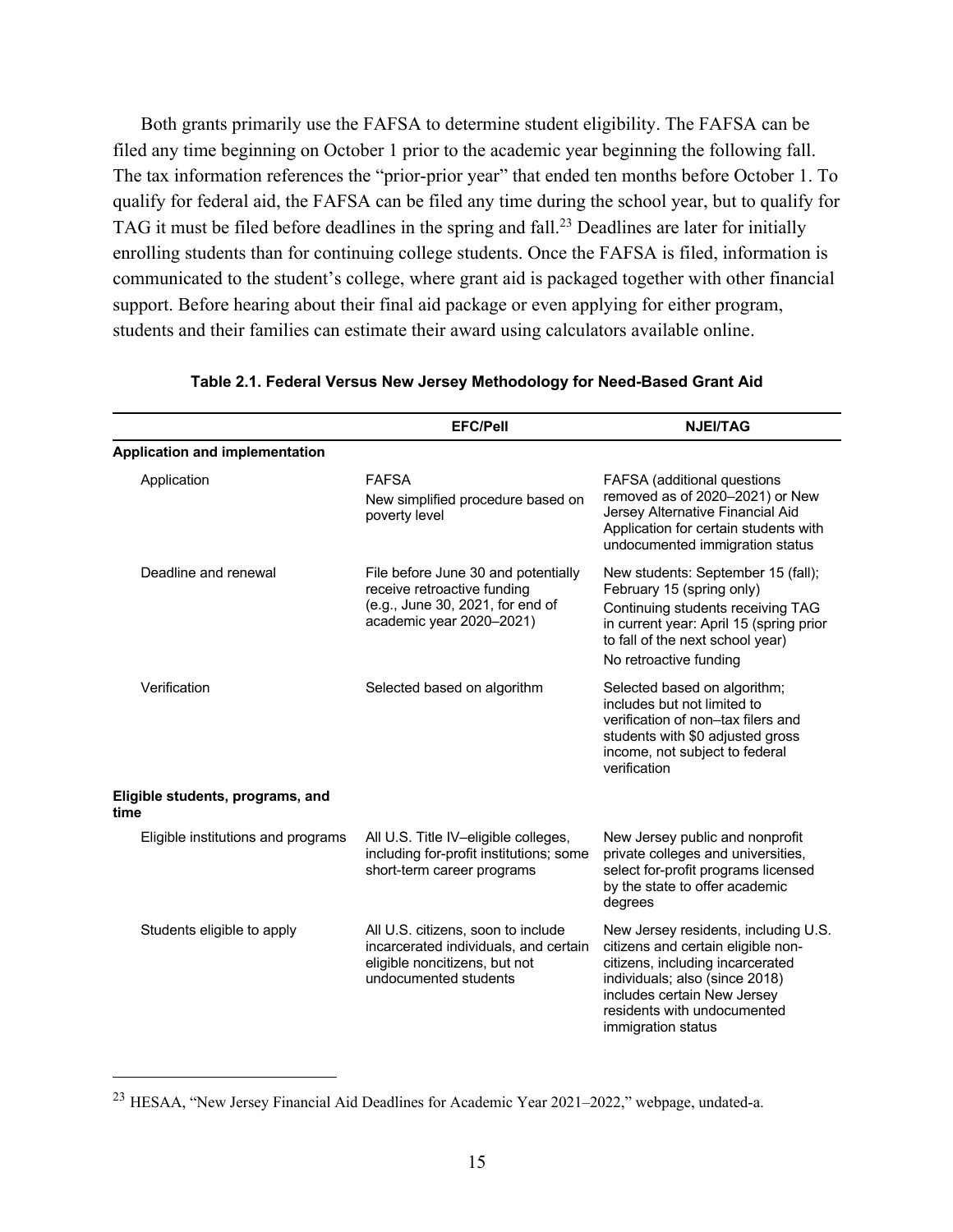|                                        | <b>EFC/Pell</b>                   | <b>NJEI/TAG</b>                                                                                                                                                                                                                    |
|----------------------------------------|-----------------------------------|------------------------------------------------------------------------------------------------------------------------------------------------------------------------------------------------------------------------------------|
| Number of semester awards per<br>year  | 3 (includes summer term)          | 2<br>Commission considered the option<br>to increase to 3                                                                                                                                                                          |
| Lifetime limit                         | Equivalent of 12 full semesters   | Associate degree: 5 semesters<br>Bachelor's degree: 9 semesters<br>Add 1 semester for developmental<br>education, county college transfer<br>Up to 12 semesters for eligible<br>Educational Opportunity Fund (EOF)<br>participants |
|                                        |                                   | Commission considered the option<br>to increase by 1 semester                                                                                                                                                                      |
| Amount determinants                    |                                   |                                                                                                                                                                                                                                    |
| Formula                                | <b>EFC</b>                        | <b>NJEI</b>                                                                                                                                                                                                                        |
| Grant amount varies by institution? No |                                   | Yes<br>Commission considered the option<br>to equalize grants                                                                                                                                                                      |
| Part-time adjustment                   | Prorated to 75%, 50%, or 25% time | Only for students at county colleges<br>and certain approved participants in<br>the New Jersey EOF program:<br>prorated 50% awards for 6-8 credits<br>and 75% awards for 9-11 credits<br>per term                                  |
|                                        |                                   | Commission considered the option<br>to offer part-time adjustment at four-<br>year colleges and universities                                                                                                                       |

NOTE: Shading indicates policy options not currently in place but considered by the commission.

The information that students and their families supply is subject to verification. FAFSA verification is implemented by financial aid officers who contact students for additional information, and it occurs primarily for students with very low or no income.<sup>24</sup> Research has shown that many students were tripped up by the FAFSA verification process, and information about the process was not enough to get all students to complete the process.<sup>25</sup> Therefore, removal of the income verification requirement might be necessary to extend access to students who are truly eligible, at the expense of some loss of the ability to adjust grants when errors are uncovered by verification. New Jersey uses a verification process for students not chosen by the federal algorithm. The state updated its process in May 2021 to make it easier for students and

<sup>24</sup> Alberto Guzman-Alvarez and Lindsay C. Page, "Disproportionate Burden: Estimating the Cost of FAFSA Verification for Public Colleges and Universities," *Educational Evaluation and Policy Analysis*, published online April 12, 2021.

<sup>&</sup>lt;sup>25</sup> Lindsay C. Page, Benjamin L. Castleman, and Katharine Meyer, "Customized Nudging to Improve FAFSA Completion and Income Verification," *Educational Evaluation and Policy Analysis*, Vol. 42, No. 1, 2020; Philip Oreopoulos and Uros Petronijevic, "The Remarkable Unresponsiveness of College Students to Nudging and What We Can Learn from It," National Bureau of Economic Research, Working Paper 26059, July 2019.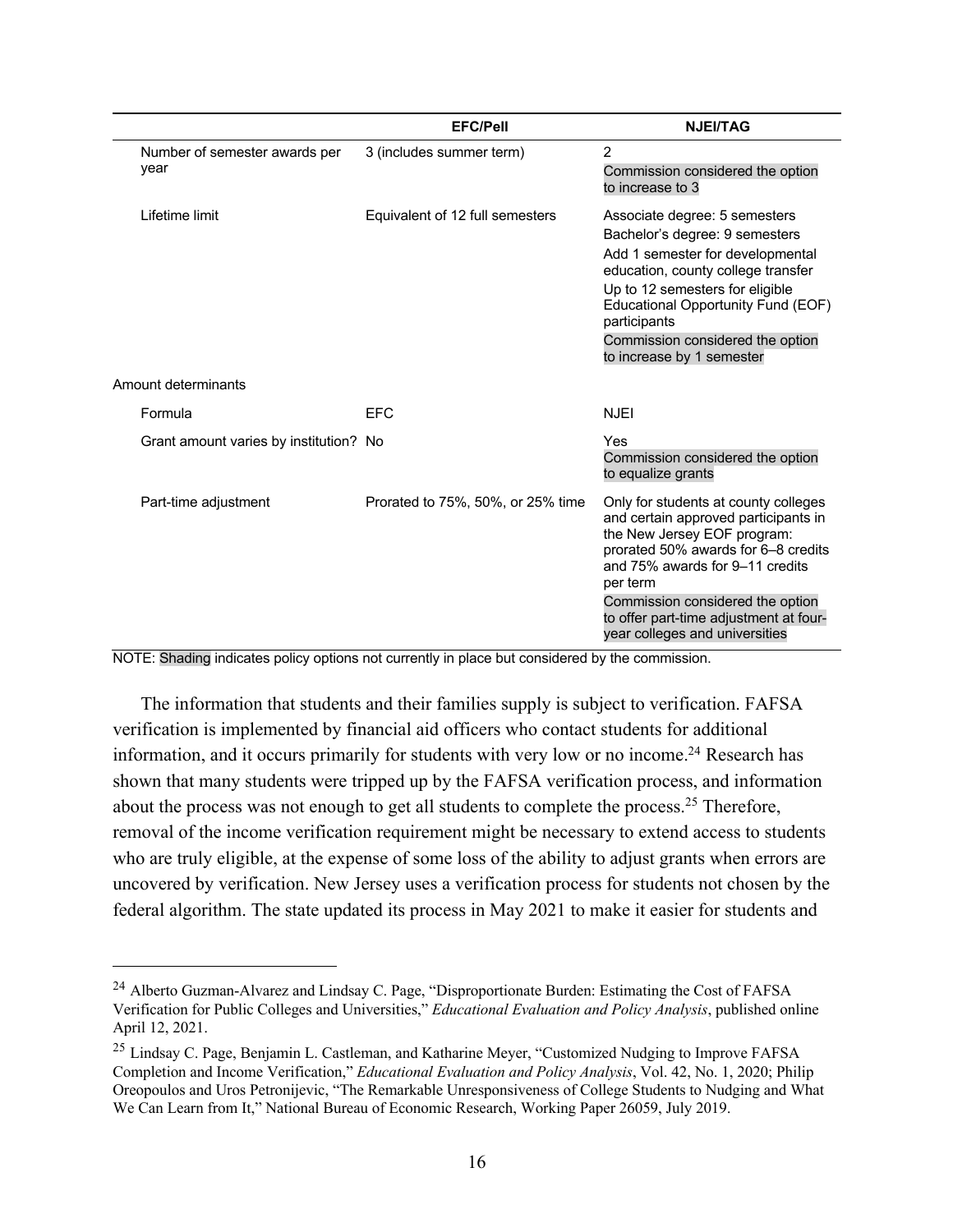families to provide proof of zero income or receipt of social benefits that would qualify them for a maximum award.26

Pell Grants can be used at a broader array of institutions and programs, but TAG awards have historically been available to some groups of individuals who were not eligible for Pell Grants. Besides being a grant program with a national scope, Pell Grants can be used at more types of institutions and degree programs within New Jersey where TAG cannot be used, including some shorter-term programs, all Title IV–eligible for-profit colleges, and theology or divinity programs. The commission members discussed expanding TAG to some career programs not currently covered, but they did not support that policy option. TAG extended aid to incarcerated individuals in 2020, and Pell will follow suit in 2023 after having removed Pell support from prisons in the 1990s.27 Both grant programs are open to U.S. citizens and eligible noncitizens holding legal permanent residence status or certain types of visas. TAG additionally covers certain New Jersey state residents with undocumented immigration status.

The Pell Grant offers some flexibility that TAG currently does not. Students can access the Pell Grant for the summer term, can receive a prorated award for part-time enrollment at a bachelor's degree–granting institution, and can access the equivalent of 12 full semesters of aid. The TAG Study Commission discussed updating TAG on each of these fronts. Currently, TAG is available for a maximum of two semesters per year, is available only to full-time students (with the exception of students at county colleges and a limited number of eligible participants in the state's EOF program), and has lower lifetime limits on total semesters of aid awards. Each of these expansions would be likely to increase spending by funding students who would be eligible and currently enroll without receiving TAG and by potentially incentivizing students to enroll who otherwise would not be able to without receiving TAG. In Chapter 3, we estimate potential impacts on spending and recipients of these expansions.

All of these issues regarding implementation and general eligibility are readily visible, but, regarding income eligibility, our report is the first to describe in detail how the NJEI formula and EFC formula could come to different conclusions with the same information. The most important divergence is that, among independent students, the NJEI calculates less financial need when the EFC calculates higher need. This results in relatively less TAG aid for these older adult learners than if the two programs were completely aligned.

With our database, we can compare eligibility and awards for both Pell and TAG using pooled, student-level data from 2017–2018 and 2018–2019. The same general elements feed into eligibility for both TAG and Pell, as discussed regarding the adjustments issue (Issue C), but the two programs differ in how they weight those elements and how they are translated into award amounts.

<sup>26</sup> HESAA, "Memorandum 10:21, Subject: Updated Verifiable Income Policy," May 6, 2021a.

 $^{27}$  New Jersey P.L. 2019, Chapter 282, approved January 9, 2020; Consolidated Appropriations Act, Rules Committee Print 116–68, approved December 27, 2020.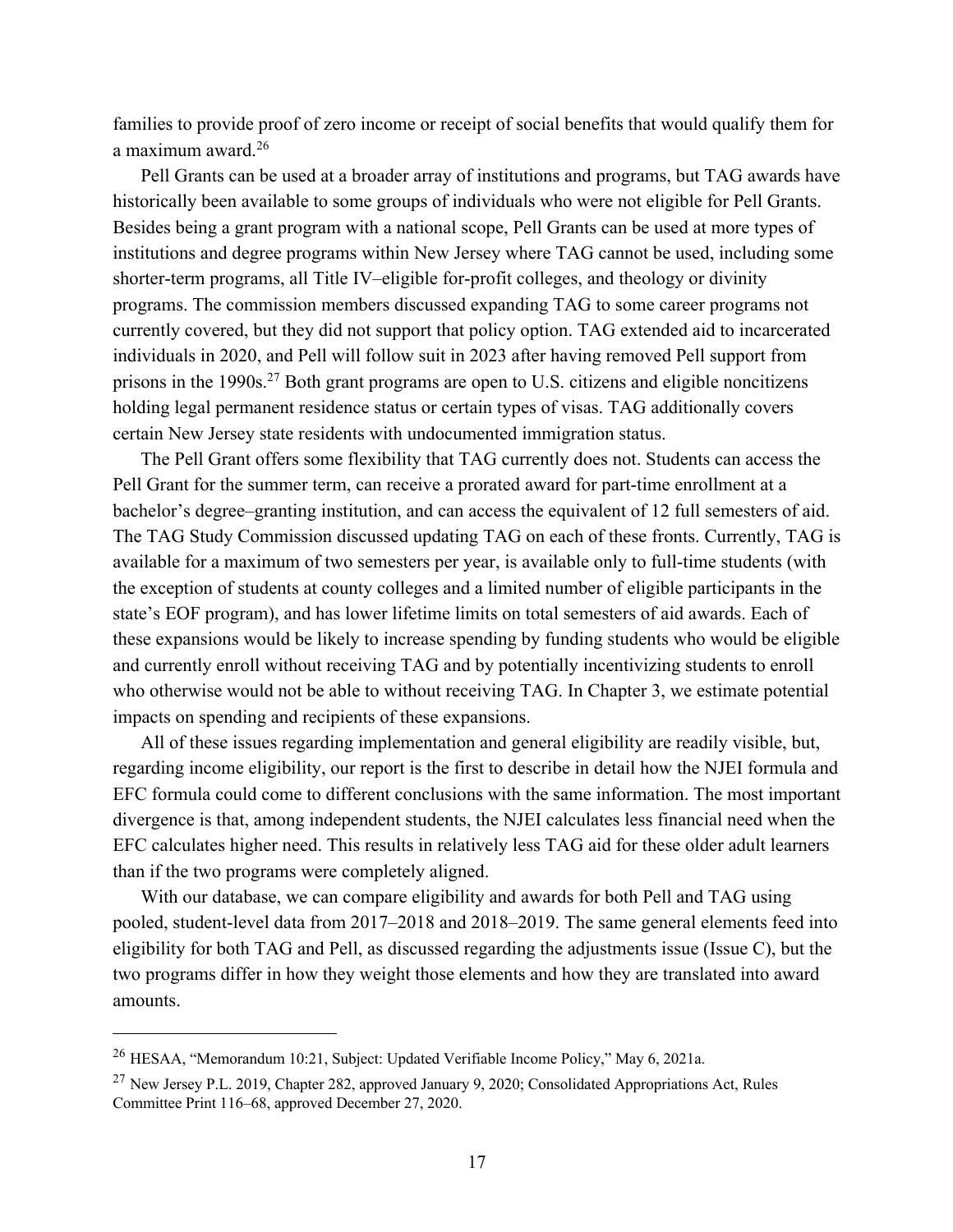As we noted previously, the default is to consider a student dependent on their parents and to include parents' income and assets in the calculation of available financial resources for college. Independent status is triggered when students are over age 24 or meet other criteria. All else being equal, a student's EFC is likely to decline markedly upon turning 24, indicating greater financial need.28 However, because of differences in the eligibility calculation, the NJEI values for independent students do not decline as markedly as their EFCs do. Instead, the NJEI values of independent students are higher, reflecting generally lower need and lower grant amounts.

Figure 2.6 plots the average Pell Grant eligibility associated with students who received TAG awards in the 2017–2018 and 2018–2019 academic years. For independent students, nearly all students in TAG cells 1, 2, and 3 had an EFC of zero and qualified for the maximum Pell Grant. The majority of independent students in every TAG cell had an EFC of zero, and the average Pell award was always over \$5,000. For dependent students, 89 percent of cell 1 had an EFC of zero, but that percentage dropped to 34 percent in cell 2, 21 percent in cell 3, and 3 percent in cell 10. The average Pell Grant among independent students in TAG cell 10 was \$4,876. For dependent students, the average Pell Grant declined in higher cells, falling to \$575 in cell 10.

Figure 2.6 is notable for what it does not show: the rest of the distribution of EFCs and lower Pell Grants among independent students. They are not present because many of them have NJEIs too high to receive TAG and therefore are not in our database. Our data do not include information on TAG nonrecipients, but we can infer that many independent Pell recipients do not receive TAG. Nationally, about 48 percent of Pell recipients are independent, but only 22 percent of TAG and Pell recipients were independent.<sup>29</sup>

<sup>&</sup>lt;sup>28</sup> Jeffrey T. Denning, "Born Under a Lucky Star: Financial Aid, College Completion, Labor Supply, and Credit Constraints," *Journal of Human Resources*, Vol. 54, No. 3, 2019, pp. 760–784; Ling Shao, "Estimating the Relationship Between Calculated Financial Need and Actual Aid Received Using Quarter of Birth Instruments," *Economics of Education Review*, Vol. 42, 2014, pp. 165–174.

<sup>29</sup> U.S. Department of Education, Federal Student Aid, undated-b.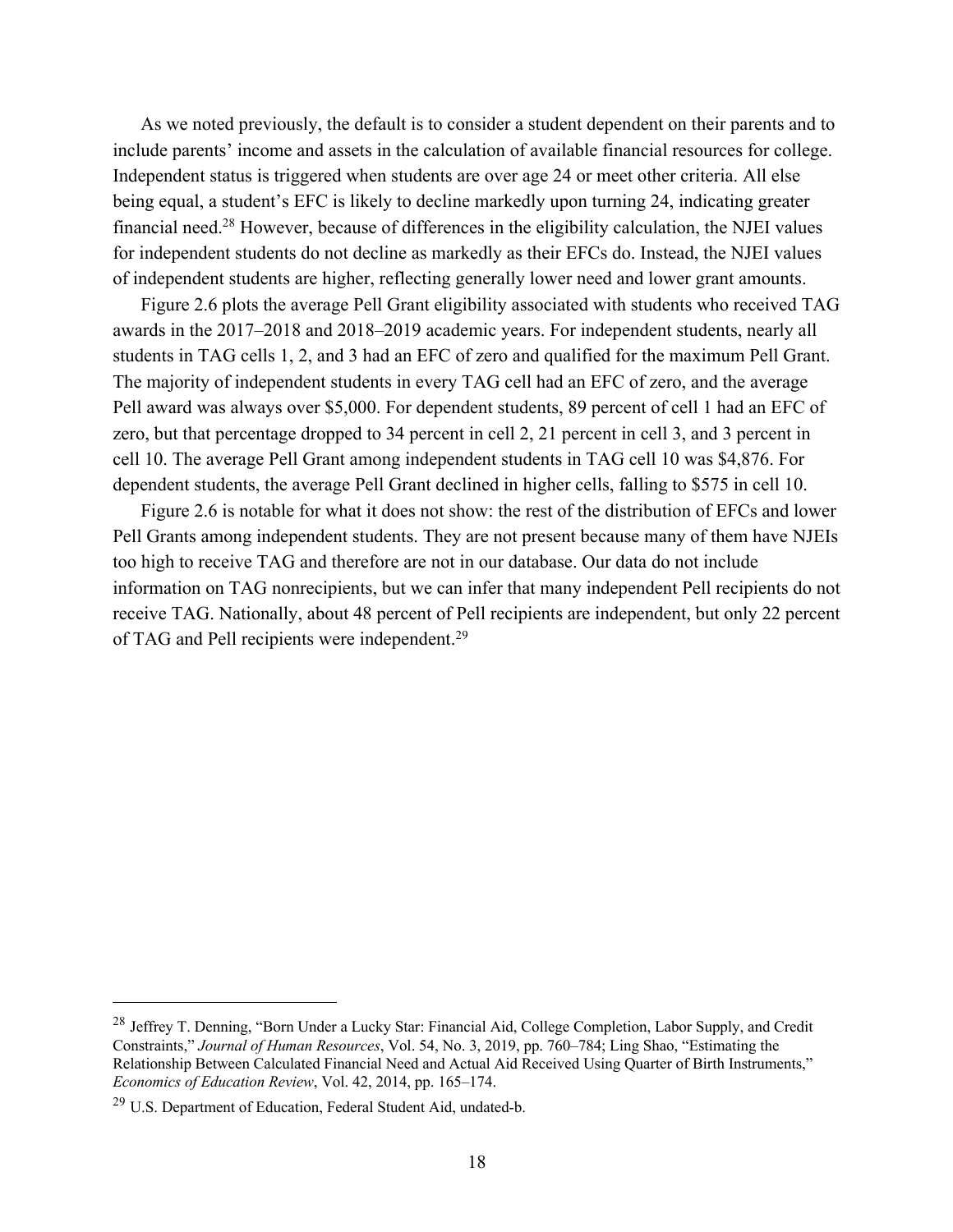

**Figure 2.6. Average Pell Grant Eligibility in 2017–2018 and 2018–2019, by Dependency Status and TAG Cell** 

SOURCE: Authors' calculations from HESAA data.

New Jersey could extend eligibility to independent students by altering the NJEI formula. Potential sources of the difference in needs calculation include the income protection allowance, the percentage of income counted, the percentage of assets counted, the way spousal income is counted, or other features of the formula.

## Issue E. Graduation Rates of TAG Recipients

The TAG Study Commission was tasked with considering graduation rates for TAG recipients. The program in its current form has the potential to raise graduation rates for lowerincome students by reducing their need to work during school, improving their institution match by broadening the affordable choice set, supporting basic needs, or other mechanisms. Extending eligibility could increase the reach or enhance the impact of these mechanisms, depending on how TAG in its current form affects graduation rates. A rigorous analysis would hold constant each student's financial eligibility while varying TAG awards to estimate TAG's impact on graduation, but a first step in understanding how TAG supports graduation is to examine aggregate data on graduation rates of recipients.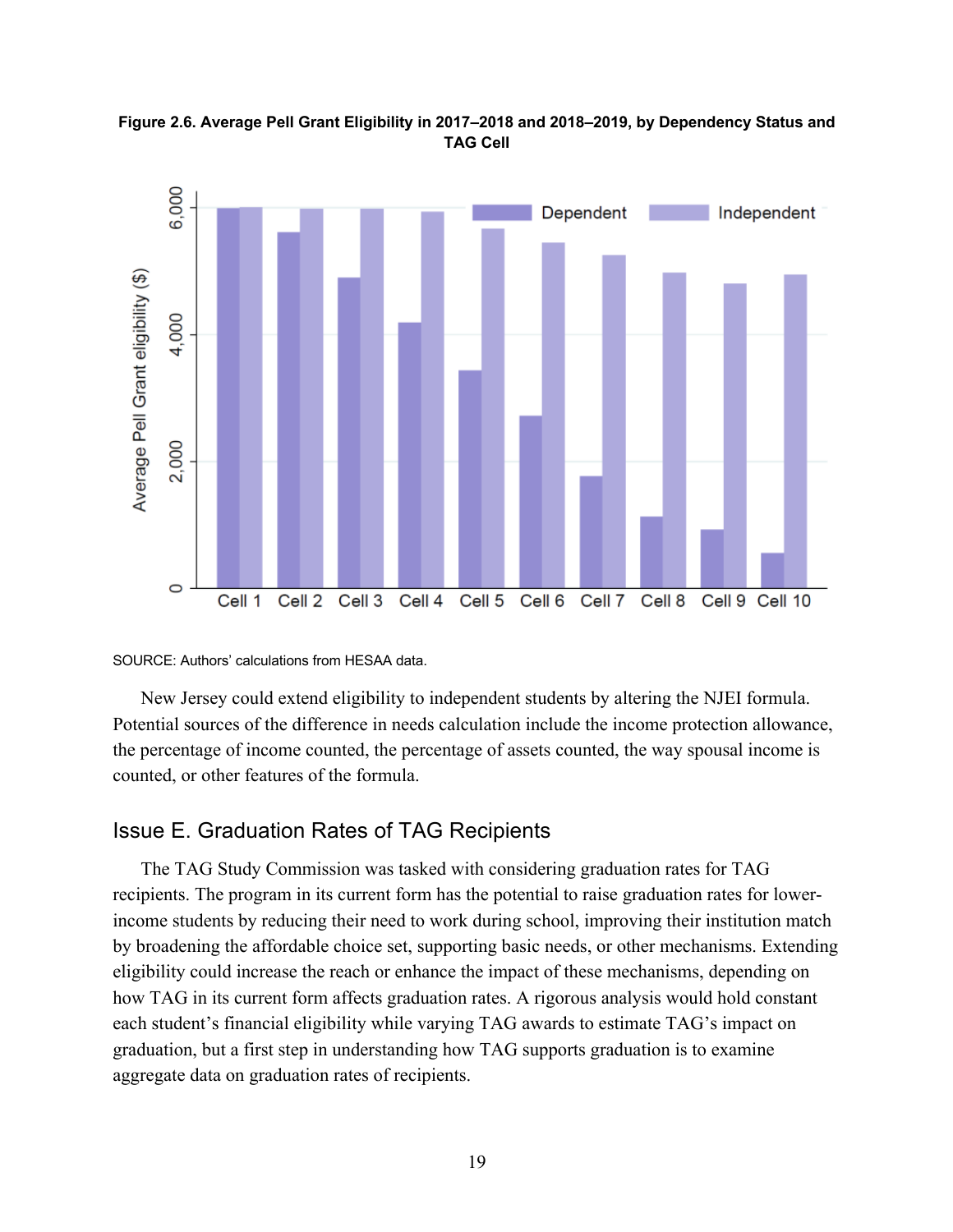Our database offers the best framework to connect TAG receipt to graduation. Using the NSC data, we can match TAG recipients to their college completion outcomes. The data cover their institution of initial enrollment and any subsequent institutions, including transfers out of state. This allows us to capture a broader range of outcomes, particularly for county college students, for whom transfer to a four-year institution can be an equally valid measure of success as completing a degree. The use of individual-level data allows us to take a more-granular approach, considering the amount of TAG received rather than just the status of being a TAG recipient. Previously, HESAA could track only institution-level graduation rates that measured, within an institution, outcomes for students who received TAG at some point versus outcomes for all students at that institution on average.30

For this analysis, we excluded some institutions that had inconsistent match rates with the graduation data: the proprietary institutions and the (generally smaller) private institutions outside the 14 member institutions of Association of Independent Colleges and Universities in New Jersey (AICUNJ). Together those excluded institutions represented about 5 percent of all TAG awards. We also excluded the New Brunswick (main) campus of Rutgers University because these graduation records were blocked in the NSC data product used to create our database. That campus is the single largest site of enrollment of TAG recipients, representing about 10 percent of all TAG awards. According to aggregate data from the College Scorecard, the graduation rates at Rutgers New Brunswick are higher than the average at other public research universities in the sample, meaning that we will underestimate graduation rates in that sector, assuming that the same trends in graduation rates hold among TAG recipients in that sector. Even with these limitations, the individual-level data provide useful new insights.

Many TAG recipients successfully complete their college programs, although some take longer than is standard. Figure 2.7 displays the on-time and 150-percent–time graduation rates for TAG recipients in four sectors, averaged within each TAG cell. The longer 150-percent time frame universally increases graduation rates, in many cases by large amounts. Public research university graduation rates in cell 1 more than double from 30 percent in four years to 63 percent in six years. County college completion rates in cell 1, defined for these students as degree completion or transfer to a four-year institution, triple from 6 percent in two years to 18 percent in three years. Two-year college students tend to have lower completion rates, and some of this might be attributable to the higher proportion of county college students who attend school part time or part of the year relative to students at four-year institutions. For comparison, the average six-year graduation rate among 2010 Pell Grant recipients, nationwide across all types of fouryear institutions, was 51 percent.<sup>31</sup>

<sup>30</sup> HESAA, "TAG Graduation Rates," webpage, undated-b.

<sup>&</sup>lt;sup>31</sup> Robert Kelchen, "A Look at Pell Grant Recipients' Graduation Rates," blog post, Brookings Brown Center Chalkboard, October 25, 2017.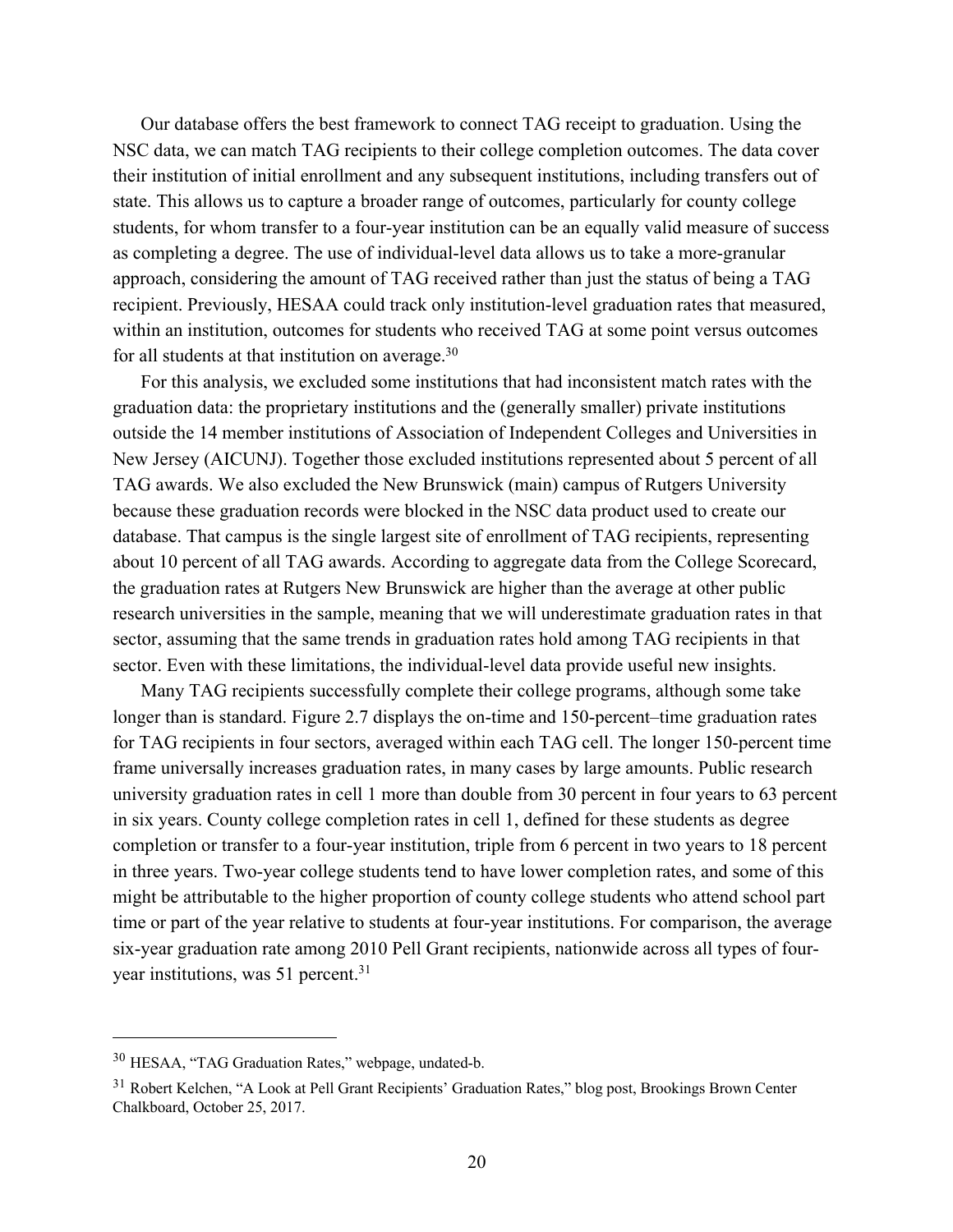Within the group of low-income students who receive TAG, graduation rates generally increase slightly for students with more income and assets (those in higher TAG cells). At county colleges, the 150-percent–time graduation rate increases from 18 percent in cell 1 to 24 percent in cell 5. For students at state colleges, on-time graduation ranges from a low of 24 percent in cell 1 to a high of 40 percent in cell 6, and graduation within six years ranges from a low of 57 percent in cells 1 and 2 to a high of 69 percent in cell 6. For students at public research universities, the trend in graduation rates was not a uniform increase, with the minimum in cell 4 and the maximum in cell 5 (out of nine cells eligible). Finally, graduation rates at the AICUNJ member institutions were the most varied. Four-year graduation rates span almost 20 percentage points in different cells, ranging from 36 percent in cells 1 and 2 to 55 percent in cell 8. Within six years, rates range from 58 percent in cells 1 and 2 to 75 percent in cell 8.

Later in this chapter in Issue G, the sufficiency of TAG, we discuss our in-depth study connecting the differences in aid across cells to differences in college completion. That study and these graduation figures motivated the commission to consider focusing increases in support on TAG cell 1, potentially in place of the across-the-board increases of recent years. In Chapter 3, we also discuss the option to extend lifetime eligibility to additional semesters, given that many students take longer to complete degrees.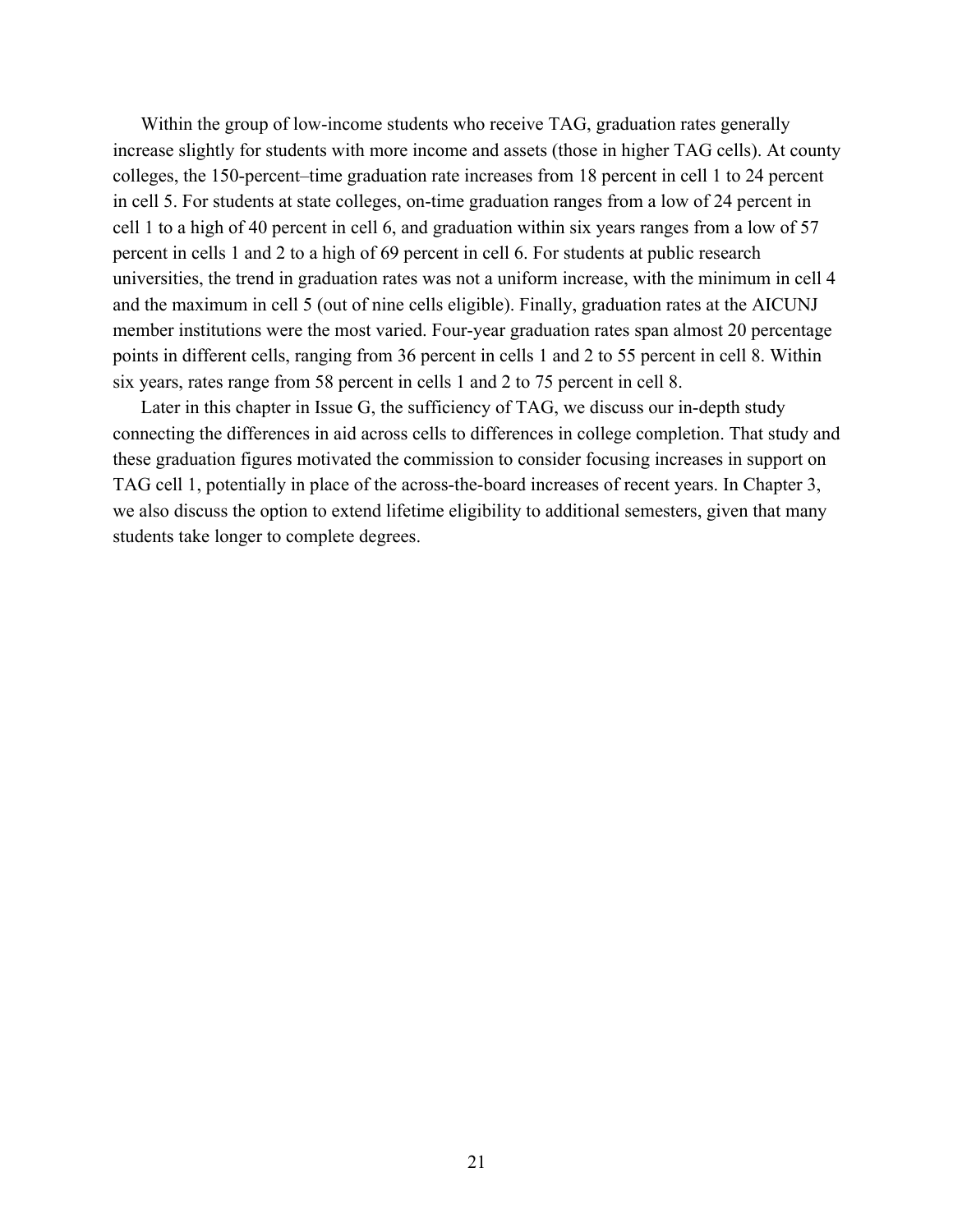

**Figure 2.7. Graduation Rates of TAG Recipients**

SOURCE: Authors' calculations from HESAA and NSC data. NOTES: Cohorts are defined by initial student status on the FAFSA. Outside county colleges, on-time graduation is defined as earning a degree within four years of initial enrollment. At county colleges, on-time graduation is defined as earning a degree or certificate in two years and/or transferring to a four-year institution. 150-percent–time graduation extends these periods to six and three years, respectively.

## Issue F. History of State Appropriations to TAG

The TAG Study Commission was asked to consider the history of spending on TAG awards. That information is readily available, and our data exactly match the public totals in annual reports. In combination with the other analysis in this report, however, we were able to investigate potential reasons for changes in spending.

The program is funded as an entitlement, so the spending is a result of the eligibility function and the number of eligible students who apply and enroll. Our analysis went beyond tracking overall spending to show that enrollment, not changes in program eligibility, was the primary driver of changes in state appropriations in recent years. Enrollment trends differed by sector, while increases to award amounts, as discussed in Issue C, increased by 1 to 2 percent for all sectors and recipients each year.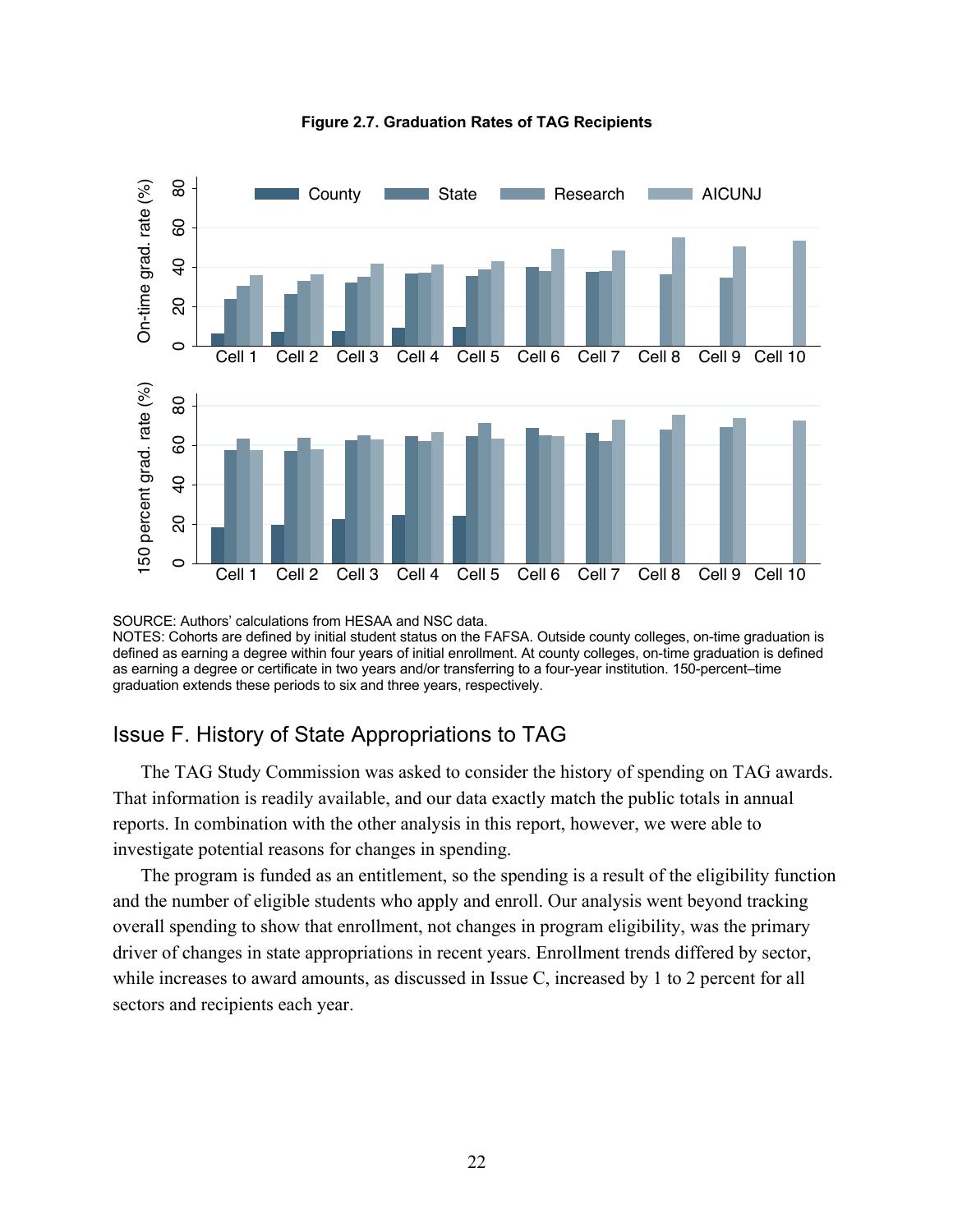First, considering overall spending, the state distributed \$441 million in TAG awards during the 2018–2019 school year.<sup>32</sup> That amount represented a 47-percent increase over the \$299 million the state distributed during the 2012–2013 school year at the beginning of our database (all amounts in this report are in current dollars, not adjusted for inflation).<sup>33</sup> The marked increase in TAG spending goes against trends for other state and federal programs. Totaling across financial aid programs funded by all state governments, spending on need-based grants increased by 28 percent, from \$7.1 billion in 2012–2013 to \$9.1 billion in 2018–2019, far less than the 47-percent increase for TAG.<sup>34</sup> Meanwhile, Pell Grant spending fell from \$32.3 billion to \$29.0 billion, a 10-percent decline.<sup>35</sup> The number of Pell recipients fell by 23 percent during this period, with the largest percentage decreases coming from for-profit colleges and universities, which fell by about half.

Figure 2.8 shows trends in spending by sector. In this graph, the composition of the public research universities group is fixed in its current configuration, so that Rowan University and Montclair State University are counted in the research group, in order to isolate changes from enrollment and spending rather than reconfiguration.

Both spending levels and spending changes were not uniform across all TAG sectors. In 2018–2019, public research universities were the sector with the largest expenditure, with \$194 million distributed to their students in that year. Private institutions were the next largest, with about 63 percent as much TAG spending as public research universities. State colleges and universities had about 40 percent as much TAG spending as public research universities, and county colleges had about 19 percent as much.

The largest increases in spending over the seven-year period occurred for public research universities, where spending increased by 51 percent. The state colleges increased spending by 38 percent. Private college spending increased by 31 percent. Proprietary college spending increased by just 7 percent.

The county colleges sector was the only sector that declined in spending, by a full 20 percent. Prior research has shown that community college enrollment typically increases when jobs are

<sup>32</sup> HESAA, *Strengthening New Jersey One Student at a Time: HESAA's 2019 Annual Report, Expanding Access to Opportunity Through Higher Education*, Trenton, N.J.: State of New Jersey, 2019.

<sup>33</sup> HESAA, *TAG Turns 35: 2013 Annual Report*, Trenton, N.J.: State of New Jersey, 2013.

<sup>34</sup> National Association of State Student Grant and Aid Programs, *50th Annual Survey Report on State-Sponsored Student Financial Aid: 2018–2019 Academic Year*, Washington, D.C., 2019.

<sup>35</sup> U.S. Department of Education, Federal Student Aid, *FY 2019 Annual Report*, Washington, D.C., November 15, 2019; U.S. Department of Education, Federal Student Aid, undated-b.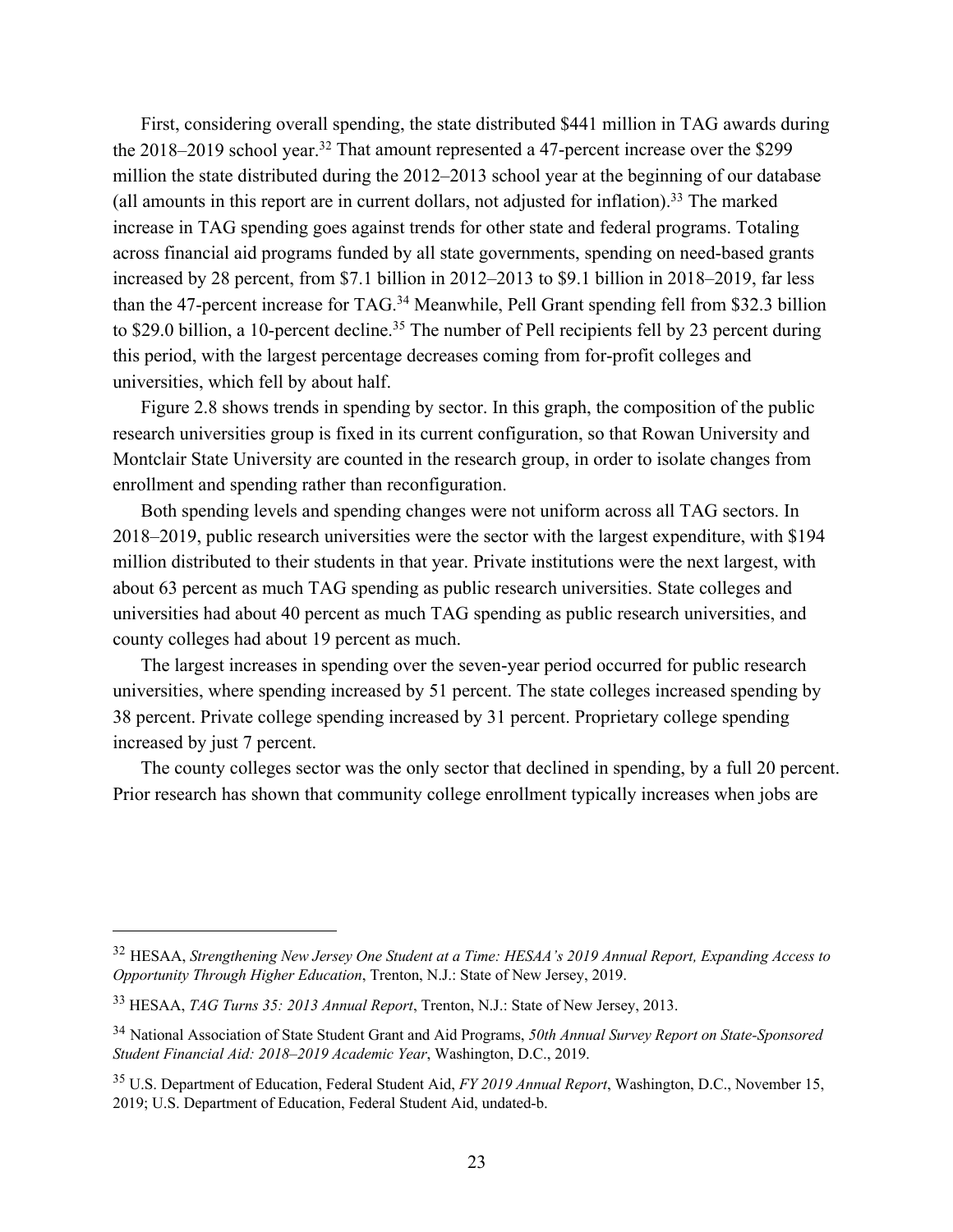scarce in economic downturns, and it then decreases as the economy emerges from a recession, as was occurring in the late 2010s.36



**Figure 2.8. Total TAG Spending, by Sector**

Figure 2.9 shows the trends in the number of annualized TAG awards, corresponding to a measure of full-year-equivalent recipients of TAG. The figure counts annualized awards by dividing in half the total number of semesters awarded within an academic year. Counting the number of unique individuals who received TAG would result in a higher number, because some students enroll for only one semester in a given year.

The number of recipients of TAG at county colleges fell by 29 percent during this period. Meanwhile, there was a 31-percent increase in the number of students receiving TAG while enrolled at the public universities (state colleges and public research universities combined). The private colleges gained 13 percent, while the proprietary programs lost 4 percent.

SOURCE: Authors' calculations from HESAA data. NOTE: 2014 refers to academic year 2013–2014.

<sup>&</sup>lt;sup>36</sup> Lisa Barrow and Jonathan Davis, "The Upside of Down: Postsecondary Enrollment in the Great Recession," *Federal Reserve Bank of Chicago: Economic Perspectives*, Vol. 36, No. 4, 2012, pp. 117–146; Andrew Foote and Michel Grosz, "The Effect of Local Labor Market Downturns on Postsecondary Enrollment and Program Choice," *Education Finance & Policy*, Vol. 15, No. 4, 2020, pp. 593–622.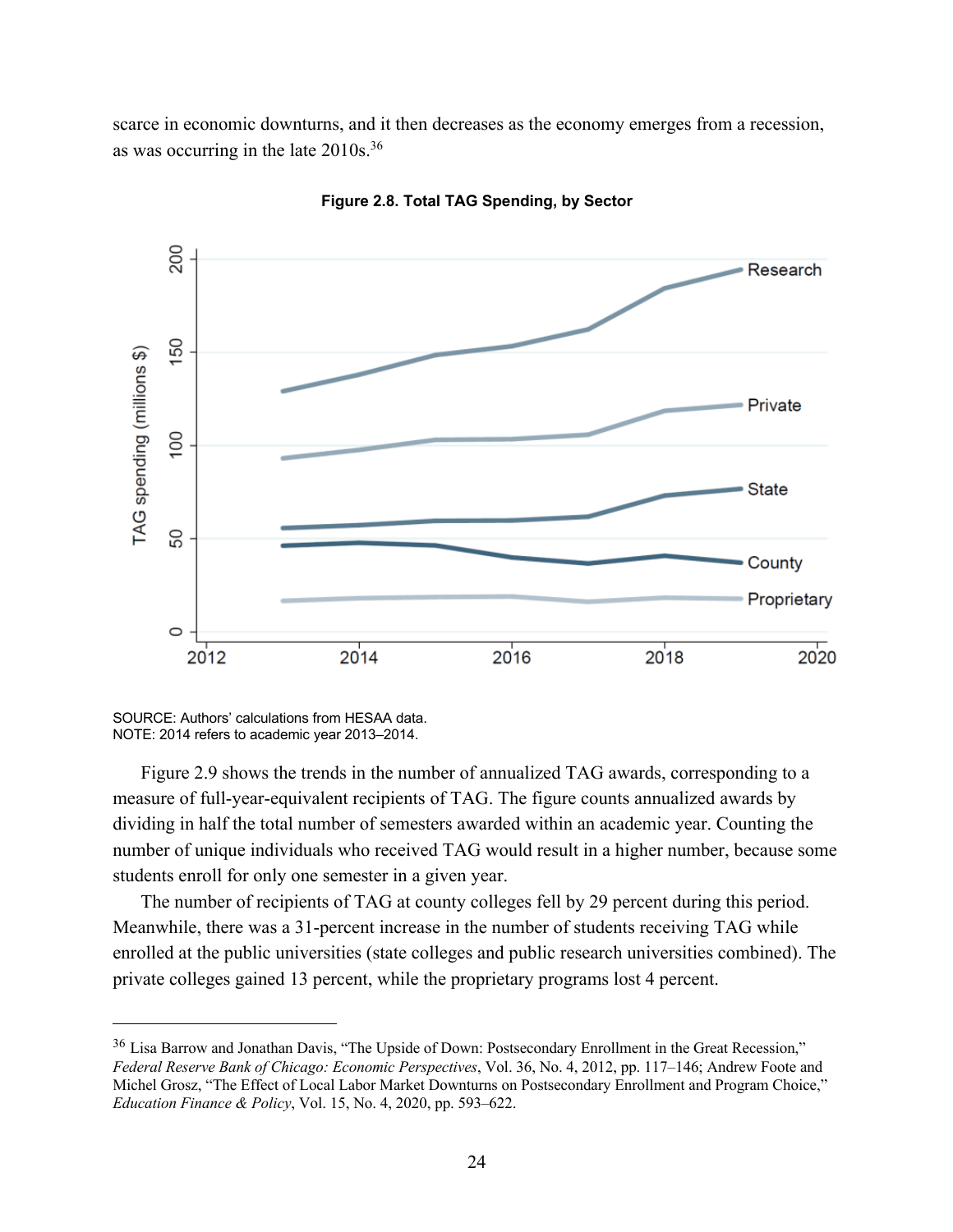Increases in generosity across all institutions for academic year 2021–2022 are projected to increase overall expenditures by \$35 million, but actual spending is subject to student enrollment meeting predicted targets. In Chapter 4, we discuss how the pandemic has impacted student enrollment, an ongoing concern for the state.



**Figure 2.9. Total TAG Awards, by Sector**

SOURCE: Authors' calculations from HESAA data. NOTE: 2014 refers to academic year 2013–2014.

Each of the policy options discussed by the commission would affect state appropriations and the number of individuals served by TAG. In Chapter 3, we discuss estimates of those budget impacts for several policy options.

## Issue G. Sufficiency of TAG

The commission's final issue was to consider the sufficiency of the TAG grant size in light of the program's intentions. Our earlier report evaluated the effects of TAG dollars on persistence and completion among TAG recipients.37 We summarize those findings here.

<sup>37</sup> Anderson and Zaber, 2021a.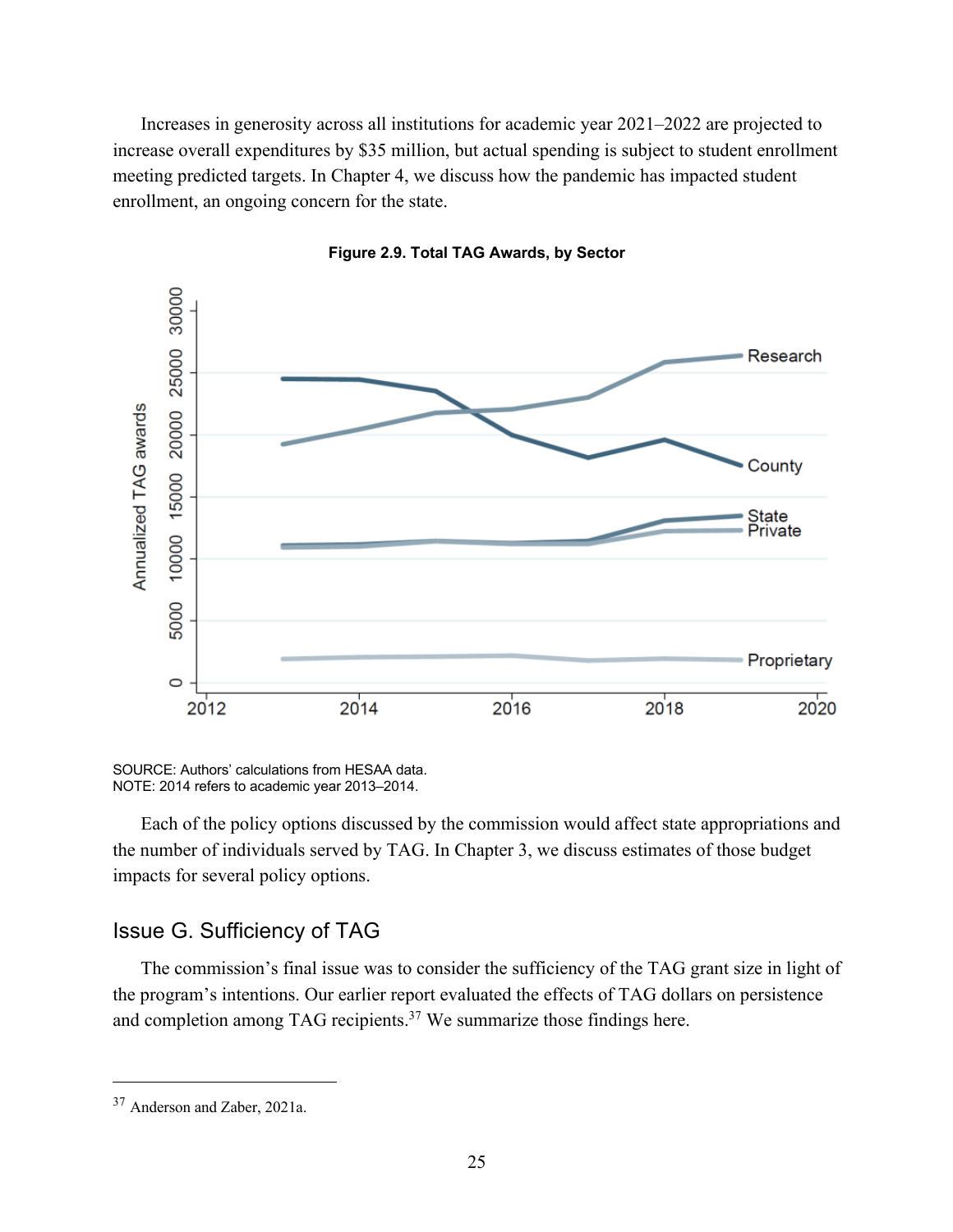Our individual-level database allowed us to draw comparisons between students on either side of the sharp drops in TAG awards at specific NJEI values, in order to estimate the effects of an additional \$1,000 in TAG aid among students with similar incomes. We found suggestive evidence of small increases in persistence driven by TAG. Looking at graduation rates for TAG recipients at four-year public colleges and universities, an extra \$1,000 in aid significantly increased the rate of bachelor's degree completion within four years by 2.6 percentage points. Compared with some other studies of state grants and financial aid in general, these estimates are larger than average.<sup>38</sup>

For the lowest-income students, we found consistently positive effects on completion, with particularly large effects on completion and transfer among county college students. However, while we found that an additional \$1,000 in TAG aid had significantly greater positive effects on completion among the lowest-income students at AICUNJ institutions, we also found a puzzling negative effect for on-time completion of bachelor's degrees at those institutions among higherincome groups. These results suggest that the current structure and funding level of TAG is sufficient to overcome the barriers of college affordability for some New Jersey students, but not all.

Our findings suggest that there is some room for improving TAG. The consistently positive effects for the lowest-income students suggest that TAG has not yet hit diminishing returns for this population and that students close to the threshold between cells 1 and 2 benefit from additional aid.

<sup>38</sup> See, for example, Eric Bettinger, Oded Gurantz, Laura Kawano, Bruce Sacerdote, and Michael Stevens, "The Long-Run Impacts of Financial Aid: Evidence from California's Cal Grant," *American Economic Journal: Economic Policy*, Vol. 11, No. 1, 2019, pp. 64–94.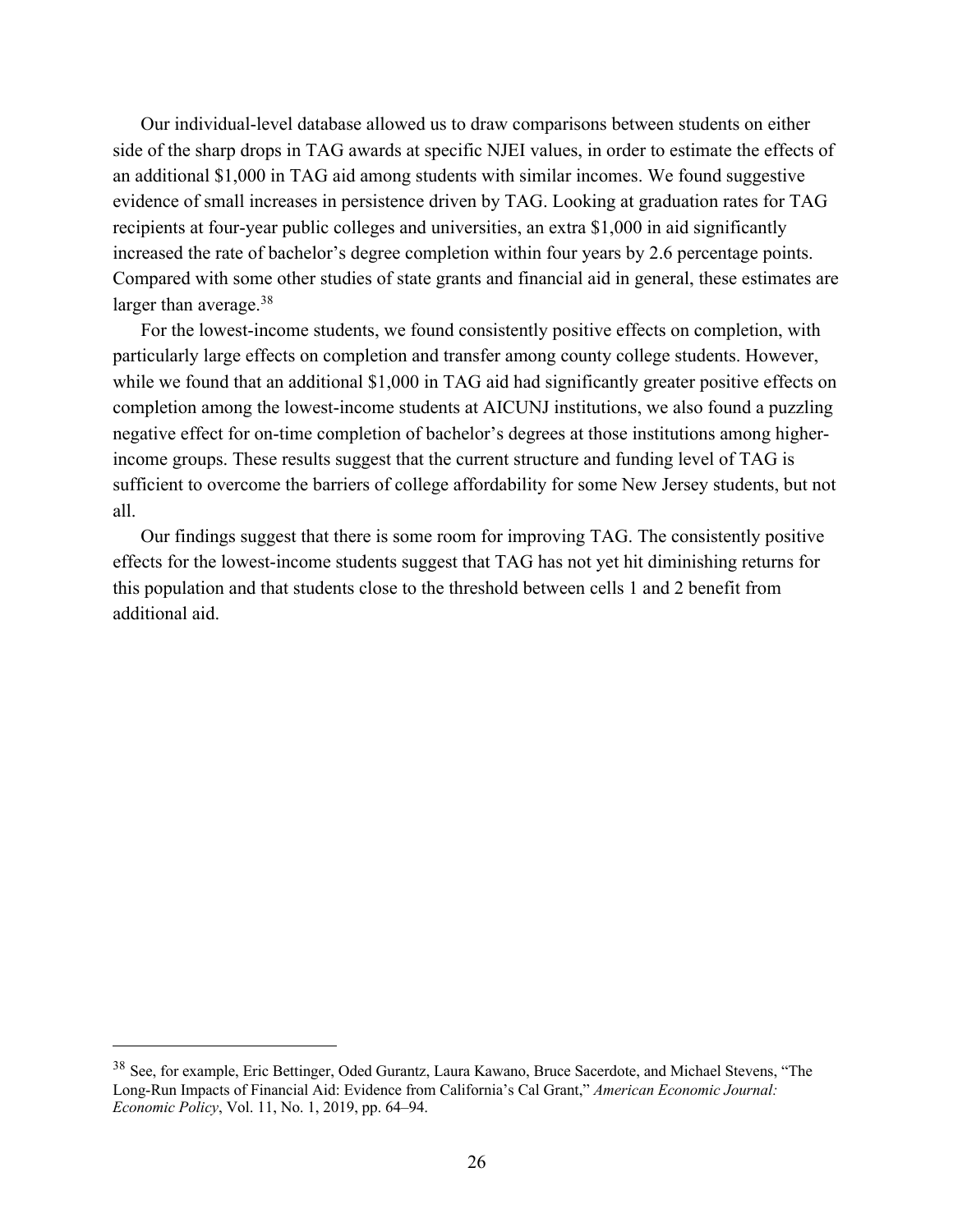## Our Approach to Assessing Policy Changes to Improve TAG

Each of the issues discussed so far is interconnected with each of the others. Grant amounts come from eligibility formulas and produce the effects of TAG on spending and student outcomes in a way that relates to federal aid and to overall coverage of costs. Most changes to TAG will affect several of these areas and should be considered in light of the facts established in the prior chapter.

This chapter discusses sets of policy changes in two categories. First, we discuss the primary changes that received positive support among most members of the TAG Study Commission, beyond the changes already approved for the 2021–2022 academic year. Second, we discuss a few more options that were discussed but received less support.

For each policy option, we describe the changes it would make, the objective of making the change, and how the state might evaluate whether the change achieved its objective. We then describe evidence, either directly from TAG data or from other related studies of need-based aid, that might help predict the effects of the change.

We do not focus on the political process to enact these options, but we mention some recent policy changes along similar lines and the process to enact them. Many of the changes could be implemented in the annual process of setting TAG eligibility by HESAA and its board, while others that increase spending significantly would require additional appropriations approved by the legislature and governor in the state budget. The changes to the TAG Table implemented in summer 2021 involved a legislated increase in funding, which was then allocated by HESAA and its board. Because funding is appropriated before the academic year, setting TAG eligibility within the appropriated funds always requires projections of student demand.

To inform this process, we focus on the potential effects of the policy options if they were to be enacted. Some key dimensions that might be affected at the student level are applications for aid, take-up of TAG and enrollment in college, award amounts for different groups, and subsequent college persistence and graduation. Some key dimensions that might be affected at the state level are total spending on TAG, the number of TAG awards, the administrative complexity of administering the program, and the balance of spending and awards across different student groups or institutions.

#### Commission Objectives and Themes

It was clear from observing discussions and reading HESAA's reports that state leaders often confronted competing objectives when considering the effects of policy options, and several themes emerged repeatedly.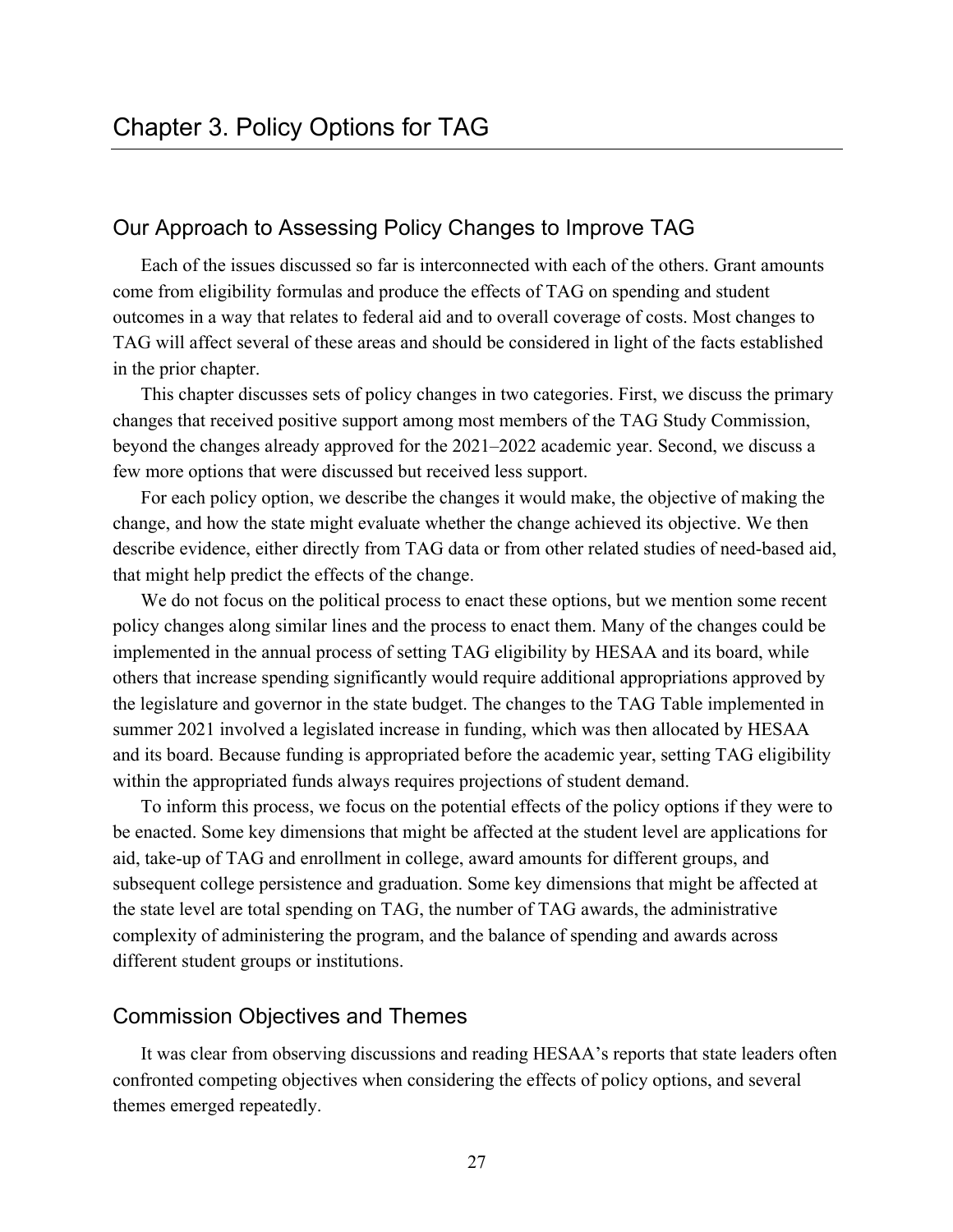One theme that came up throughout the discussions was targeting resources versus offering universal benefits. Targeting resources has the potential to more efficiently use public funds where they are needed most. However, the more narrowly targeted the program, the more information is required from beneficiaries. Gathering more information increases the administrative burden of applying and the unpredictability of results that are hidden until the application process is complete.

Targeting relates closely to another theme, which is how to create equity across students and institutions. At the student level, equity might be interpreted as treating students with similar financial resources similarly. With respect to income, the most important input to the NJEI formula, two students with identical earnings could have very different eligibility for financial aid because of their ages, family structures, or other factors. Those differences are an intended result of targeting, but the commission discussed ways to adjust the formulas to improve equity. With respect to the end result of the NJEI calculation, which is intended to holistically measure financial resources, two students with nearly identical NJEI values could have very different eligibility for financial aid if they fall on either side of one of the cutoffs between TAG cells.

Moreover, even given identical NJEI values, students who choose different institutions will receive widely varying amounts. Creating equity across institutions could look like equalizing dollar amounts, it could look like equalizing the percentage of tuition covered, or it could look like equalizing the amount students pay out of pocket (though none of these policy options received much support among commission members).

A third theme emerged as the commission confronted each of these issues, which was preserving TAG and not removing benefits from current recipients. This principle could be applied to specific individuals, which would imply rolling out changes that reduce TAG awards only for future cohorts while allowing continuing students to operate under the same rules. However, in discussions we observed, the principle was usually applied to types of students and to institutions. There was strong opposition to any change that would create "winners and losers." This narrowed the focus somewhat to how the commission would advise the state to expand TAG, building on its current foundation. However, it is a realistic approach, as all recent policy changes have represented expansions of TAG.

## Options with Strong Support Among Commission Members

#### *Remove Some Sources of Income from the NJEI Calculation*

The commission members strongly supported two changes to the income calculation in the NJEI formula: an increase to the income protection allowance for independent students and the removal of EITC benefits from the income calculation. Both measures serve to decrease what is counted in the available income for students and potentially increase TAG awards, all else held equal. Eliminating the use of EITC as income in the NJEI formula would benefit low-income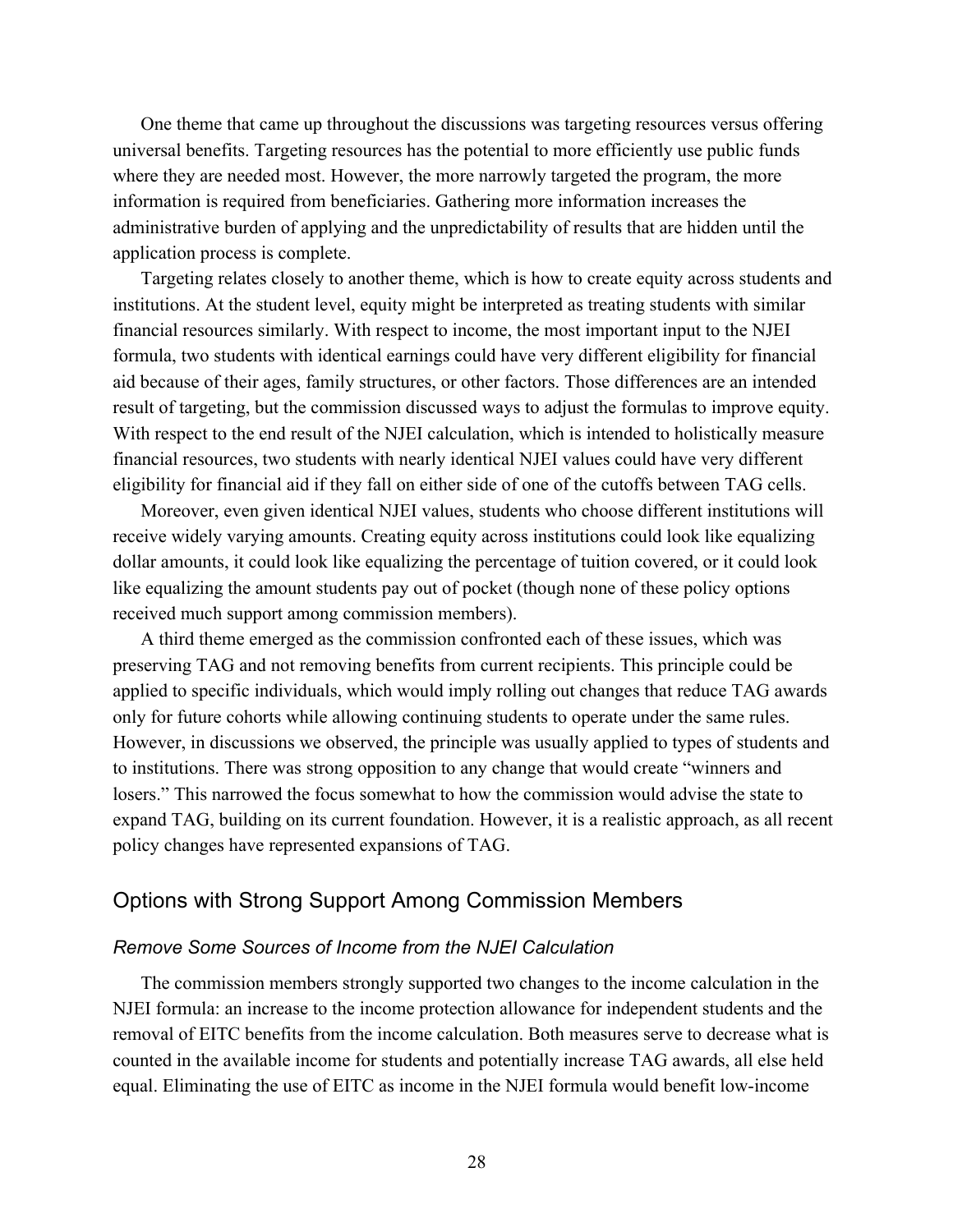working parents who are college students themselves, as well as dependent students whose parents receive EITC benefits.39

Both of these changes would directly address the phenomenon described above in which independent students have lower assessed need (higher NJEI) that results in less financial support relative to the federal methodology. As shown in Figure 2.5 in Issue D, many students with low EFCs and maximum Pell Grants were given smaller TAG awards in the higher TAG cells.

Research evidence suggests that these changes would have a positive impact on college attainment for students. The changes would increase TAG eligibility for some individuals without any change in their income or inputs to the eligibility formula. Rigorous studies of aid policy tend to follow exactly this model: hold income constant and increase aid, then track changes in academic outcomes. Our research in New Jersey was described earlier, and a broader review of aid studies found an overall positive effect of increasing student resources across many contexts.40

Both of these measures can be accomplished in HESAA's annual process of setting TAG parameters. The same process yielded the recent changes affecting the income protection allowance amount and the consideration of specific sources of government benefits.

#### *Added Semester of Lifetime Eligibility*

Another measure to align TAG more closely with the Pell Grant is an added semester of lifetime eligibility. Currently, as shown in Table 2.1, students seeking an associate degree can receive TAG for up to five semesters, and students seeking a bachelor's degree can receive TAG for up to nine semesters. The program adds one semester for students who underwent developmental education or transferred from a county college to a four-year institution. TAG is offered for up to 12 semesters for eligible EOF participants.

The policy change would add one semester for all these groups. The longer time frame fits with our findings from Issue E that students take longer to graduate than the standard two or four years plus one semester. Many students have not completed degrees after three or six years.

The Pell Grant lifetime limit recently moved in the opposite direction, making lifetime eligibility shorter, although the end result of the policy change was still longer than the current TAG limits. When Pell Grant lifetime eligibility was reduced from nine years to six years, there

<sup>&</sup>lt;sup>39</sup> National Conference of State Legislatures, "Earned Income Tax Credit Overview," webpage, February 6, 2021.

<sup>&</sup>lt;sup>40</sup> Tuan D. Nguyen, Jenna W. Kramer, and Brent Evans, "The Effects of Grant Aid on Student Persistence and Degree Attainment: A Systematic Review and Meta-Analysis of the Causal Evidence," *Review of Educational Research*, Vol. 89, No. 6, 2019, pp. 831–874.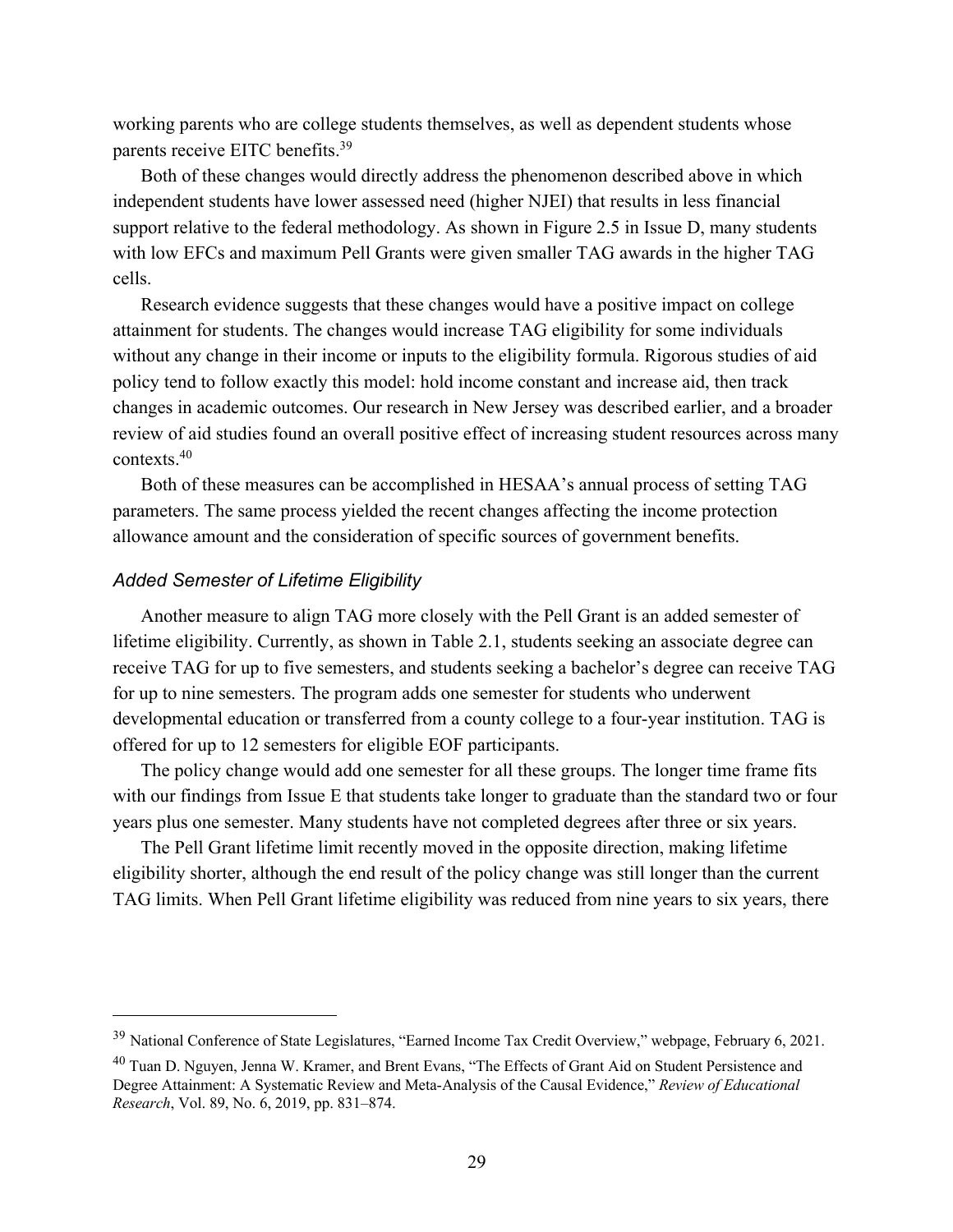was not a significant student response in terms of shortening time to degree.<sup>41</sup> That analysis does not necessarily tell us the impacts of changes below a six-year limit. It is possible that maintaining a limit below six years might leave some students without support to finish degrees. It is also possible that the limit, if well understood by students, encourages students to finish in a shorter time frame.

We used our data to calculate the proportion of students and spending that would be affected by the proposed TAG expansion. Any student who stays enrolled beyond the current lifetime limit would incur additional program spending under this policy option. Counting the proportion of TAG recipients who currently stay enrolled beyond the limit, even without TAG support, represents a good baseline estimate of additional spending. That estimate might be too low if the expansion induces more students to stay or if it expands who initially enrolls. Those effects could occur either by providing support for students who need it to stay enrolled or potentially by relaxing the incentive to graduate. We provide a range of estimates from no induced enrollment to inducing all students who have not yet graduated to stay enrolled.

To undertake this analysis, we selected a cohort of students who first enrolled in 2013–2014 and received TAG in their first semester of enrollment. We estimate that about 18 percent of this cohort reached their lifetime maximum sometime in the following six years. About 9 percent of students reach the lifetime maximum at county colleges, 8 percent reach it at universities without any enrollment in a county college, and 1 percent reach the maximum for transfer students (most of that 1 percent also reach the county college maximum). Very few go all the way to the 12 semesters that are allowed for participants in the EOF program.

Many TAG recipients who reach the limit earn a degree or certificate in that time. About 30 percent of county college students, 56 percent of university students, and 47 percent of transfer students graduate in their last semester of TAG eligibility. The question then is how many of the remaining students without credentials stayed enrolled beyond the end of TAG support. The majority did stay enrolled: 71 percent at county colleges, 61 percent at universities, and 81 percent of transfer students.

Totaling up the students who stay enrolled beyond their lifetime maximum, we conclude that even if an extension did not induce any more enrollment, it would support an additional semester for about 7 percent of each cohort. If the added support induced longer enrollment among all of the students who currently leave after their last semester of eligibility without a degree, it would support an additional semester for about 10 percent of each cohort.

In a given semester, the number of TAG students hitting the maximum is only about 3 percent of all awards, because there is a mix of several cohorts enrolled at any one time. Additionally, because of student attrition, at any given time there are many more students

<sup>&</sup>lt;sup>41</sup> Zachary Mabel, "Aiding or Dissuading? The Effects of Reducing Lifetime Eligibility Limits for Need-Based Aid on Bachelor's Degree Attainment and Time to Completion," *Research in Higher Education*, Vol. 61, 2020, pp. 966– 1001.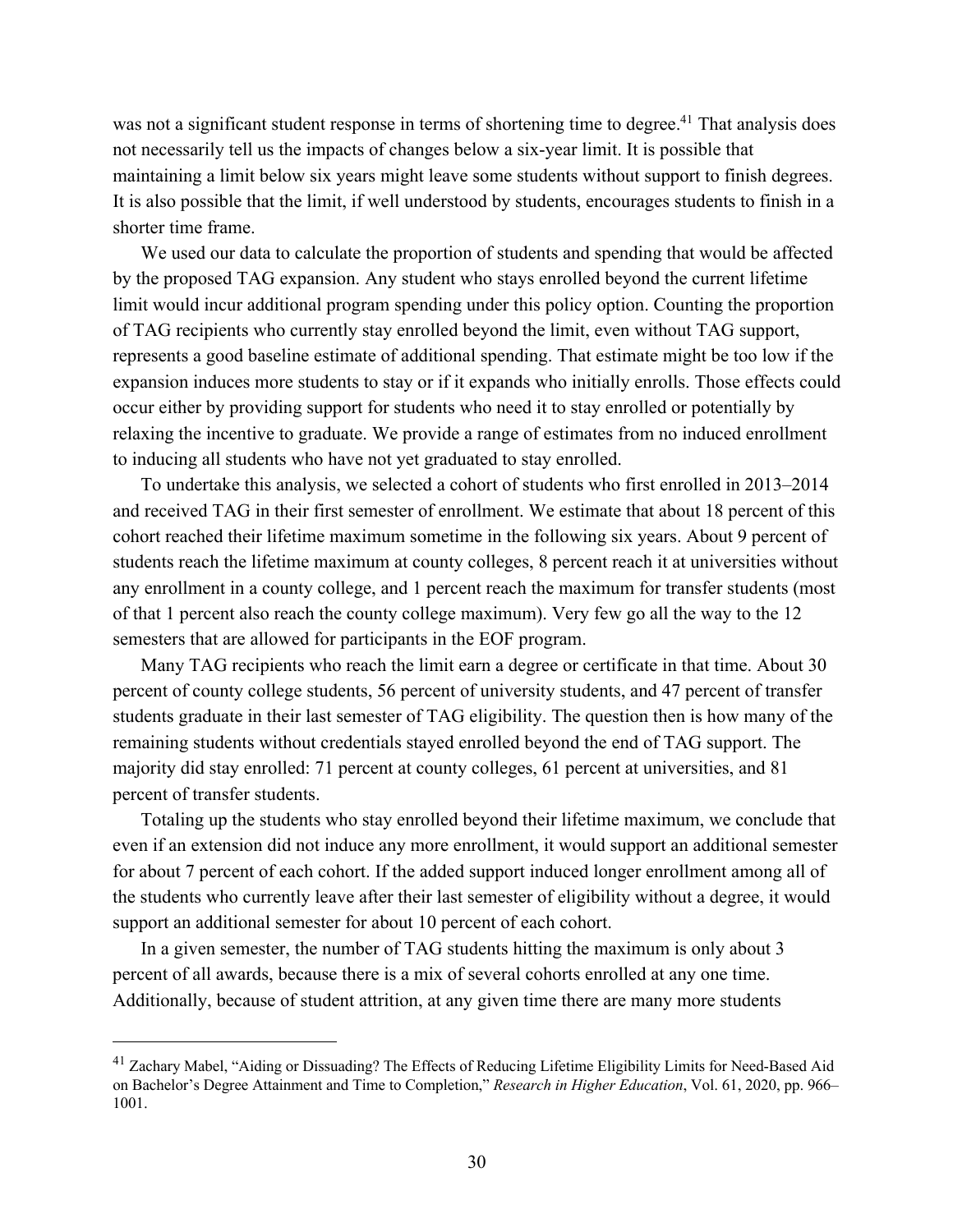enrolled from more-recent cohorts who are earlier in their college careers and not near the lifetime maximum. Under our higher-enrollment assumption—which is that all students who hit the maximum without graduating would be induced to stay enrolled by an expansion of lifetime eligibility—that expansion would impact about 2 percent of awards each semester. That would translate to roughly 2 percent more spending.

The potential benefit would be to support students who are near the finish line but not quite across it. Leaving college after ten semesters with a degree instead of leaving after nine semesters with no degree is likely to be net positive for students.

#### *Third Term of Funding per Academic Year*

A similar measure to align TAG more closely with the Pell Grant is an added term of eligibility within each academic year. As discussed in Issue D above, students currently can receive TAG only for the fall term, the spring term, or both. This measure would allow students who have received TAG for both terms to receive an additional award in summer that is the same size as a fall or spring award (half of the yearly amounts referenced throughout this report).

Our data are not granular enough to see student enrollment at the term level, only the academic-year level. However, we can look to the Pell Grant to help estimate the impact of this policy option.

Although the Pell Grant is currently offered year-round, covering three terms, this has changed multiple times over recent years. Year-round Pell Grants were first introduced as part of the 2008 Higher Education Act reauthorization, then rescinded in 2011, then reinstated in 2017. Research found that year-round Pell Grants increased enrollment in summer terms and increased associate degree completion among adult students; that additional education increased postcollege earnings of community college students, yielding new tax revenue.<sup>42</sup>

However, these benefits come at a cost. The Congressional Budget Office estimated that year-round Pell Grants were taken up by 13 percent of Pell Grant recipients in the first year they were offered, increasing spending by about 6 percent.<sup>43</sup> Similar numbers came out of an in-depth study of a large community college system.<sup>44</sup> Using these enrollment increases as a baseline, New Jersey could expect this policy option to increase spending by about 6 percent.

There are several details that could shift this estimate. If the third term cannot be prorated for part-time enrollment, as is the case with year-round Pell Grants, then the spending increase might be lower because it would exclude part-time students. If the third term is taken up mostly by

<sup>&</sup>lt;sup>42</sup> Vivian Yuen Ting Liu, "Is School Out for the Summer? The Impact of Year-Round Pell Grants on Academic and Employment Outcomes of Community College Students," *Education Finance & Policy*, Vol. 15, No. 2, 2020.

<sup>43</sup> Congressional Budget Office, *The Federal Pell Grant Program: Recent Growth and Policy Options*, Washington, D.C.: September 2013.

<sup>44</sup> Kayla D. Bannister and Dennis A. Kramer, "The Impact of the Year-Round Pell Grant on Summer Credit Hour Completion: A Quasi-Experimental Case Study at Hillsborough Community College," working paper, October 30, 2014.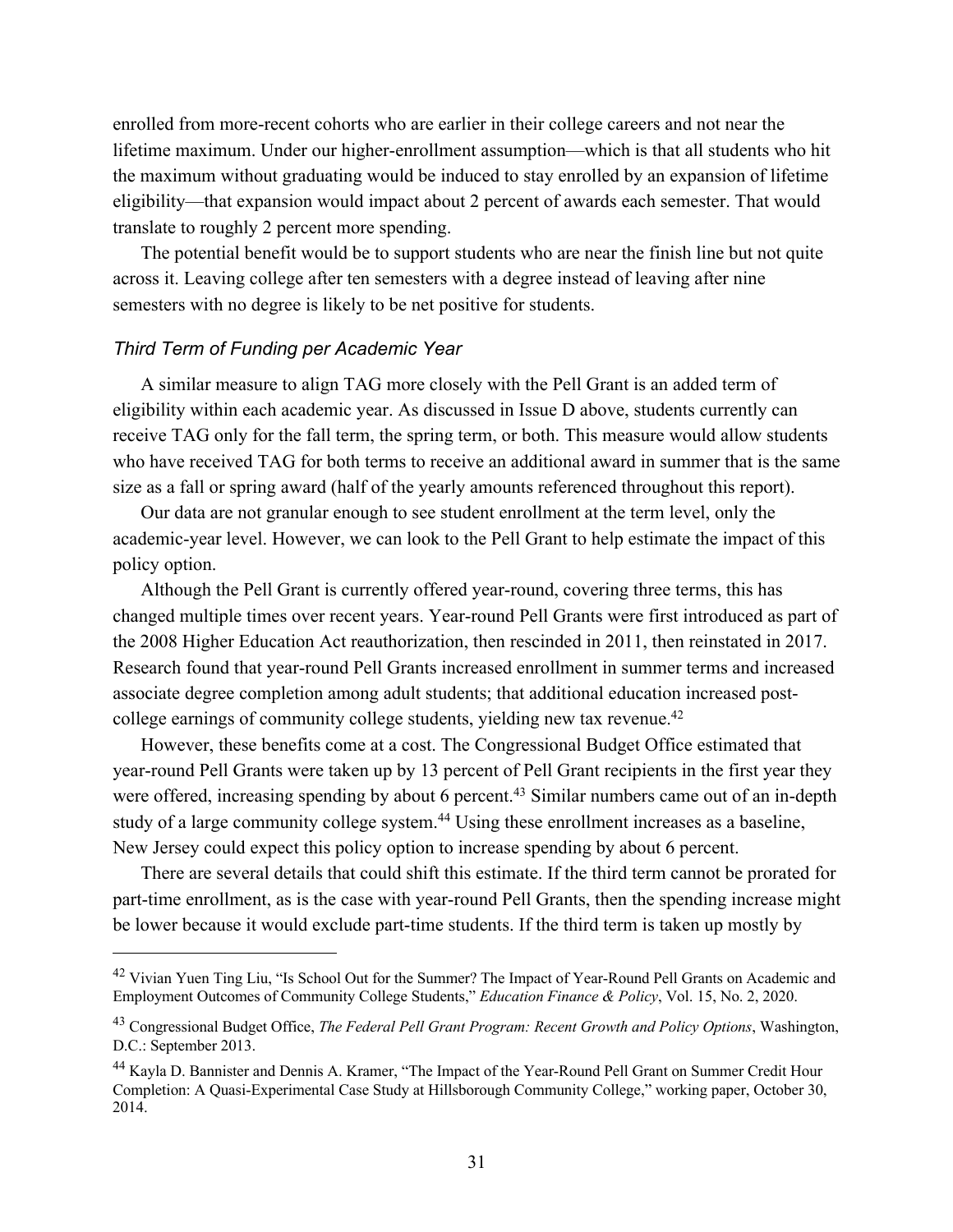university students who receive higher TAG awards, then the spending increase might be relatively larger. Pell Grants come in the same amounts for all students, so the makeup of yearround Pell enrollees by sector was not as important for spending there. It is also not clear how the third term would count against the new lifetime limits. However, this option represents another case in which the program could increase its support for a group of students willing to stay enrolled and working toward degrees.

#### *Added Funding for TAG Cell 1 (Lowest Income and Assets)*

The final policy option receiving strong support among commission members was to target additional state funding to increase TAG awards for the neediest students. The standard in recent years, as discussed in Issue C above, has been to apply increases across the board, maintaining the shape of the TAG Table shown in Issue A above. This policy option would focus funding on TAG cell 1, the largest group (see Issue A) and the one with the most financial need.

This proposal is supported by our research in New Jersey and other recent studies in other states. In our study, referenced in Issue G above, there was a significantly higher and positive impact on on-time graduation at county colleges and AICUNJ institutions for groups of students on the boundary between cell 1 and cell 2, as compared with groups on the boundaries between higher pairs of cells. From this finding, we concluded that students in these sectors who had the lowest assessed need could still benefit from added funding, even after receiving maximum Pell and TAG awards. The same trend held for Wisconsin's state grant to two-year technical college students.45 The most recent evidence for positive effects of the Pell Grant focuses on lowerincome students: There were robust positive effects of the Pell Grant for first-time university students in Texas, and the program expenditures paid for themselves in terms of increased tax revenue in the early careers of those students.46

However, in New Jersey the trend toward higher impacts for the lowest-income students was less clear at public colleges and universities (both state and research groups). The overall average effect in those groups was positive and significant, suggesting that increases to higher cells in that sector would also be warranted.

This option already relates to the state budget process and would therefore involve both HESAA administrative processes and the legislature and governor. The commission discussed this policy option as a guide for new resources and funding coming from the state, not as an option that would reallocate existing funding and would result in some NJEI values getting lower awards.

<sup>&</sup>lt;sup>45</sup> Drew M. Anderson, "When Financial Aid Is Scarce: The Challenge of Allocating College Aid Where It Is Needed Most," *Journal of Public Economics*, Vol. 190, October 2020b, 104253.

<sup>46</sup> Jeffrey T. Denning, Benjamin M. Marx, and Lesley J. Turner, "ProPelled: The Effects of Grants on Graduation, Earnings, and Welfare," *American Economic Journal: Applied Economics*, Vol. 11, No. 3, July 2019.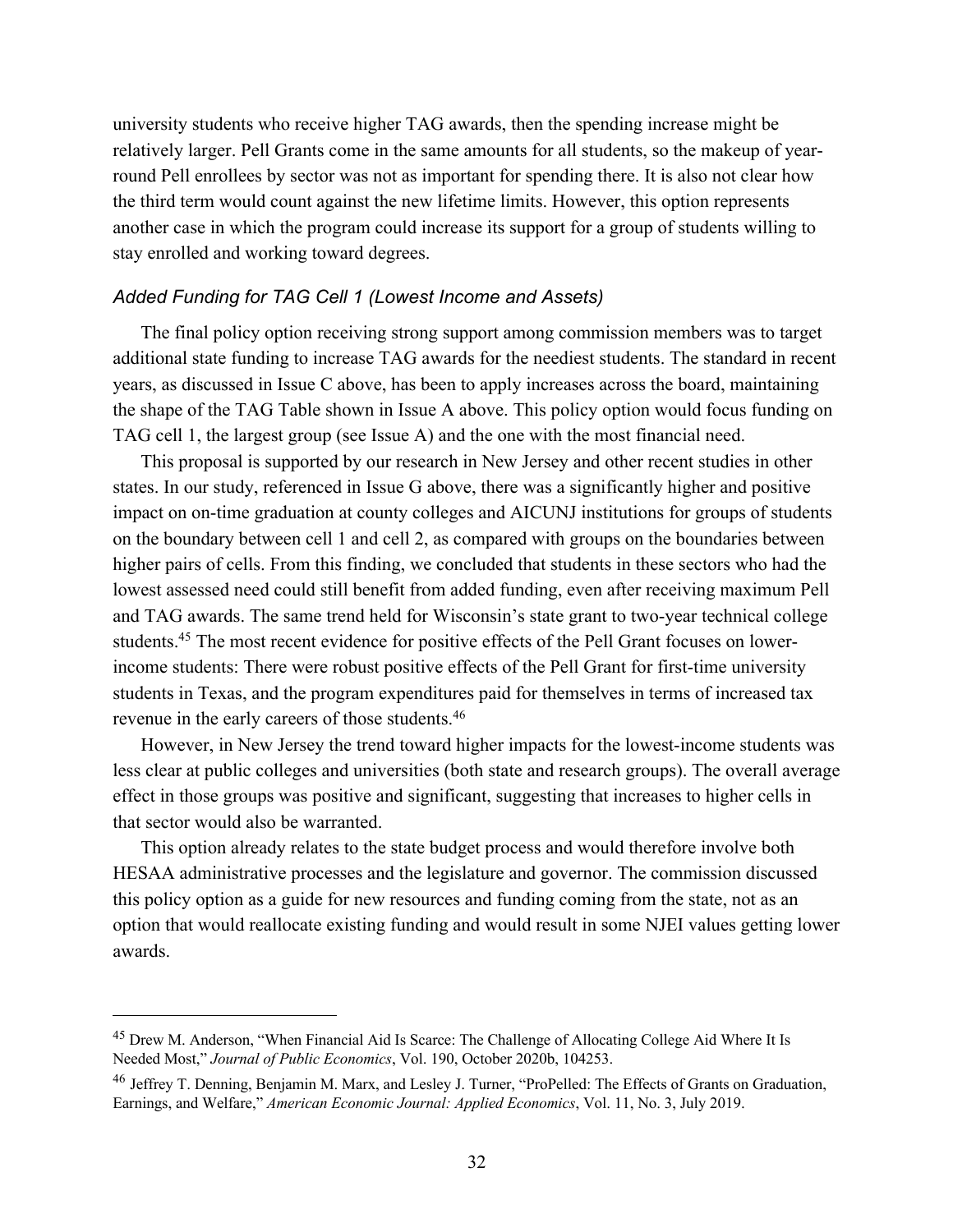## Options with Less Support

#### *Options That Would Impose Minor Changes*

The commission discussed several smaller changes that ultimately did not receive as much support from members. We highlight a few policy options here that would represent small changes within the program's current structure, and the next subsection highlights larger policy changes that would dramatically shift the program.

One policy option was to offer part-time TAG at colleges and universities outside the county colleges. Currently, only full-time enrolled students, typically taking a class load of 12 credits or more, can receive TAG at four-year institutions. At county colleges, there are prorated awards for half- or quarter-time enrollment. Nearly one in four students at a four-year institution nationwide attends part time.<sup>47</sup> If this rate applies for New Jersey TAG-eligible students, then the number of awards could increase by as much as 20 percent, which would increase spending by as much as 10 percent (because recipients are at most half time). This policy option was viewed by commission members as potentially incentivizing longer time to degree by supporting less than a full course load. There is some research that backs up those views, finding that a state grant in West Virginia that was available for only full-time enrollment induced students to take more credits.48

Another option was to promote equity by decreasing the size of the drops in TAG awards from cell to cell in a revenue-neutral way. This could be accomplished by increasing the number of cells or by implementing a linear formula relating NJEI to grant amount rather than the stepwise formula currently in use. Linear phase-outs are a common feature of social benefit programs, including the EITC, and they are common to other state need-based college aid programs, such as the Wisconsin Grant.<sup>49</sup> Such a change would necessarily reduce the TAG available to some NJEI values, which was not favored by commission members. The commission valued the simplicity of a TAG Table that contains only ten or fewer cells, as opposed to the lookup table for the Pell Grant that contains hundreds.<sup>50</sup>

A final small change that the commission discussed was to equalize the award amounts for each TAG cell across the county colleges. Currently, there are slight differences across colleges that do not exactly match up to tuition differences across colleges. These differences are not

<sup>&</sup>lt;sup>47</sup> U.S. Department of Education, National Center for Education Statistics, "Digest of Education Statistics, Table 303.50," webpage, 2017.

<sup>48</sup> Judith Scott-Clayton, "On Money and Motivation: A Quasi-Experimental Analysis of Financial Incentives for College Achievement," *Journal of Human Resources*, Vol. 46, No. 3, 2011.

<sup>49</sup> For discussion of the Wisconsin Grant formula, see Drew M. Anderson, *Need-Based Financial Aid in Wisconsin: State Policy and Student Pathways*, Santa Monica, Calif.: RAND Corporation, RR-3057-1-GLHEC, 2020a.

<sup>50</sup> U.S. Department of Education, Federal Student Aid, "Federal Pell Grant Program: Payment Schedule for the 2018–2019 Award Year," March 2018.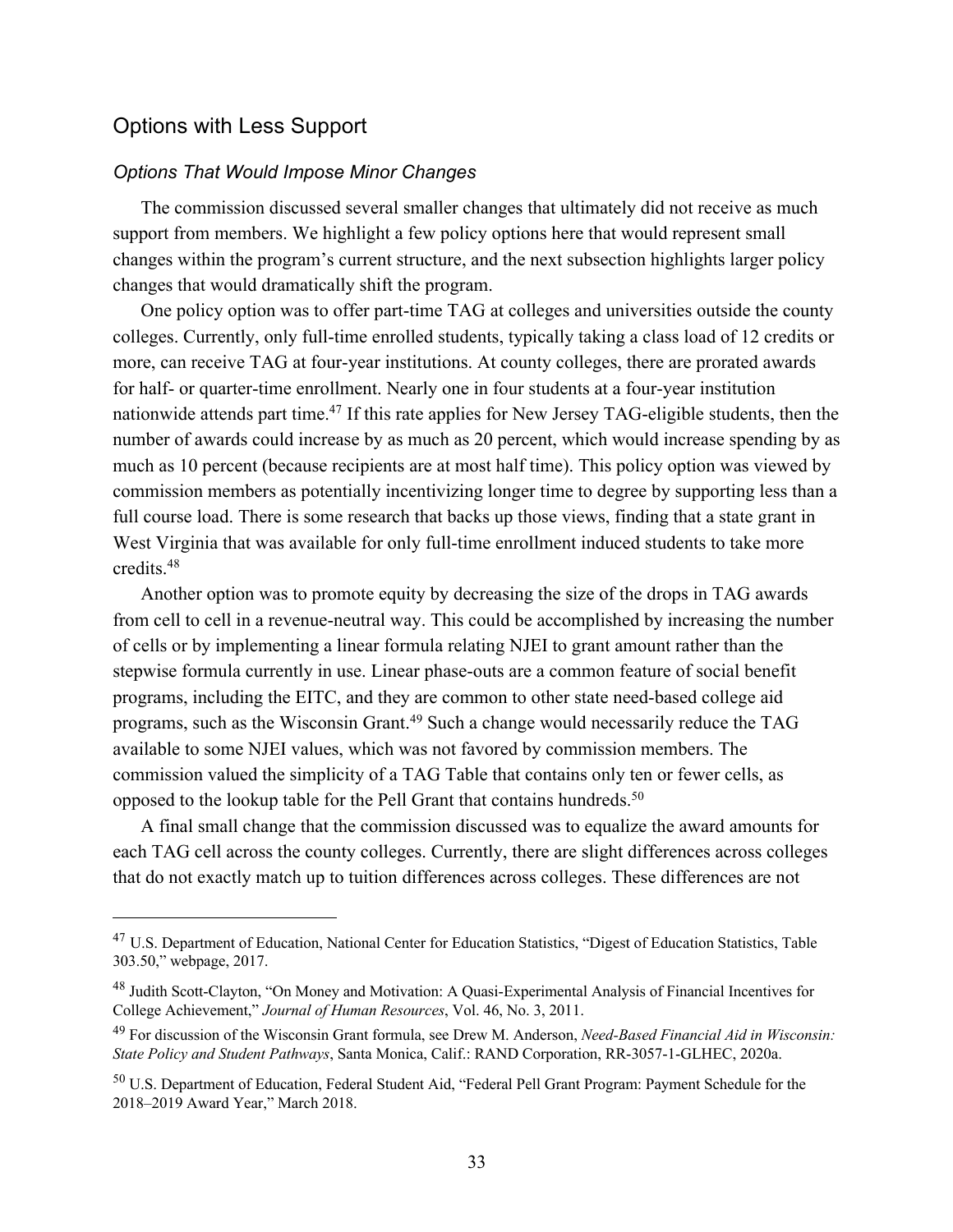transparent in the TAG Table published online because it averages together the award amounts across colleges. Unless all amounts were raised to match the college with the highest awards, this option would also impose losses on some students. We estimate that an adjustment that avoids losses by raising awards at all county colleges to match the one with the highest awards would have had a relatively small budget impact of around 1.4 percent of TAG spending in 2018–2019 (17 percent of county colleges spending). Still, this particular change did not receive strong support.

#### *Options That Would Impose Major Changes*

There were several larger changes that the commission discussed, following its mandate to think broadly about the goals of the program. One option was to expand TAG coverage into higher NJEI values, extending support to individuals with higher family income and assets among both dependent and independent students. Previous research looking at the differences between recipients of Pell Grants and those with incomes just above the qualifying maximum showed little effect of grants in this population.<sup>51</sup> The Pell evidence might not be as relevant here because, as mentioned above, the independent students with incomes just above the TAGeligible range include lower-income and higher-need individuals. Still, the commission favored adjusting independent student eligibility directly by changing the NJEI formula rather than extending grants to higher NJEI values for both groups.

Another option was to equalize grant dollar amounts across sectors. This would follow the Pell Grant model and promote equity across institutions, but it has some major drawbacks. Depending on the values chosen, this policy change would decrease awards for many students, increase program spending significantly, or both. It might serve to drastically decrease equity in the percentage of tuition or college costs covered by TAG. An alternative discussed was to pursue raising TAG coverage to 50 percent at private institutions and 100 percent at public institutions, the maximum allowed in statute. A 2016 College Affordability Study Commission estimated that such a change would cause about a 16-percent increase in TAG spending.<sup>52</sup> Tying TAG amounts directly to tuition coverage, instead of dollar amounts, would allow colleges to predict how their tuition increases would change TAG eligibility for their students. Such a change might incentivize tuition increases. Recent changes have instead opted for one-off adjustments of tuition coverage that then persist over time.

Another change discussed by the commission would run a similar risk, and that option was to base TAG eligibility on each student's net price after other aid. That major change would make TAG a supplement to other aid rather than a foundational piece of the financial aid package. One important source of aid is the institutional discount aid offered at many universities. Research on

<sup>51</sup> Rachel B. Rubin, "The Pell and the Poor: A Regression-Discontinuity Analysis of On-Time College Enrollment," *Research in Higher Education*, Vol. 52, 2011.

<sup>52</sup> State of New Jersey, *College Affordability Study Commission: Final Report*, September 2016.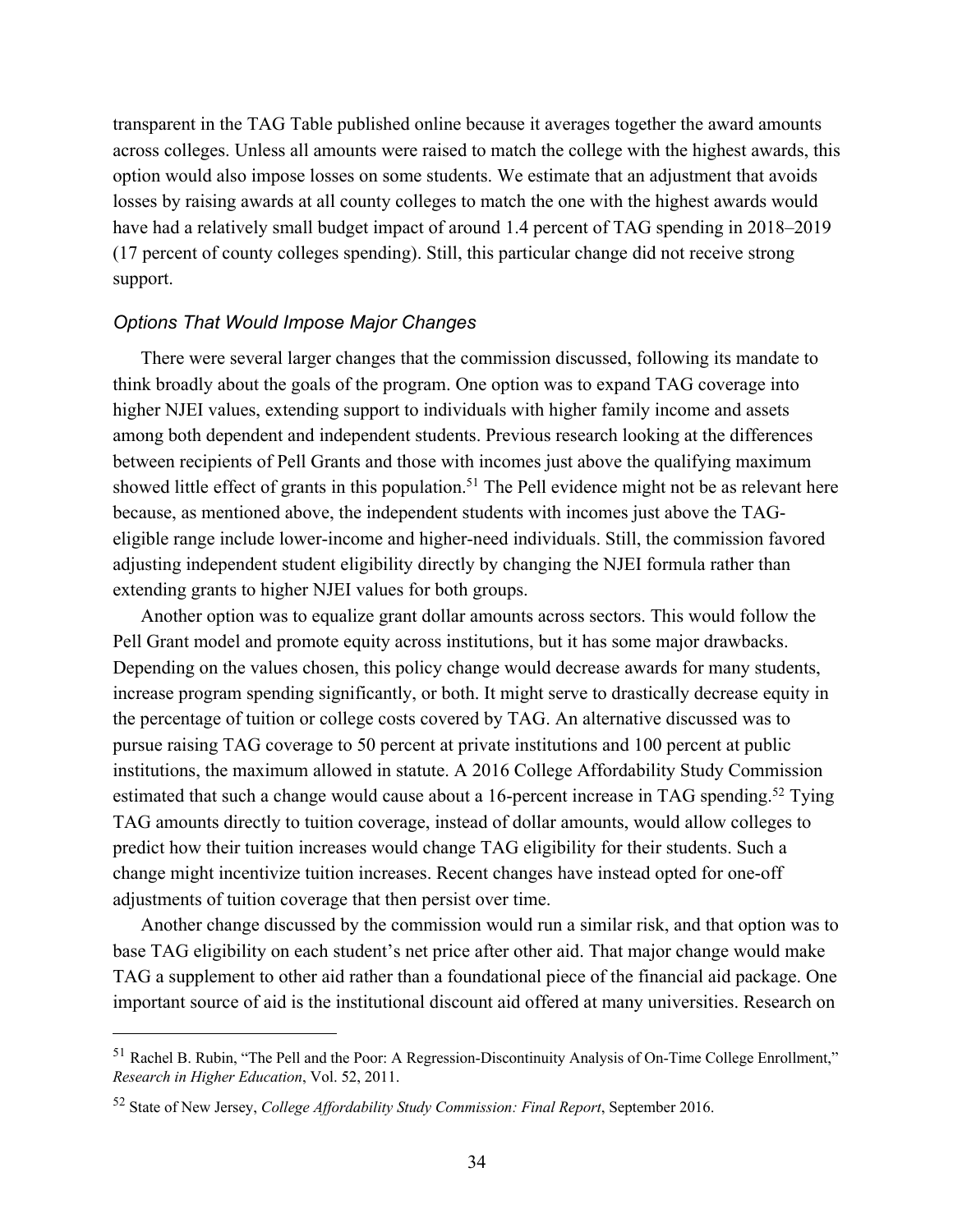the Pell Grant shows that some colleges predicate some of their institutional discounts on how much public aid students receive.<sup>53</sup> If the relationship between public aid and institutional discounts was made explicit, then colleges could potentially respond strategically by reducing discounts in a way that increases their revenue while holding students harmless because TAG picks up the slack. Strategic responses like this could dull the effectiveness of TAG at increasing college attainment for low-income students, depending on how universities used the revenue savings. This option would also introduce considerable administrative complexity, because the state could not calculate awards until after the college had packaged each student's other sources of aid. That complexity would, in turn, increase uncertainty for students.

<sup>53</sup> Lesley J. Turner, "The Economic Incidence of Federal Student Grant Aid," working paper, January 2017; Stephanie Riegg Cellini and Claudia Goldin, "Does Federal Student Aid Raise Tuition? New Evidence on For-Profit Colleges," *American Economic Journal: Economic Policy*, Vol. 6, No. 4, November 2014.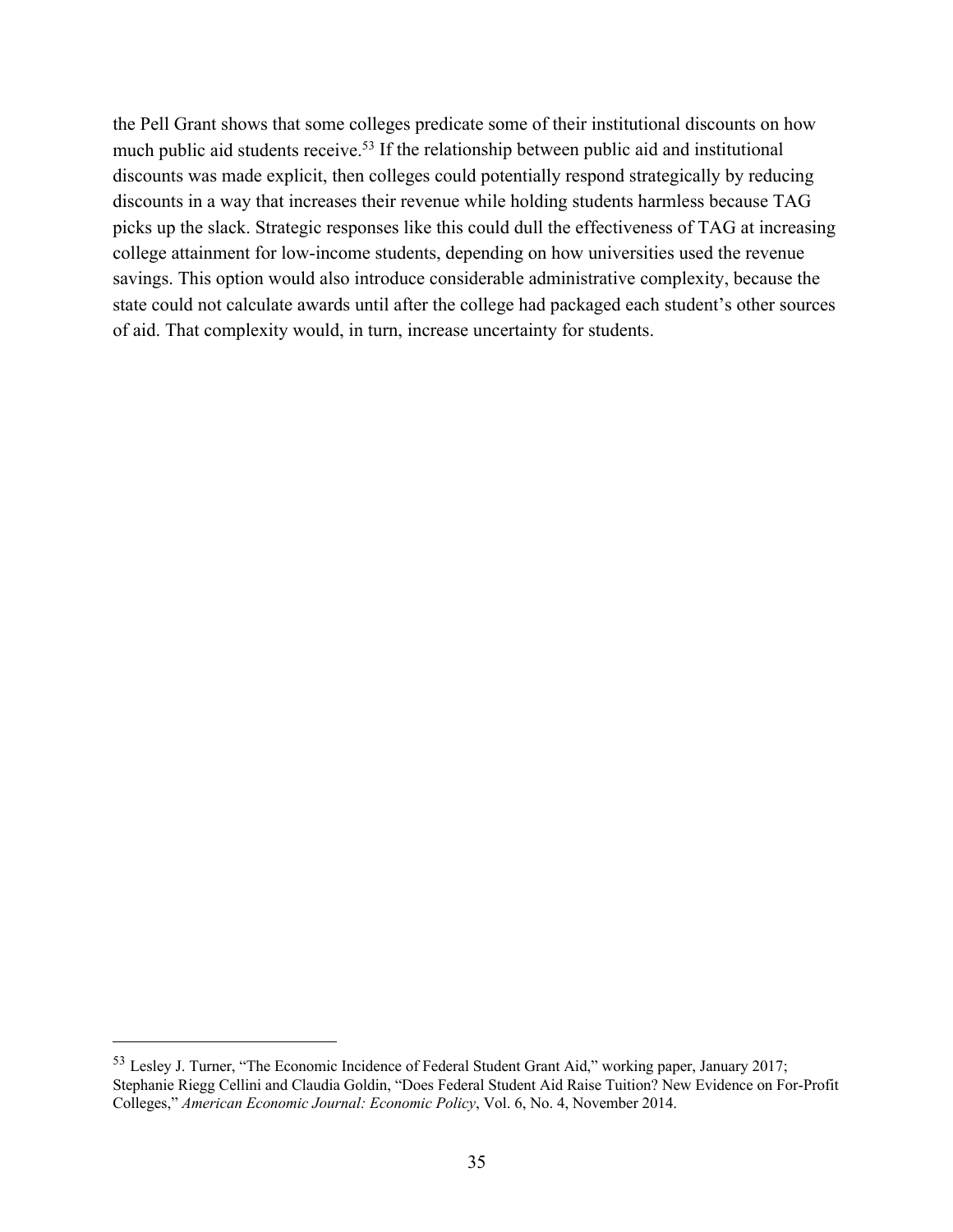In this final chapter, we discuss some suggestions of our own for how TAG might be improved, and we conclude with a look toward the future of the program.

## Improve Data Infrastructure

This project was possible because of the state's interest in research evidence for its programs, but the project also required external funding and staff. The commission itself did not receive a budget to undertake its work, instead relying on leaders across the state to donate their time. The state could invest more funding in ongoing evaluation of TAG.

Even with the commitment of HESAA and external funding for data analysis, this project lacked data on a few key elements of students' lives. Background information including academic preparation and parents' education could help analysts understand which types of students are helped by TAG and whether it closes socioeconomic gaps present at the point of entering college. In-college information, such as major choice, credit accumulation, and term-byterm enrollment, could help analysts understand the allocation choices that students are making and how financial aid could shift those choices. Post-college employment and earnings are also important outcomes of financial aid receipt, and they generate benefits in terms of tax revenue. With these data, the state could calculate its economic return on investment from spending on TAG.

Another piece of information that this study lacks is the race and ethnicity of TAG recipients.54 A significant number of TAG recipients come from racial and ethnic minorities. Using just one available measure at the institutional level, in 2018–2019 about 40 percent of TAG dollars went to students enrolled at Hispanic-Serving Institutions.<sup>55</sup> Four of the nine public universities that will receive increased funding in 2021–2022 are Hispanic-Serving Institutions, most notably Montclair State University, where about 8 percent of TAG dollars were spent in 2018–2019. Students of color, and in particular Black students, face challenges beyond family income that can manifest as lower completion rates, greater borrowing, and lower repayment of

<sup>54</sup> Note that changes to the FAFSA coming in 2023 include the (optional) collection of student gender, race, and ethnicity (Consolidated Appropriations Act, 2021).

<sup>55</sup> Hispanic Association of Colleges and Universities, "HACU List of Hispanic-Serving Institutions (HSIs) 2019– 2020," webpage, undated. There are no tribal colleges in New Jersey. Nor are there Historically Black Colleges and Universities in New Jersey, but there is at least one predominantly Black institution (Bloomfield College). One county college (Middlesex County College) and one campus of Rutgers University (Newark) qualify as Asian American and Native American Pacific Islander–Serving Institutions.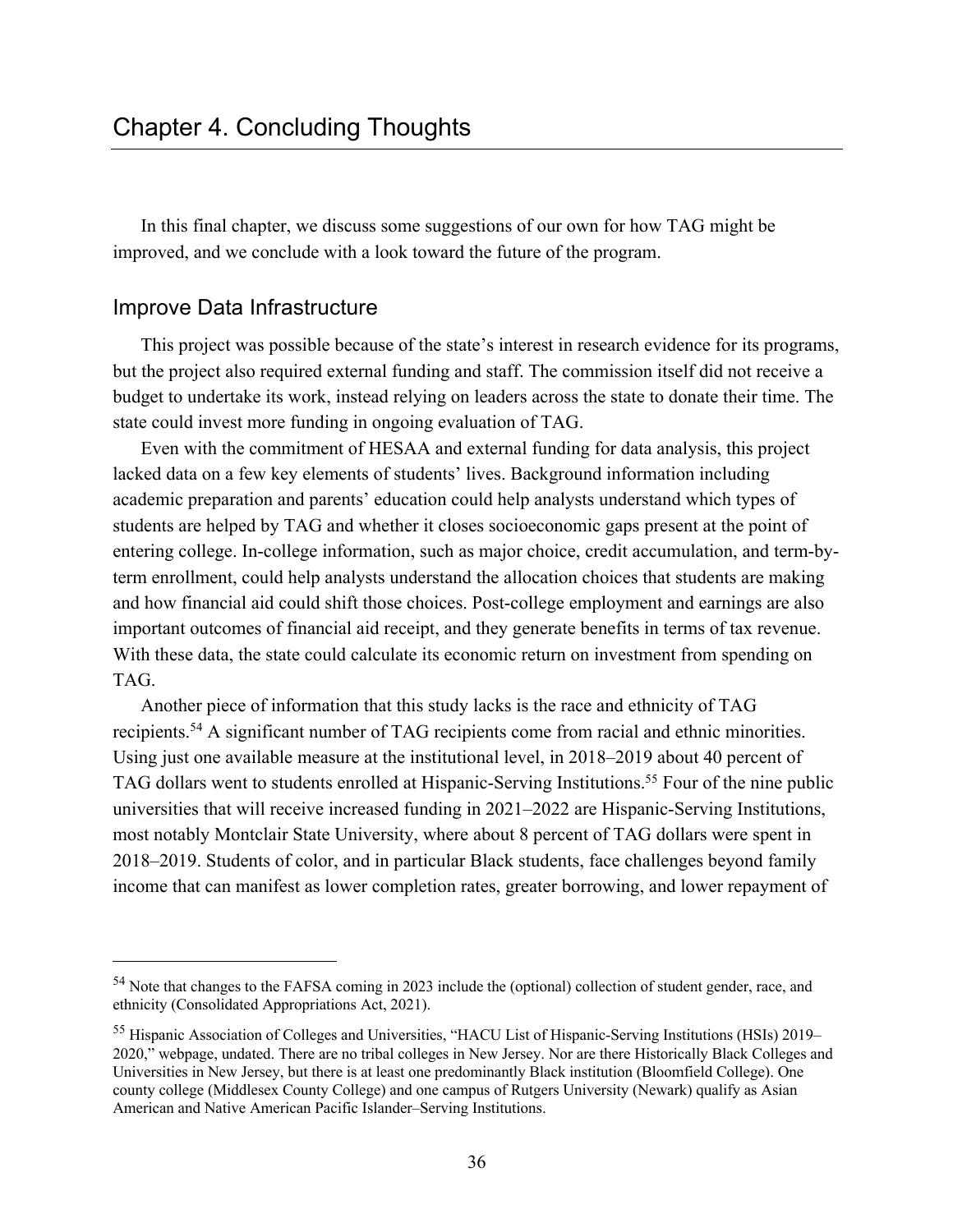loans.<sup>56</sup> Although state financial aid programs are unlikely to be directly targeted by race and ethnicity, the knowledge of TAG students' full demographic and socioeconomic picture could help the state consider TAG's full impact on inequality and where to target the resources of other complementary programs.

All of these data are stored in systems around the state, either at postsecondary institutions or in other state agencies. A great deal of these data are being gathered in the New Jersey Education to Earnings Data System.<sup>57</sup> We urge the state to support efforts to share these data with researchers.

New Jersey could also increase the tracking of basic needs insecurity. According to an external survey, New Jersey county college students struggle with troublingly high rates of basic needs insecurity.58 More than 9,000 county college students were surveyed, and about four in ten New Jersey students had experienced food insecurity (limited or uncertain availability of nutritionally adequate and safe food or limited or uncertain ability to acquire that food in a socially acceptable manner), and about four in ten students had experienced housing insecurity (challenges that prevent someone from having a safe, affordable, and consistent place to live) within the last month. These rates were similar to the national average, but they varied within New Jersey across colleges. Rates of insecurity were higher among vulnerable groups, such as Middle Eastern, Black, and indigenous students; students who were nonbinary or transgender; and students who were returning citizens or former foster youth. Systematically collected data would lend important insight into how TAG combats these problems.

State policy has the potential to intervene in these issues by providing resources to institutions to help students and to evaluate those efforts. Some efforts are ongoing in New Jersey, including a hunger-free campus grant program, previously mentioned tuition-free community college grants, and a state policy lab at Rutgers University to evaluate decisions made by policymakers.59 Some of these efforts are funded in part by federal relief dollars and might therefore need to be reassessed for sustaining funding into the future.

<sup>56</sup> See discussion in Jason N. Houle and Fenaba R. Addo, "Racial Disparities in Student Debt and the Reproduction of the Fragile Black Middle Class," *Sociology of Race and Ethnicity*, Vol. 5, No. 4, 2019.

<sup>57</sup> See New Jersey Education to Earnings Data System, homepage, 2021.

<sup>58</sup> The Hope Center for College, Community, and Justice*, New Jersey Community Colleges #RealCollege Survey*, Philadelphia: Temple University, April 2020.

<sup>59</sup> New Jersey Office of the Secretary of Higher Education, "Notice of Funding Availability: Hunger-Free Campus Grant Program," March 19, 2021a; New Jersey Office of the Secretary of Higher Education, "Office of the Secretary of Higher Education Announces \$1 Million to Rutgers University to Establish State Policy Lab," press release, April 26, 2021b.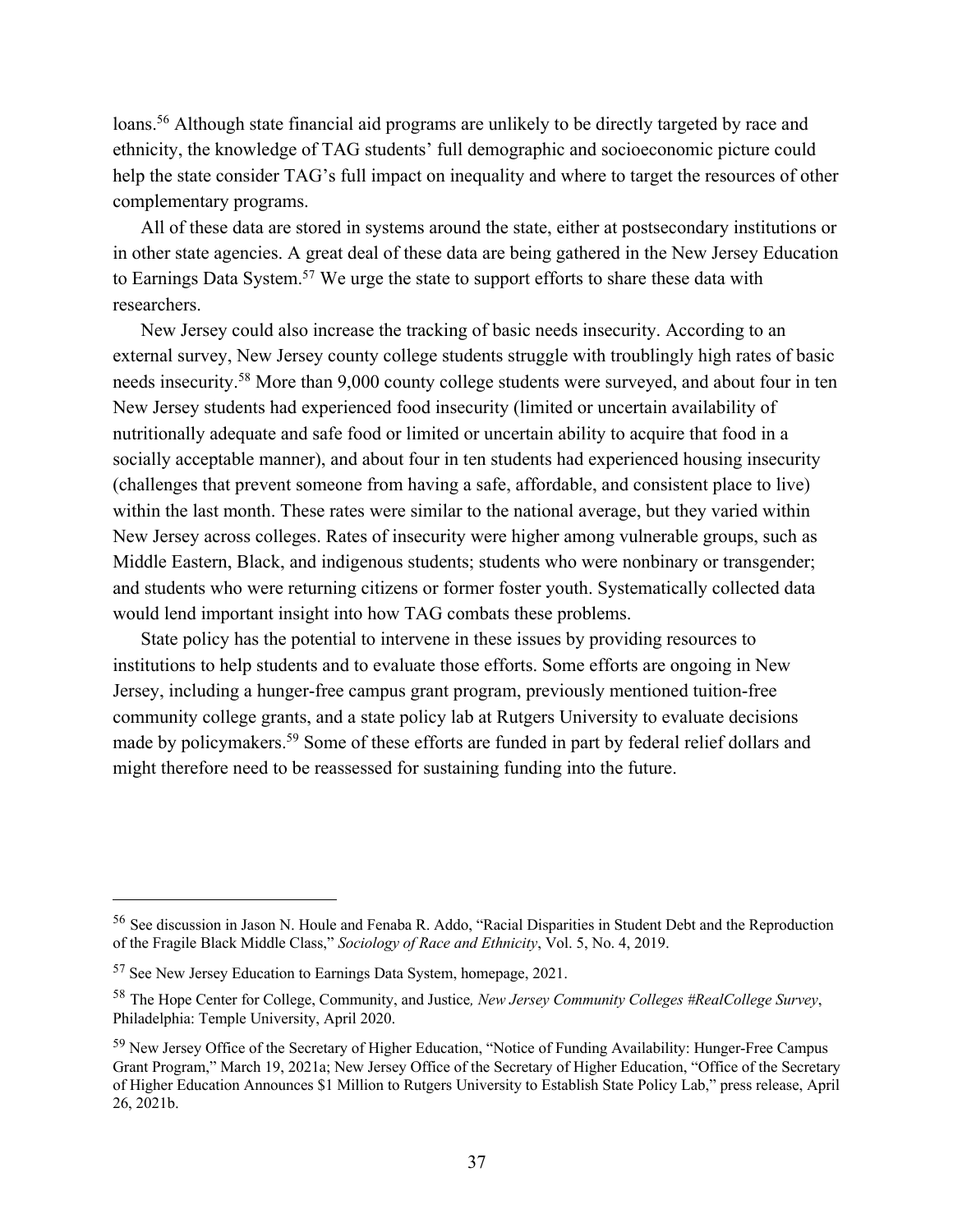## Other Strategies to Improve TAG

HESAA already engages in a great deal of outreach to students to encourage financial aid application and take-up. A project in Michigan to encourage financial aid take-up among highachieving low-income high school students was very cost-effective.<sup>60</sup> However, messaging to students to overcome administrative obstacles is not a settled topic. Although texting interventions can be simple and relatively affordable to undertake, they do not always have large enough impacts to justify even the minimal per-student cost.<sup>61</sup> HESAA should continue to foster partnerships with the state's colleges and universities, high school and community organizations, and other state agencies to develop the most impactful way to inform students about the importance of applying for aid and the potential benefits of completing a college credential.

One potential barrier in the application process is the student deadline. Although the deadline helps the state have a certain estimate of eligible students earlier in the year, research has shown that particularly early deadlines can prevent significant numbers of financially eligible students from accessing state aid.62 New Jersey's deadlines are relatively late and therefore give students time to consider their college choices, but the state should continue to remove barriers to applications wherever possible.

We also encourage the state to consider breaking out of the current TAG Table mold in creative ways that do not impose losses on any type of student. For example, our estimates of high impact at the boundary between TAG cell 1 and cell 2 at county colleges and AICUNJ institutions suggest that extending cell 1 to an NJEI value higher than 1499 would have immediate positive impacts on students in that range of incomes. In 2018–2019, extending the cutoff would have added about 1,200 students to cell 1 per 100 NJEI values (i.e., if the cutoff were raised to 1799, cell 1 would contain 3,600 more students, or about 4.5 percent of all TAG recipients).

#### The Future of TAG

This report focused on the specific challenges of New Jersey and its TAG program, but these issues are common to a broader set of college completion efforts and public benefits.

Assessing TAG's success is a challenging and multifaceted issue. Empirical evidence indicates that the grant program supports completion for New Jersey's low-income students. The

<sup>60</sup> Susan Dynarski, C. J. Libassi, Katherine Michelmore, and Stephanie Owen, "Closing the Gap: The Effect of Reducing Complexity and Uncertainty in College Pricing on the Choices of Low-Income Students," *American Economic Review*, Vol. 111, No. 6, 2021.

<sup>61</sup> Christopher Avery, Benjamin L. Castleman, Michael Hurwitz, Bridget T. Long, and Lindsay C. Page, "Digital Messaging to Improve College Enrollment and Success," National Bureau of Economic Research, Working Paper 27897, October 2020.

 $62$  Anderson, 2020a.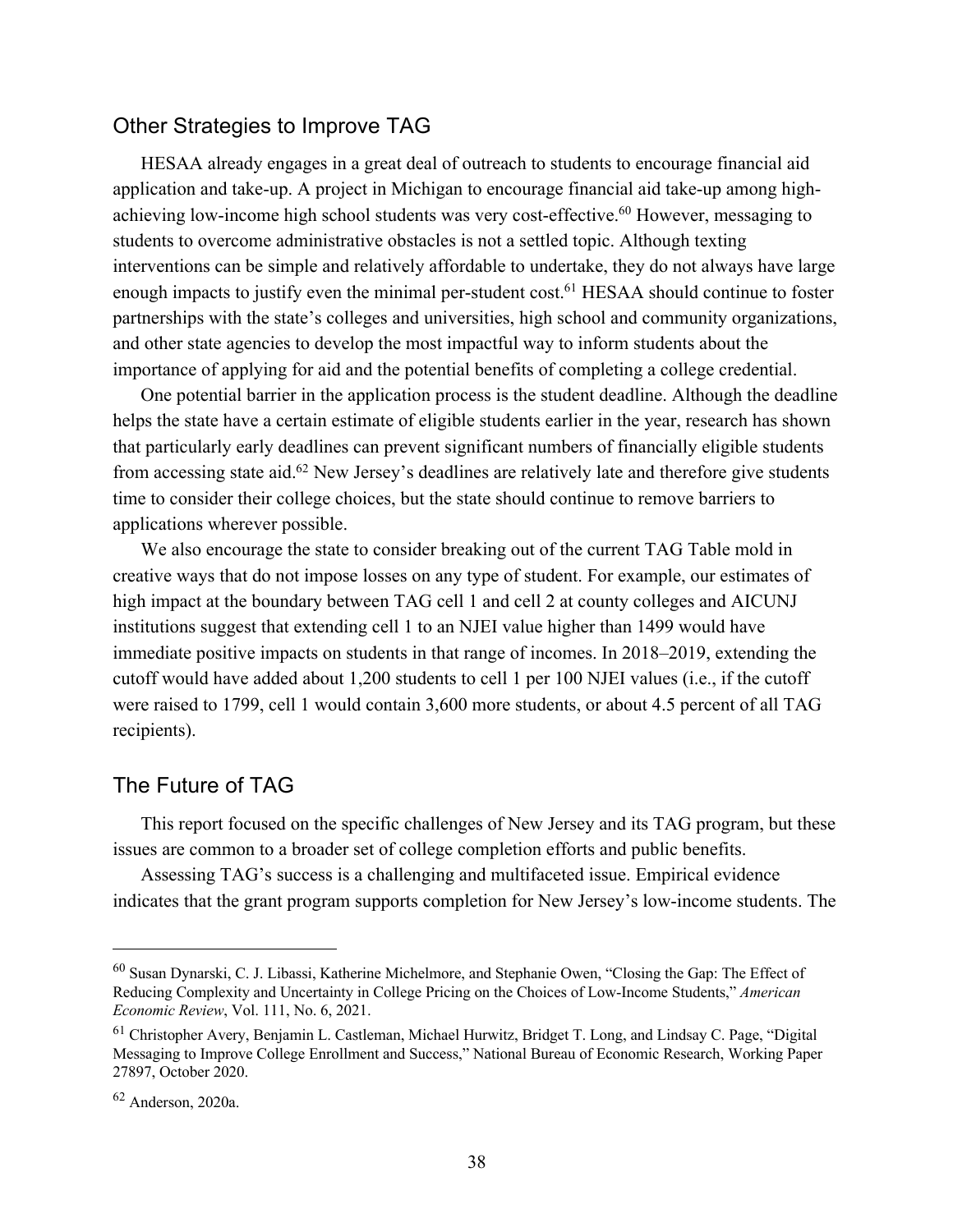evidence was strongest for students at public universities, who represent the largest group with the highest percentage of tuition covered by TAG. Even though TAG is the most generous needbased financial aid program in the nation, investments in TAG still generate positive returns for students and potentially the state. Postsecondary education carries benefits beyond a credential, including improved health, civic participation, and labor market earnings, none of which were measured in this study. TAG operates within the complex FAFSA system, and we cannot estimate the effectiveness of reducing the price of college through a simpler or more universal approach that does not require applications from students. Still, our findings have demonstrated that within its current structure, TAG has had a positive impact.

Postsecondary education is in a time of flux. The coronavirus pandemic forced schools to quickly pivot to remote or hybrid instruction and greatly altered the college experience for new and continuing students. It is unclear how TAG might have helped students weather the new financial difficulties imposed by the pandemic, particularly if they had to relocate or leave college. It is also unclear how the pandemic and recession will reshape postsecondary education. Enrollment is declining and already was declining at community colleges before the pandemic.<sup>63</sup> However, federal assistance through the Higher Education Emergency Relief Fund might offset some sources of revenue losses for institutions of higher education.<sup>64</sup>

The sources of financing for postsecondary education are also changing. The federal EFC eligibility measure will be retired in favor of a broader Student Aid Index, which will determine Pell Grant eligibility starting in 2024–2025.<sup>65</sup> The pandemic pause on federal student loan payments was extended, and discharges were granted to disabled student borrowers. Federal policymakers are debating tuition-free community college, as well as large increases to Pell Grant funding. Many states, including New Jersey, now offer last-dollar scholarships to achieve tuition-free community college. TAG's role in this changing landscape has not been fully revealed. Some of these changes could decrease the importance of TAG alone in the choice to pursue postsecondary education, but the combination of increased funds might better support the living expenses of students who are pursuing degrees.

This report complements descriptive data from New Jersey, the federal government, and nonprofits with an interest in higher education finance. In tandem with our earlier report,<sup>66</sup> this report represents the latest and most in-depth look at how the structure of the TAG program affects student outcomes and how changes in that structure could impact TAG expenditures. As

<sup>63</sup> National Student Clearinghouse, "Summer 2020 Enrollment Report," webpage, undated.

<sup>&</sup>lt;sup>64</sup> U.S. Department of Education, Office of Postsecondary Education, "ARP: American Rescue Plan (HEERF III)," webpage, undated-a.

<sup>&</sup>lt;sup>65</sup> U.S. Department of Education, Federal Student Aid, "Beginning Phased Implementation of the FAFSA Simplification Act," webpage, June 11, 2021.

<sup>66</sup> Anderson and Zaber, 2021a.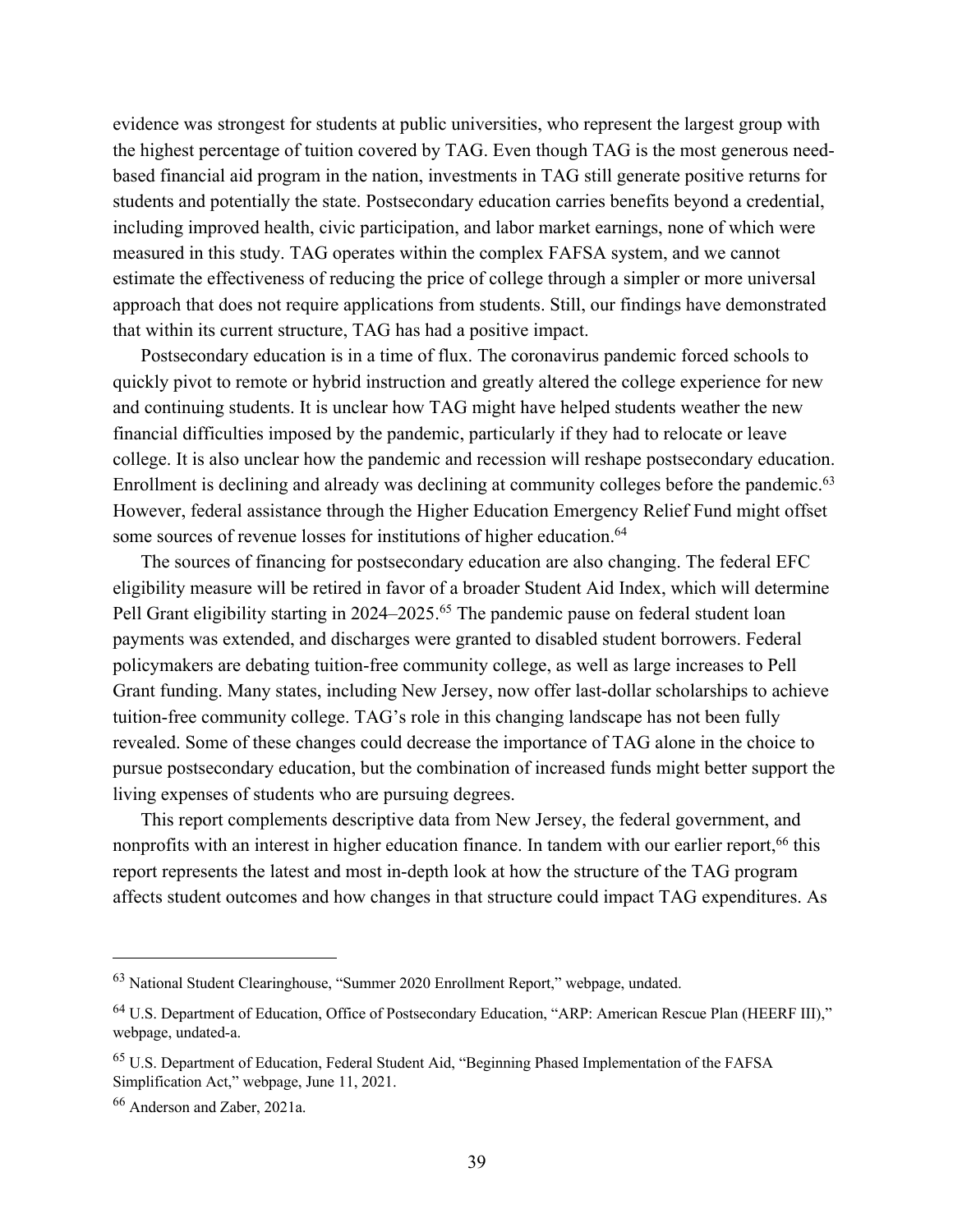state policymakers consider the future of the TAG program and respond to the commission's recommendations, these data will provide the scaffolding for informed policy decisions.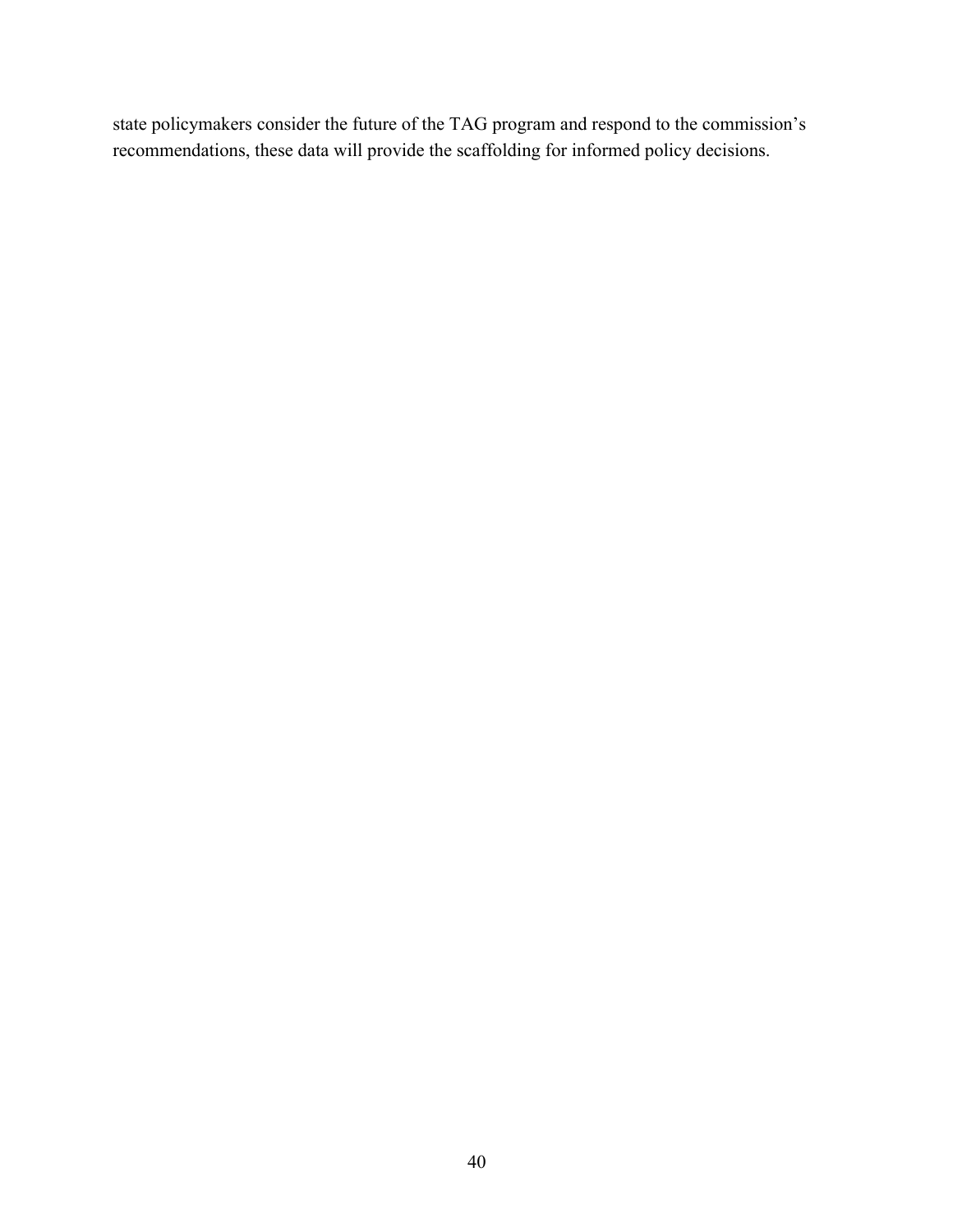## References

- Anderson, Drew M., *Need-Based Financial Aid in Wisconsin: State Policy and Student Pathways*, Santa Monica, Calif.: RAND Corporation, RR-3057-1-GLHEC, 2020a. As of October 26, 2020: [https://www.rand.org/pubs/research\\_reports/RR3057-1.html](https://www.rand.org/pubs/research_reports/RR3057-1.html)
- Anderson, Drew M., "When Financial Aid Is Scarce: The Challenge of Allocating College Aid Where It Is Needed Most," *Journal of Public Economics*, Vol. 190, October 2020b, 104253. As of June 21, 2021:

<https://www.sciencedirect.com/science/article/pii/S0047272720301171>

- Anderson, Drew M., and Melanie A. Zaber, *Cutting the College Price TAG: The Effects of New Jersey's Tuition Aid Grant on College Persistence and Completion*, Santa Monica, Calif.: RAND Corporation, RR-A101-1, 2021a. As of June 21, 2021: [https://www.rand.org/pubs/research\\_reports/RRA101-1.html](https://www.rand.org/pubs/research_reports/RRA101-1.html)
- Anderson, Drew M., and Melanie A. Zaber, *Would Low-Income Students Graduate Faster with a Boost in Financial Aid? Results from a Natural Experiment in New Jersey*, Santa Monica, Calif.: RAND Corporation, RB-A101-1, 2021b, As of June 21, 2021: [https://www.rand.org/pubs/research\\_briefs/RBA101-1.html](https://www.rand.org/pubs/research_briefs/RBA101-1.html)
- Avery, Christopher, Benjamin L. Castleman, Michael Hurwitz, Bridget T. Long, and Lindsay C. Page, "Digital Messaging to Improve College Enrollment and Success," National Bureau of Economic Research, Working Paper 27897, October 2020. As of June 21, 2021: <https://www.nber.org/papers/w27897>
- Bannister, Kayla D., and Dennis A. Kramer, "The Impact of the Year-Round Pell Grant on Summer Credit Hour Completion: A Quasi-Experimental Case Study at Hillsborough Community College," working paper, October 30, 2014. As of June 21, 2021: <http://citeseerx.ist.psu.edu/viewdoc/download?doi=10.1.1.690.8021&rep=rep1&type=pdf>
- Barrow, Lisa, and Jonathan Davis, "The Upside of Down: Postsecondary Enrollment in the Great Recession," *Federal Reserve Bank of Chicago: Economic Perspectives*, Vol. 36, No. 4, 2012, pp. 117–146. As of June 21, 2021: [https://fraser.stlouisfed.org/files/docs/historical/frbchi/economicperspectives/](https://fraser.stlouisfed.org/files/docs/historical/frbchi/economicperspectives/frbchi_econper_2012q4.pdf)  frbchi\_econper\_2012q4.pdf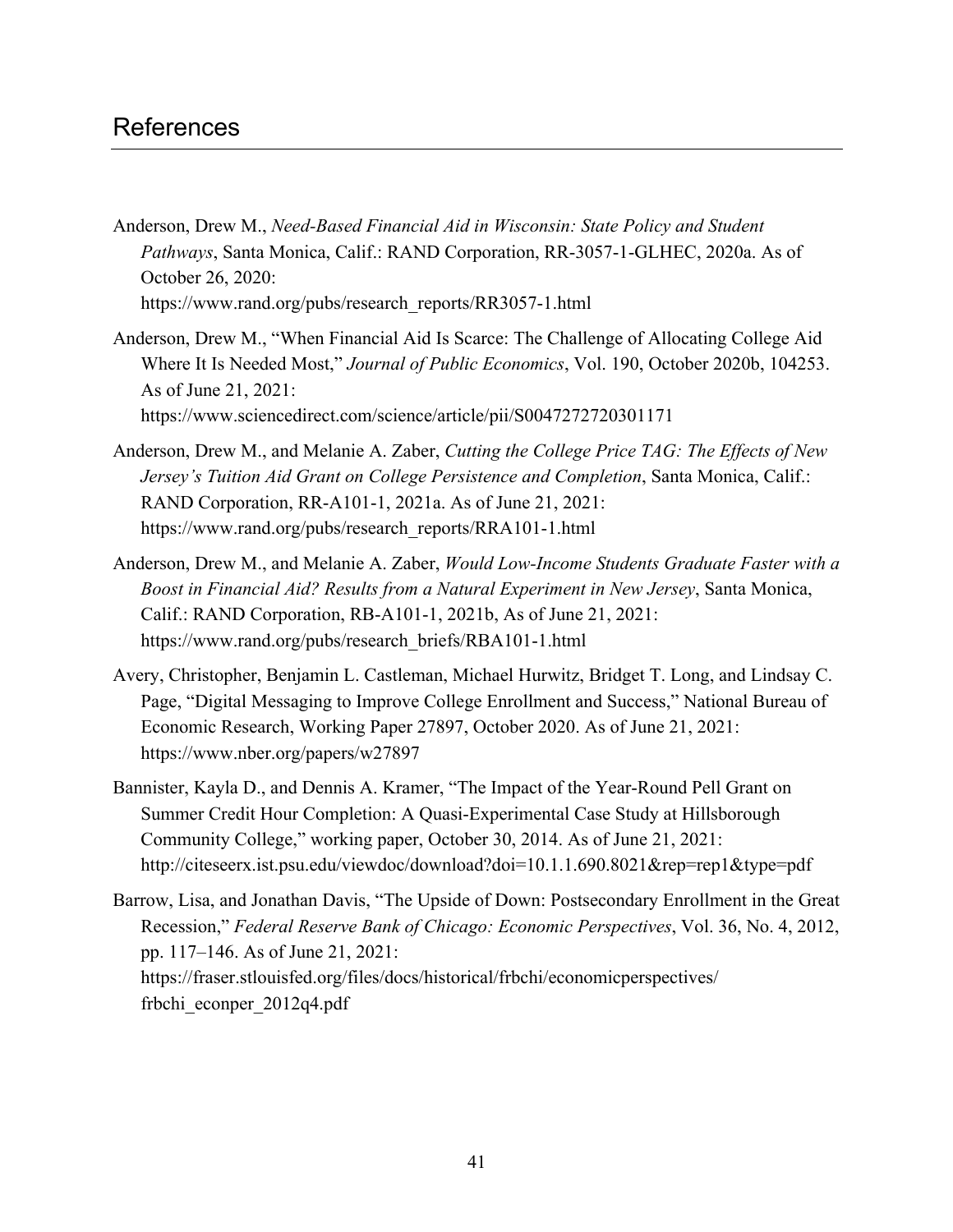- Bettinger, Eric, Oded Gurantz, Laura Kawano, Bruce Sacerdote, and Michael Stevens, "The Long-Run Impacts of Financial Aid: Evidence from California's Cal Grant," *American Economic Journal: Economic Policy*, Vol. 11, No. 1, 2019, pp. 64–94. As of June 21, 2021: <https://www.aeaweb.org/articles?id=10.1257/pol.20170466>
- Cellini, Stephanie Riegg, and Claudia Goldin, "Does Federal Student Aid Raise Tuition? New Evidence on For-Profit Colleges," *American Economic Journal: Economic Policy*, Vol. 6, No. 4, November 2014, pp. 174–206. As of June 21, 2021: <https://www.aeaweb.org/articles?id=10.1257/pol.6.4.174>
- Congressional Budget Office, *The Federal Pell Grant Program: Recent Growth and Policy Options*, Washington, D.C.: September 2013. As of June 21, 2021: [https://www.cbo.gov/sites/default/files/113th-congress-2013-2014/reports/](https://www.cbo.gov/sites/default/files/113th-congress-2013-2014/reports/44448_PellGrants_9-5-13.pdf)  44448\_PellGrants\_9-5-13.pdf
- Consolidated Appropriations Act, Rules Committee Print 116–68, approved December 27, 2020. As of June 25, 2021: <https://docs.house.gov/billsthisweek/20201221/BILLS-116HR133SA-RCP-116-68.pdf>
- Denning, Jeffrey T., "Born Under a Lucky Star: Financial Aid, College Completion, Labor Supply, and Credit Constraints," *Journal of Human Resources*, Vol. 54, No. 3, 2019, pp. 760–784. As of June 21, 2021: <http://jhr.uwpress.org/content/54/3/760.short>
- Denning, Jeffrey T., Benjamin M. Marx, and Lesley J. Turner, "ProPelled: The Effects of Grants on Graduation, Earnings, and Welfare," *American Economic Journal: Applied Economics*, Vol. 11, No. 3, July 2019, pp. 193–224. As of June 21, 2021: <https://www.aeaweb.org/articles?id=10.1257/app.20180100>
- Dynarski, Susan, C. J. Libassi, Katherine Michelmore, and Stephanie Owen, "Closing the Gap: The Effect of Reducing Complexity and Uncertainty in College Pricing on the Choices of Low-Income Students," *American Economic Review*, Vol. 111, No. 6, 2021, pp. 1721–1756. As of June 21, 2021: <https://www.aeaweb.org/articles?id=10.1257/aer.20200451>
- Foote, Andrew, and Michel Grosz, "The Effect of Local Labor Market Downturns on Postsecondary Enrollment and Program Choice," *Education Finance & Policy*, Vol. 15, No. 4, 2020, pp. 593–622. As of June 21, 2021: https://direct.mit.edu/edfp/article/15/4/593/94956/ [The-Effect-of-Local-Labor-Market-Downturns-on](https://direct.mit.edu/edfp/article/15/4/593/94956/The-Effect-of-Local-Labor-Market-Downturns-on)
- GitHub, "adamrossnelson / colscore," 2021. As of June 28, 2021: <https://github.com/adamrossnelson/colscore>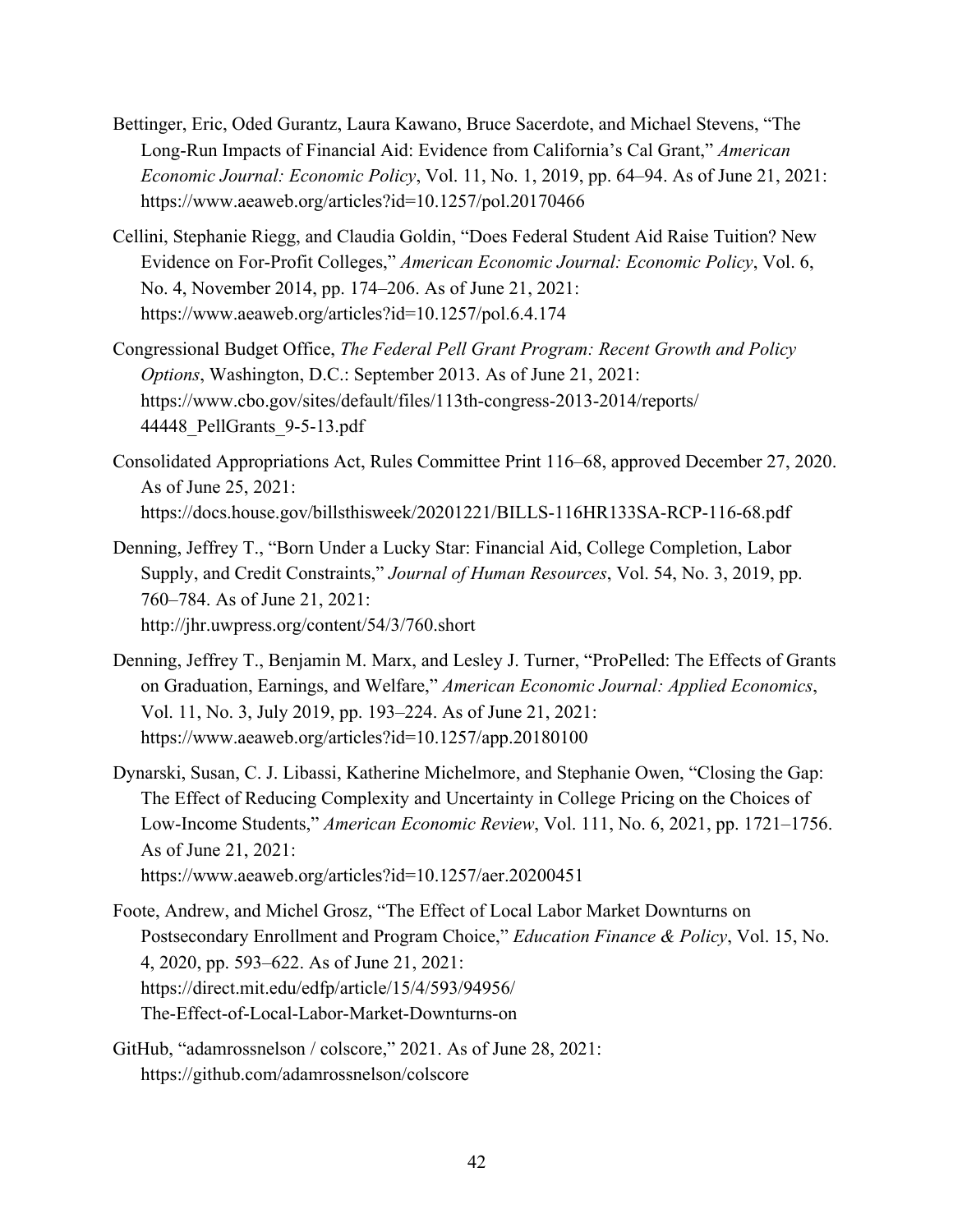- Guzman-Alvarez, Alberto, and Lindsay C. Page, "Disproportionate Burden: Estimating the Cost of FAFSA Verification for Public Colleges and Universities," *Educational Evaluation and Policy Analysis*, published online April 12, 2021. As of June 21, 2021: <https://journals.sagepub.com/doi/full/10.3102/01623737211001420>
- HESAA—*See* Higher Education Student Assistance Authority.
- Higher Education Student Assistance Authority, "New Jersey Financial Aid Deadlines for Academic Year 2021–2022," webpage, undated-a. As of June 21, 2021: <https://www.hesaa.org/Pages/StateDeadlinesNextAY.aspx>
- Higher Education Student Assistance Authority, "TAG Graduation Rates," webpage, undated-b. As of June 21, 2021: <https://www.hesaa.org/Pages/TAGGraduationRates.aspx>
- Higher Education Student Assistance Authority, *TAG Turns 35: 2013 Annual Report*, Trenton, N.J.: State of New Jersey, 2013. As of June 21, 2021: <https://www.hesaa.org/Documents/Financial/AnnualReports/AnnualReport2013.pdf>
- Higher Education Student Assistance Authority, "Minutes," webpage, July 25, 2018. As of June 21, 2021: <https://he7606.hesaa.org/BoardMeetingMinutes/07.25.18BoardMinutes.pdf>
- Higher Education Student Assistance Authority, *Strengthening New Jersey One Student at a Time: HESAA's 2019 Annual Report, Expanding Access to Opportunity Through Higher Education*, Trenton, N.J.: State of New Jersey, 2019. As of June 21, 2021: <https://www.hesaa.org/Documents/Financial/AnnualReports/annualreport2019.pdf>
- Higher Education Student Assistance Authority, "Minutes," webpage, February 28, 2020. As of June 21, 2021: <https://he7606.hesaa.org/BoardMeetingMinutes/02.28.20HESAABoardMinutes.pdf>
- Higher Education Student Assistance Authority, "Memorandum 10:21, Subject: Updated Verifiable Income Policy," May 6, 2021a.
- Higher Education Student Assistance Authority, "Higher Education Student Assistance Authority Board Adopts Tuition Aid Grant Award Table for Academic Year 2021–2022," webpage, July 27, 2021b. As of July 28, 2021: <https://www.hesaa.org/Pages/HESAANewsPage.aspx?type=News&pid=210>
- Higher Education Student Assistance Authority, "Tuition Aid Grant Award Table for Academic Year 2021–22," webpage, July 27, 2021c. As of July 27, 2021: <https://www.hesaa.org/Documents/TagTable.pdf>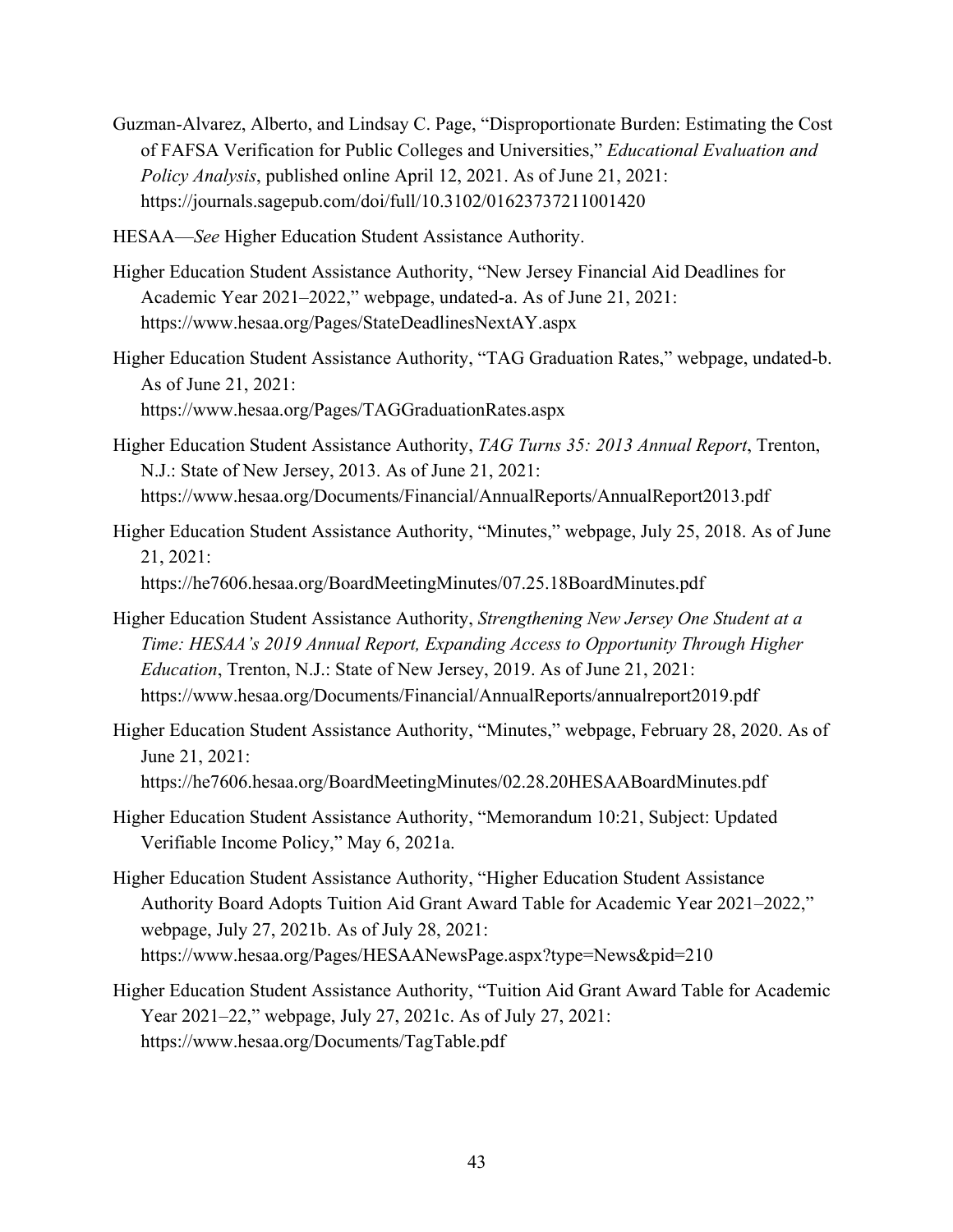- Hispanic Association of Colleges and Universities, "HACU List of Hispanic-Serving Institutions (HSIs) 2019–2020," webpage, undated. As of June 21, 2021: <https://www.hacu.net/hacu/HSIs.asp>
- The Hope Center for College, Community, and Justice*, New Jersey Community Colleges #RealCollege Survey*, Philadelphia: Temple University, April 2020. As of June 21, 2021: https://hope4college.com/wp-content/uploads/2020/02/2019\_NewJerseyCC\_Report\_v2.pdf
- Houle, Jason N., and Fenaba R. Addo, "Racial Disparities in Student Debt and the Reproduction of the Fragile Black Middle Class," *Sociology of Race and Ethnicity*, Vol. 5, No. 4, 2019, pp. 562–577. As of June 21, 2021: <https://journals.sagepub.com/doi/full/10.1177/2332649218790989>
- Kelchen, Robert, "A Look at Pell Grant Recipients' Graduation Rates," blog post, Brookings Brown Center Chalkboard, October 25, 2017. As of June 21, 2021: [https://www.brookings.edu/blog/brown-center-chalkboard/2017/10/25/](https://www.brookings.edu/blog/brown-center-chalkboard/2017/10/25/a-look-at-pell-grant-recipients-graduation-rates/)  a-look-at-pell-grant-recipients-graduation-rates/
- Lepore, Eugene, "Op-Ed: 2022's Budget Boosts Educational Opportunities for Students Who Need It Most," *NJ Spotlight News*, July 13, 2021. As of July 27, 2021: https://www.njspotlight.com/2021/07/ [fy2022-budget-spike-money-education-disbursements-fair-equitable/](https://www.njspotlight.com/2021/07/fy2022-budget-spike-money-education-disbursements-fair-equitable/)
- Liu, Vivian Yuen Ting, "Is School Out for the Summer? The Impact of Year-Round Pell Grants on Academic and Employment Outcomes of Community College Students," *Education Finance & Policy*, Vol. 15, No. 2, 2020, pp. 241–269. As of June 21, 2021: [https://doi.org/10.1162/edfp\\_a\\_00277](https://doi.org/10.1162/edfp_a_00277)
- Ma, Jennifer, Matea Pender, and C. J. Libassi, *Trends in College Pricing 2019*, New York: College Board, 2019.
- Mabel, Zachary, "Aiding or Dissuading? The Effects of Reducing Lifetime Eligibility Limits for Need-Based Aid on Bachelor's Degree Attainment and Time to Completion," *Research in Higher Education*, Vol. 61, 2020, pp. 966–1001. As of June 21, 2021: <https://link.springer.com/article/10.1007/s11162-020-09600-0>
- National Association of State Student Grant and Aid Programs, *50th Annual Survey Report on State-Sponsored Student Financial Aid: 2018–2019 Academic Year*, Washington, D.C., 2019. As of June 21, 2021: [https://www.nassgapsurvey.com/survey\\_reports/2018-2019-50th.pdf](https://www.nassgapsurvey.com/survey_reports/2018-2019-50th.pdf)
- National Conference of State Legislatures, "Earned Income Tax Credit Overview," webpage, February 6, 2021. As of June 21, 2021: [https://www.ncsl.org/research/labor-and-employment/](https://www.ncsl.org/research/labor-and-employment/earned-income-tax-credits-for-working-families.aspx)  earned-income-tax-credits-for-working-families.aspx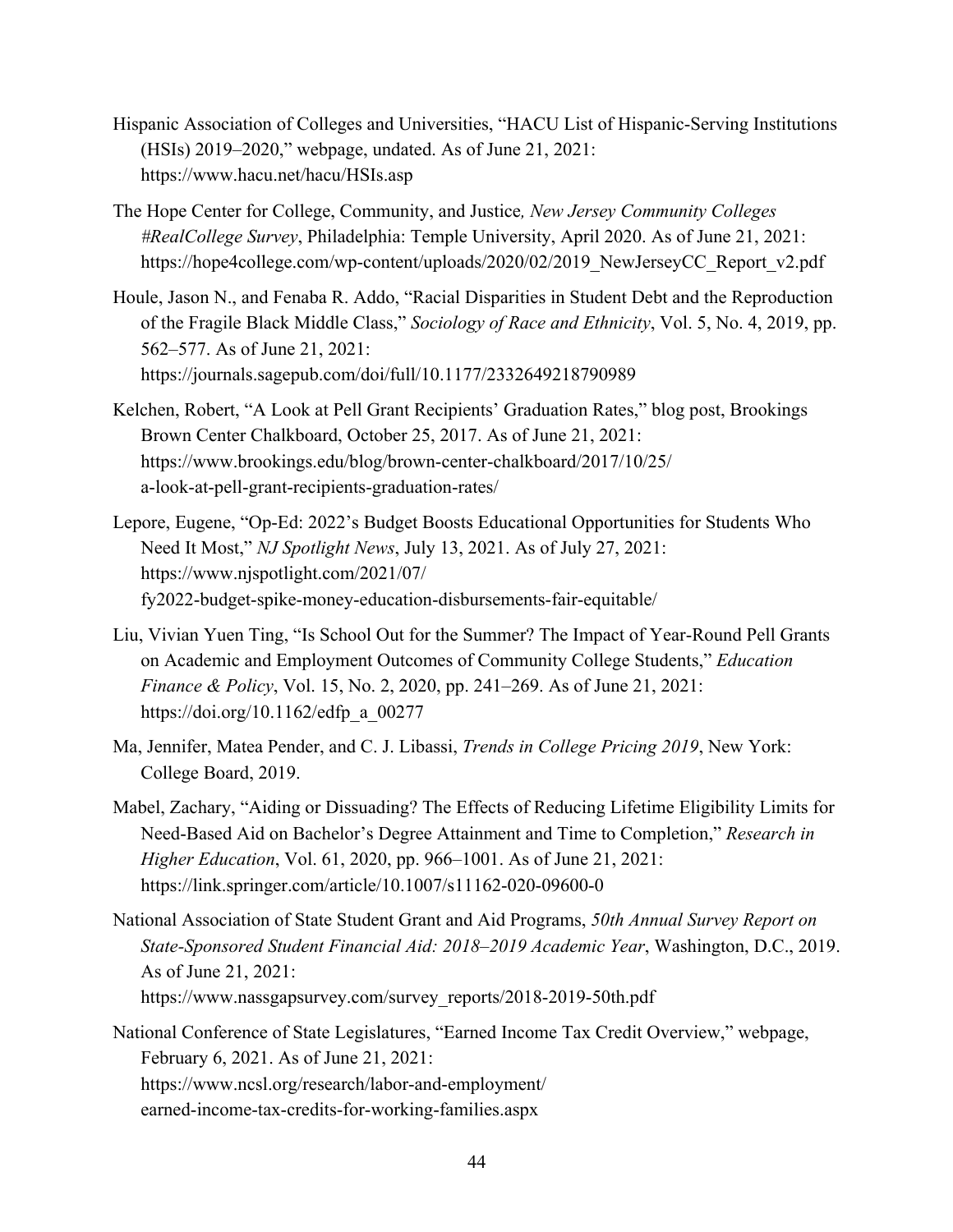National Student Clearinghouse, "Summer 2020 Enrollment Report," webpage, undated. As of June 21, 2021: https://public.tableau.com/app/profile/researchcenter/viz/ [Summer2020EnrollmentReportFINAL/Summer2020Enrollment](https://public.tableau.com/app/profile/researchcenter/viz/Summer2020EnrollmentReportFINAL/Summer2020Enrollment) 

- New Jersey Education to Earnings Data System, homepage, 2021. As of June 21, 2021: <https://njeeds.org/>
- New Jersey Office of the Secretary of Higher Education, "Community College Opportunity Grant—Program Description," webpage, undated. As of June 21, 2021: <https://www.nj.gov/highereducation/ccog.shtml>
- New Jersey Office of the Secretary of Higher Education, "Notice of Funding Availability: Hunger-Free Campus Grant Program," March 19, 2021a. As of June 21, 2021: <https://www.state.nj.us/highereducation/documents/pdf/hunger-free-campus.pdf>
- New Jersey Office of the Secretary of Higher Education, "Office of the Secretary of Higher Education Announces \$1 Million to Rutgers University to Establish State Policy Lab," press release, April 26, 2021b. As of June 21, 2021: https://www.state.nj.us/highereducation/documents/pdf/ [Press%20Release\\_%20State%20Policy%20Lab\\_4.23.21.pdf](https://www.state.nj.us/highereducation/documents/pdf/Press%20Release_%20State%20Policy%20Lab_4.23.21.pdf)
- New Jersey P.L. 2019, Chapter 282, approved January 9, 2020. As of June 25, 2021: <https://legiscan.com/NJ/text/S2055/2018>
- New Jersey P.L. 2019, Chapter 298, approved January 13, 2020. As of June 25, 2021: <https://legiscan.com/NJ/text/S775/2018>

New Jersey Statutes, Title 18A, Education; Section 18A:71B-18, Grants Created; Use. As of June 16, 2021: https://lis.njleg.state.nj.us/nxt/ [gateway.dll?f=templates&fn=default.htm&vid=Publish:10.1048/Enu](https://lis.njleg.state.nj.us/nxt/gateway.dll?f=templates&fn=default.htm&vid=Publish:10.1048/Enu) 

New Jersey Statutes, Title 18A, Education; Section 18A:71B-19, Administration of Provisions. As of June 16, 2021: https://lis.njleg.state.nj.us/nxt/ [gateway.dll?f=templates&fn=default.htm&vid=Publish:10.1048/Enu](https://lis.njleg.state.nj.us/nxt/gateway.dll?f=templates&fn=default.htm&vid=Publish:10.1048/Enu) 

New Jersey Statutes, Title 18A, Education; Section 18A:71B-19.1, Provision of Certain Information by Certain Institutions. As of June 16, 2021: https://lis.njleg.state.nj.us/nxt/ [gateway.dll?f=templates&fn=default.htm&vid=Publish:10.1048/Enu](https://lis.njleg.state.nj.us/nxt/gateway.dll?f=templates&fn=default.htm&vid=Publish:10.1048/Enu)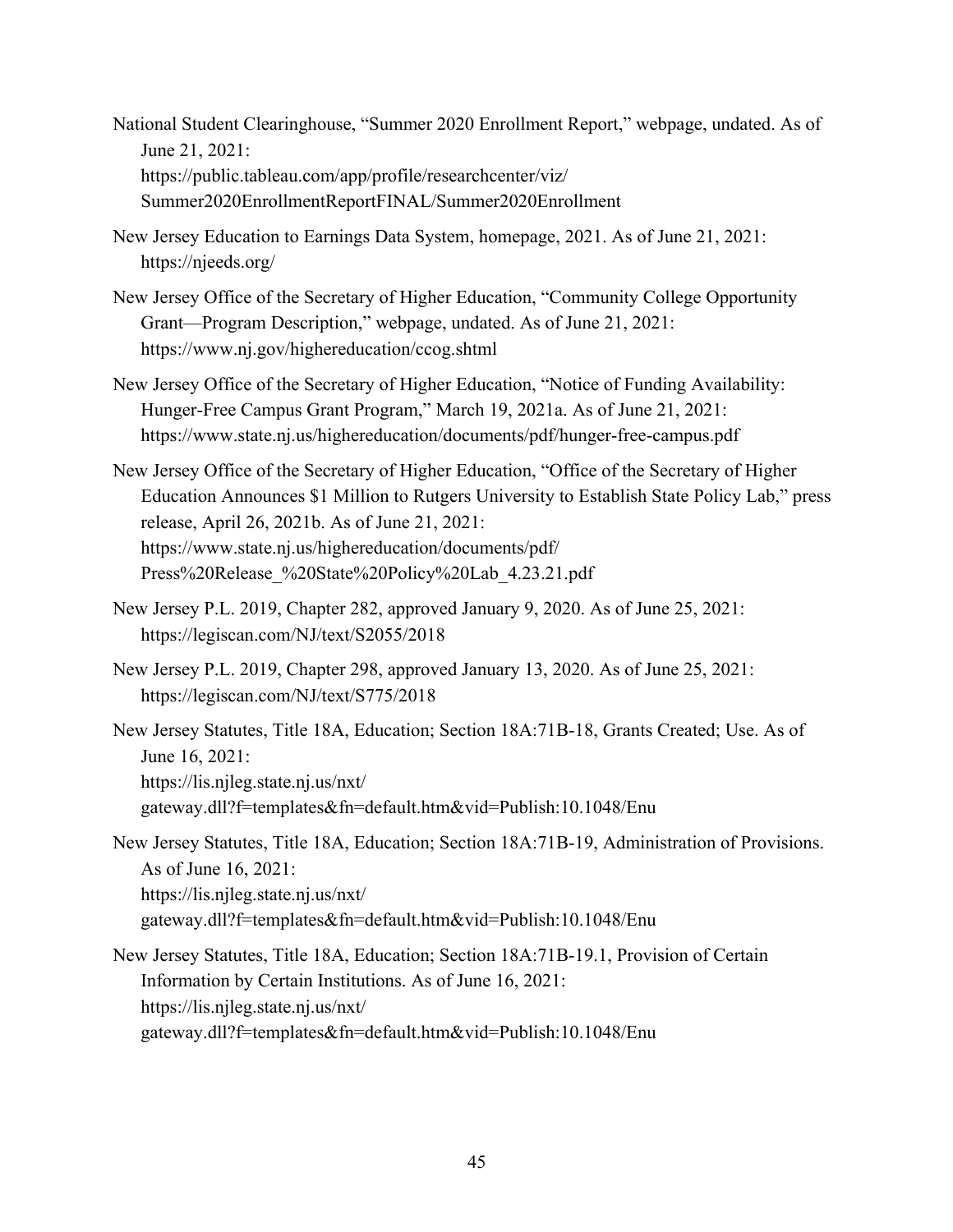New Jersey Statutes, Title 18A, Education; Section 18A:71B-20, Eligibility, Prerequisite. As of June 16, 2021: https://lis.njleg.state.nj.us/nxt/ [gateway.dll?f=templates&fn=default.htm&vid=Publish:10.1048/Enu](https://lis.njleg.state.nj.us/nxt/gateway.dll?f=templates&fn=default.htm&vid=Publish:10.1048/Enu) 

New Jersey Statutes, Title 18A, Education; Section 18A:71B-20.1, Tuition Aid Grant Eligibility for Children of Persons Transferred to a Military Installation in New Jersey. As of June 16, 2021: https://lis.njleg.state.nj.us/nxt/

[gateway.dll?f=templates&fn=default.htm&vid=Publish:10.1048/Enu](https://lis.njleg.state.nj.us/nxt/gateway.dll?f=templates&fn=default.htm&vid=Publish:10.1048/Enu) 

- New Jersey Statutes, Title 18A, Education; Section 18A:71B-20.2, Certain Information Solicited from Financial Aid Applicant. As of June 16, 2021: https://lis.njleg.state.nj.us/nxt/ [gateway.dll?f=templates&fn=default.htm&vid=Publish:10.1048/Enu](https://lis.njleg.state.nj.us/nxt/gateway.dll?f=templates&fn=default.htm&vid=Publish:10.1048/Enu)
- New Jersey Statutes, Title 18A, Education; Section 18A:71B-21, Amount of Grant; Reduction of Award. As of June 16, 2021: https://lis.njleg.state.nj.us/nxt/ [gateway.dll?f=templates&fn=default.htm&vid=Publish:10.1048/Enu](https://lis.njleg.state.nj.us/nxt/gateway.dll?f=templates&fn=default.htm&vid=Publish:10.1048/Enu)
- New Jersey Statutes, Title 18A, Education; Section 18A:71B-22, Construction of Article. As of June 16, 2021: https://lis.njleg.state.nj.us/nxt/ [gateway.dll?f=templates&fn=default.htm&vid=Publish:10.1048/Enu](https://lis.njleg.state.nj.us/nxt/gateway.dll?f=templates&fn=default.htm&vid=Publish:10.1048/Enu)
- Nguyen, Tuan D., Jenna W. Kramer, and Brent Evans, "The Effects of Grant Aid on Student Persistence and Degree Attainment: A Systematic Review and Meta-Analysis of the Causal Evidence," *Review of Educational Research*, Vol. 89, No. 6, 2019, pp. 831–874. As of June 21, 2021:

<https://journals.sagepub.com/doi/full/10.3102/0034654319877156>

- Oreopoulos, Philip, and Uros Petronijevic, "The Remarkable Unresponsiveness of College Students to Nudging and What We Can Learn from It," National Bureau of Economic Research, Working Paper 26059, July 2019. As of June 21, 2021: <https://www.nber.org/papers/w26059>
- Page, Lindsay C., Benjamin L. Castleman, and Katharine Meyer, "Customized Nudging to Improve FAFSA Completion and Income Verification," *Educational Evaluation and Policy Analysis*, Vol. 42, No. 1, 2020, pp. 3–21. As of June 21, 2021: <https://journals.sagepub.com/doi/10.3102/0162373719876916>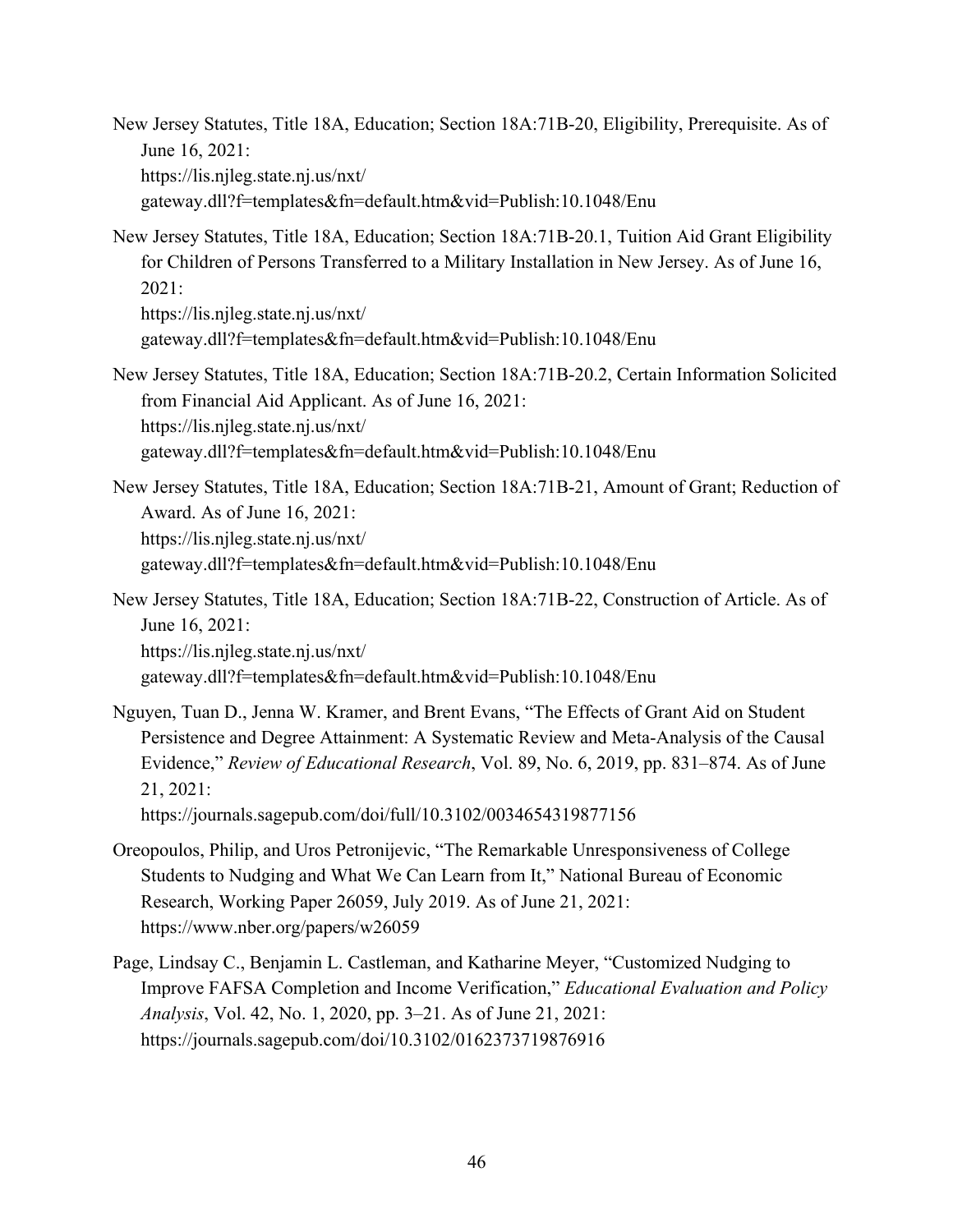Rubin, Rachel B., "The Pell and the Poor: A Regression-Discontinuity Analysis of On-Time College Enrollment," *Research in Higher Education*, Vol. 52, 2011, pp. 675–692. As of June 21, 2021:

<https://link.springer.com/content/pdf/10.1007/s11162-011-9215-6.pdf>

- Scott-Clayton, Judith, "On Money and Motivation: A Quasi-Experimental Analysis of Financial Incentives for College Achievement," *Journal of Human Resources*, Vol. 46, No. 3, 2011, pp. 614–646. As of June 21, 2021: <http://jhr.uwpress.org/content/46/3/614.refs>
- Shao, Ling, "Estimating the Relationship Between Calculated Financial Need and Actual Aid Received Using Quarter of Birth Instruments," *Economics of Education Review*, Vol. 42, 2014, pp. 165–174. As of June 21, 2021:

<https://www.sciencedirect.com/science/article/pii/S0272775714000776>

State of New Jersey, *College Affordability Study Commission: Final Report*, September 2016. As of June 21, 2021: <https://www.njleg.state.nj.us/legislativepub/reports/CASC.pdf>

- State of New Jersey, *Where Opportunity Meets Innovation: A Student-Centered Vision for New Jersey Higher Education*, February 2019. As of June 21, 2021: <https://www.state.nj.us/highereducation/documents/pdf/StateEducationplan.pdf>
- Turner, Lesley J., "The Economic Incidence of Federal Student Grant Aid," working paper, January 2017. As of June 21, 2021: [https://lesleyjturner.com/Turner\\_FedAidIncidence\\_Jan2017.pdf](https://lesleyjturner.com/Turner_FedAidIncidence_Jan2017.pdf)
- Urban Institute, "Building a State Financial Aid Program: What Are the Trade-Offs of Different Design Choices?" webpage, October 14, 2020. As of June 21, 2021: <https://apps.urban.org/features/how-to-build-a-state-financial-aid-program/>
- U.S. Department of Education, Federal Student Aid, "The EFC Formula, 2020–2021," webpage, undated-a. As of June 21, 2021: [https://fsapartners.ed.gov/sites/default/files/attachments/2019-10/](https://fsapartners.ed.gov/sites/default/files/attachments/2019-10/2021EFCFormulaGuideOct2019UpdateAttach.pdf)  2021EFCFormulaGuideOct2019UpdateAttach.pdf
- U.S. Department of Education, Federal Student Aid, "Federal Pell Grant Program Annual Data Reports," webpage, undated-b. As of June 21, 2021: <https://www2.ed.gov/finaid/prof/resources/data/pell-data.html>
- U.S. Department of Education, Federal Student Aid, "Federal Pell Grant Program: Payment Schedule for the 2018–2019 Award Year," March 2018. As of June 21, 2021: [https://fsapartners.ed.gov/sites/default/files/attachments/dpcletters/](https://fsapartners.ed.gov/sites/default/files/attachments/dpcletters/GEN1804AttachRevised1819PellPaymntDisbSched.pdf)  GEN1804AttachRevised1819PellPaymntDisbSched.pdf